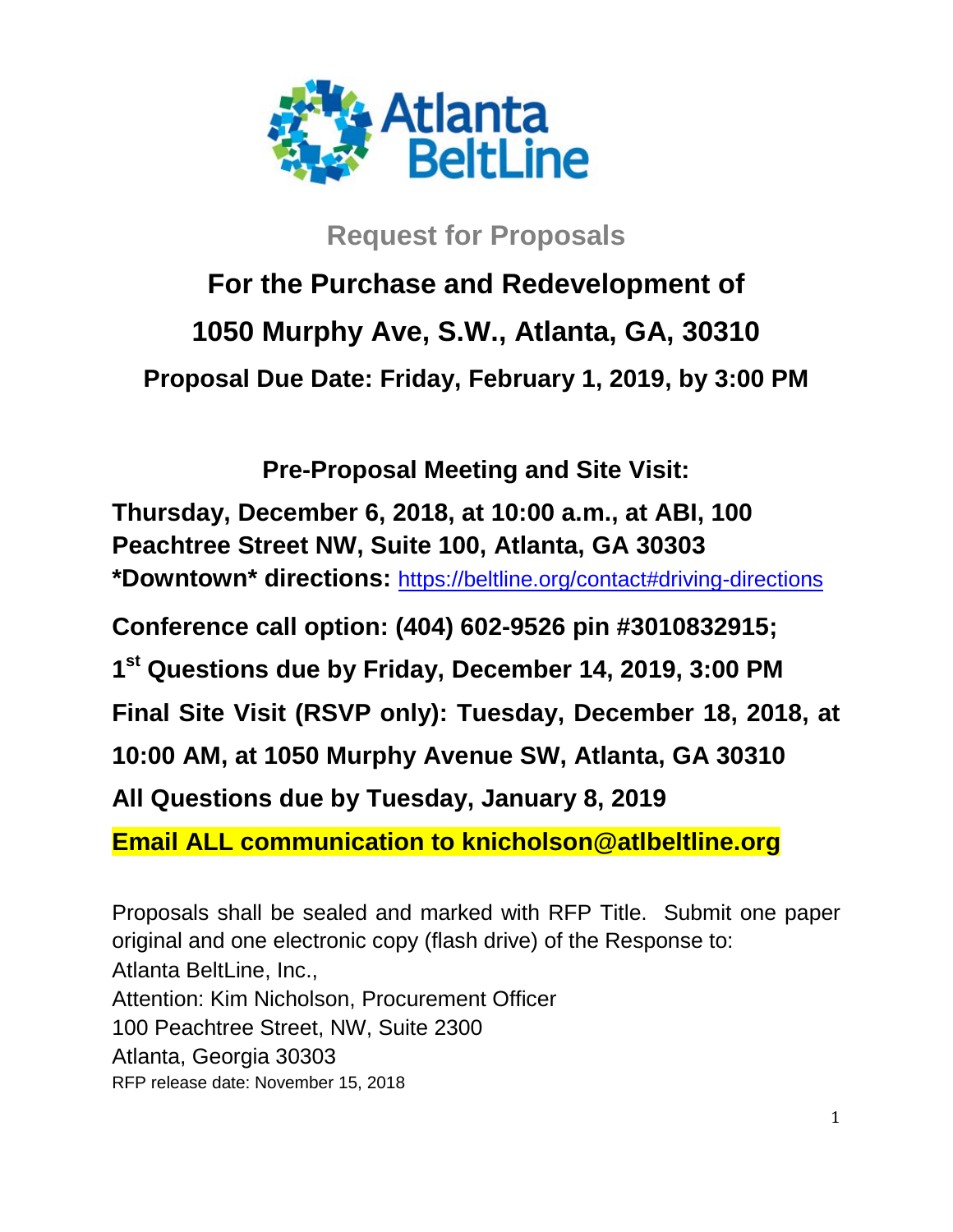### *Table of Contents*

| Section 1.2: Overview of the Atlanta BeltLine Organizational Structure 4               |  |
|----------------------------------------------------------------------------------------|--|
|                                                                                        |  |
|                                                                                        |  |
|                                                                                        |  |
|                                                                                        |  |
|                                                                                        |  |
|                                                                                        |  |
|                                                                                        |  |
|                                                                                        |  |
|                                                                                        |  |
|                                                                                        |  |
|                                                                                        |  |
| SECTION 5: POTENTIAL ABI AND PUBLIC RESOURCES AVAILABLE (but not guaranteed)           |  |
|                                                                                        |  |
|                                                                                        |  |
|                                                                                        |  |
|                                                                                        |  |
| Section 6.1: Proposals shall be submitted using the following section/index format:  9 |  |
| SECTION 7: PROCUREMENT SUBMISSION REQUIREMENTS AND SCHEDULE 12                         |  |
|                                                                                        |  |
|                                                                                        |  |
|                                                                                        |  |
|                                                                                        |  |
|                                                                                        |  |
|                                                                                        |  |
|                                                                                        |  |
|                                                                                        |  |
|                                                                                        |  |
|                                                                                        |  |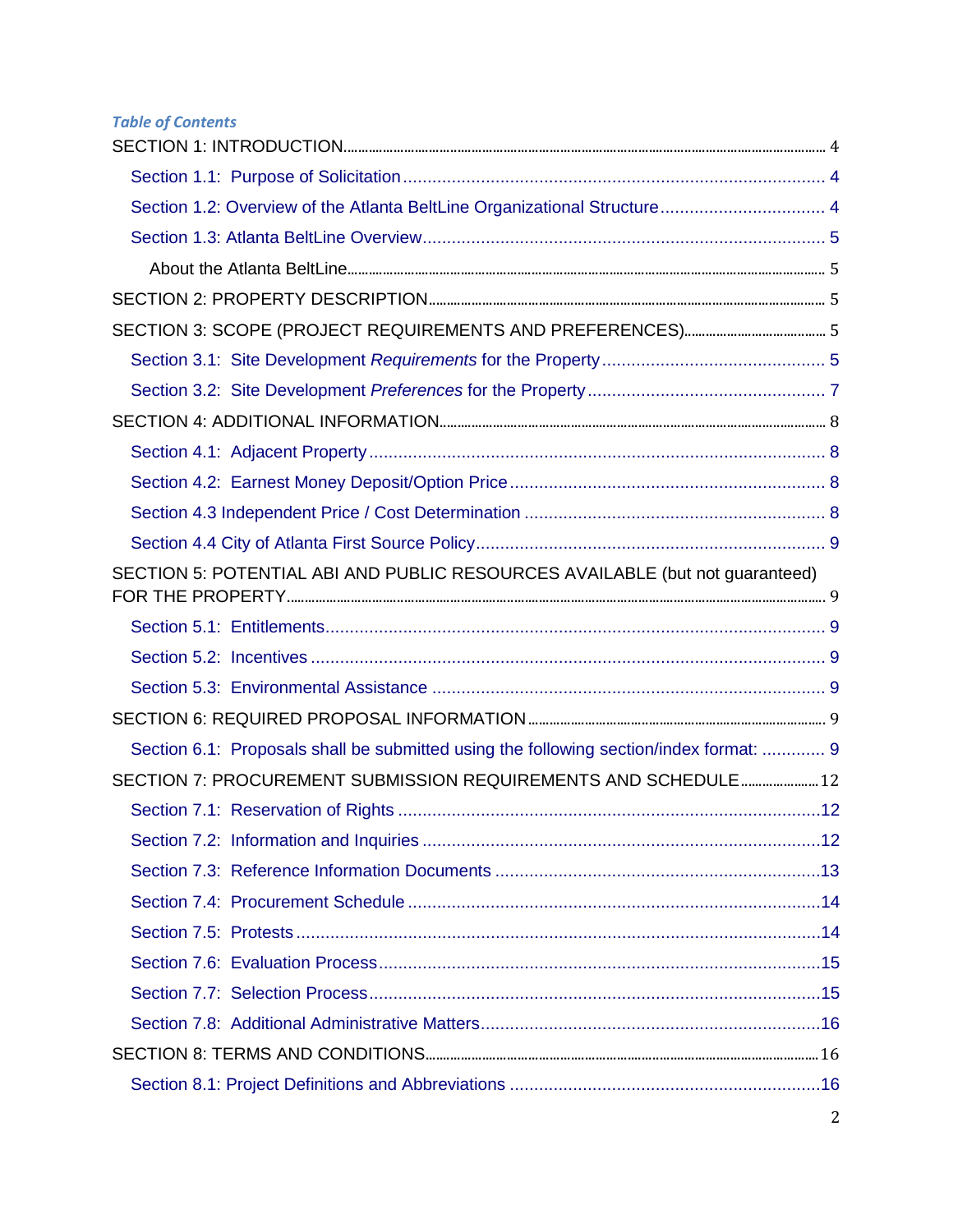| a) |                                                                                               |  |
|----|-----------------------------------------------------------------------------------------------|--|
|    |                                                                                               |  |
| b) |                                                                                               |  |
| C) |                                                                                               |  |
| d) | i. \$1,000,000 combined single limit of liability per accident for bodily injury and property |  |
| e) |                                                                                               |  |
| f  |                                                                                               |  |
| g) |                                                                                               |  |
|    |                                                                                               |  |
|    |                                                                                               |  |
|    |                                                                                               |  |
|    |                                                                                               |  |
|    | APPENDIX A.3: CONTRACTOR AFFIDAVIT UNDER O.C.G.A. § 13-10-91(b)(1) 28                         |  |
|    | APPENDIX A.4: CERTIFICATION OF NO ORGANIZATIONAL CONFLICT OF INTEREST .29                     |  |
|    |                                                                                               |  |
|    | APPENDIX A.6: SUB-CONTRACTOR AFFIDAVIT UNDER O.C.G.A. § 13-10-91 32                           |  |
|    | APPENDIX B: PROPERTY SURVEY AND LEGAL DESCRIPTION: 34                                         |  |
|    |                                                                                               |  |
|    |                                                                                               |  |
|    | EXHIBIT C: TERM SHEET FOR PROPERTY LOCATED AT 1050 MURPHY AVENUE SW,                          |  |
|    |                                                                                               |  |
|    | EXHIBIT E: AFFORDABLE WORKFORCE HOUSING INFORMATION48                                         |  |
|    |                                                                                               |  |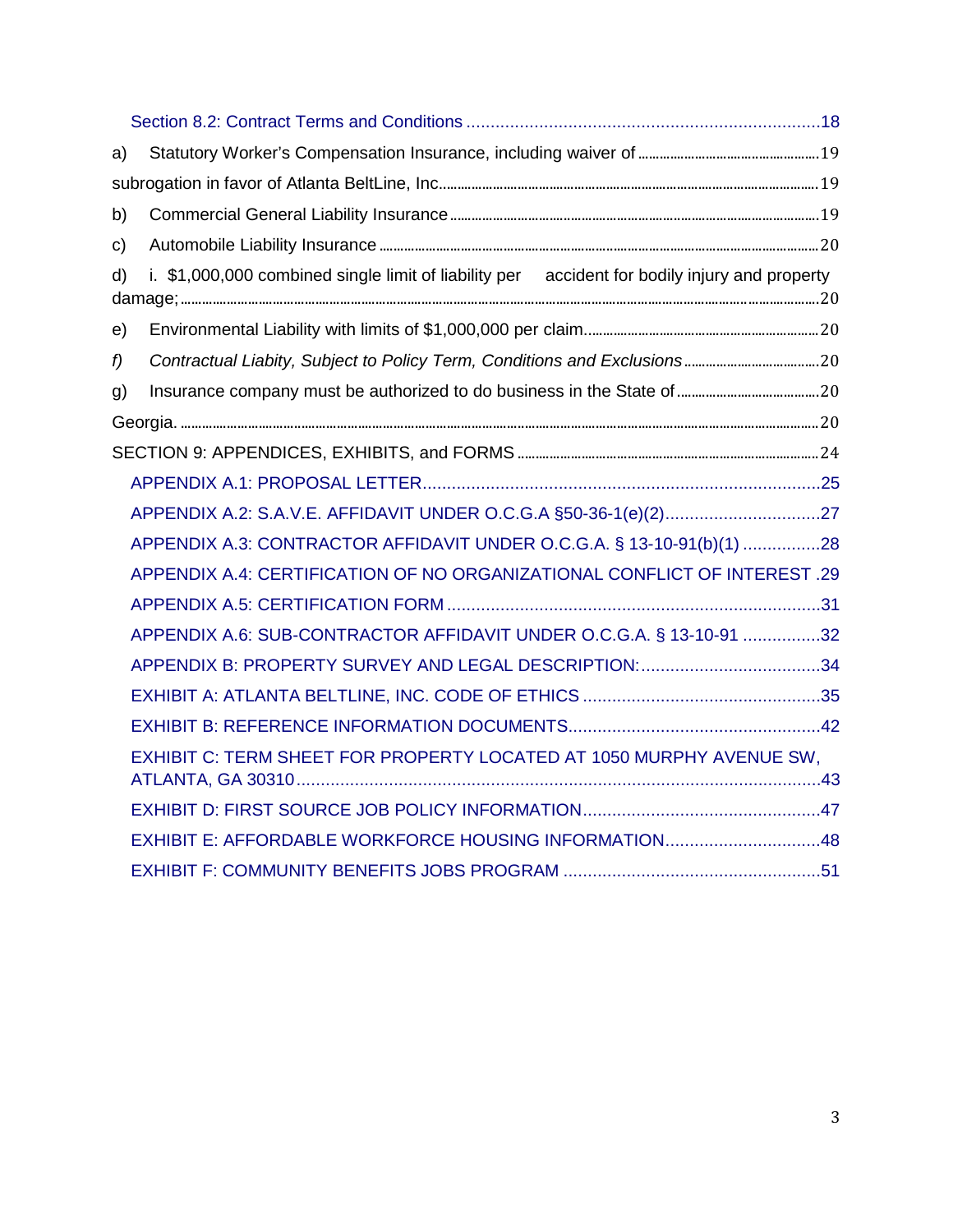### <span id="page-3-0"></span>*SECTION 1: INTRODUCTION*

### <span id="page-3-1"></span>**Section 1.1: Purpose of Solicitation**

Atlanta BeltLine, Inc. ("ABI") is seeking statements of qualifications and technical proposals for design concepts for the redevelopment of property located in Atlanta, Georgia, at 1050 Murphy Avenue, SW, Atlanta, GA 30310, and the adjacent parcels, identified in this RFP as the "Property". Proposed redevelopment on the Property shall focus primarily on job creation, park space and a workforce residential component with 20-40% of residential units designated as "affordable workforce housing (hereinafter defined). Redevelopment must be consistent with the City of Atlanta BeltLine Overlay District Regulations and the site-specific zoning plan, currently in development by the ABI Community Engagement and Planning Department to be completed in January 2019. The Property is located on the Atlanta BeltLine Corridor. January 2019. The Property is located on the Atlanta BeltLine Corridor, described in Section 2, Property Description.

ABI reserves the right to award the right to purchase and redevelop/develop all or a portion of the Property to one Offeror, or to the extent practicable, to award the right to purchase and redevelop/develop distinct portions of the Property to separate Offerors. Individual firms and teams responding to this RFP shall:

- demonstrate the capability and resources to consummate the financial closing
- have a proven track record of commercial and mixed-use development
- execute or attract partners to assist in the execution of affordable workforce housing development
- timely redevelop/develop the Property (or portions thereof), as awarded

Offerors must demonstrate the ability to drive catalytic development that supports long term area economic growth in collaboration with public sector partners and communities.

### *ABI places strong emphasis on proposals that include wealth building components and support*  for neighborhood based minority entrepreneurs and businesses as well as the preservation of *commercial affordability for qualifying area businesses.*

### <span id="page-3-2"></span>**Section 1.2: Overview of the Atlanta BeltLine Organizational Structure**

ABI is issuing this RFP as the Implementation Agent for the Atlanta BeltLine Redevelopment Plan, as briefly summarized herein. ABI is seeking responses from qualified firms/teams ("Offerors") for proposals concerning the purchase and redevelopment/development of the Property identified in Section 2.

The Atlanta BeltLine project is a complex, public infrastructure-driven project, undertaken with the participation of a number of key partners and stakeholders from both governmental and private sectors. ABI was formed by the Atlanta Development Authority d/b/a Invest Atlanta ("IA") to lead its implementation. Any necessary coordination with Invest Atlanta shall be conducted via ABI.

IA is comprised of a number of entities, including the Urban Residential Finance Authority, Downtown Development Authority and the Atlanta Economic Renaissance Corporation. Invest Atlanta is the official economic development authority for the City of Atlanta ("the City"). Its purpose is to strengthen Atlanta's economy and global competitiveness in order to create increased opportunity and prosperity for the people of Atlanta.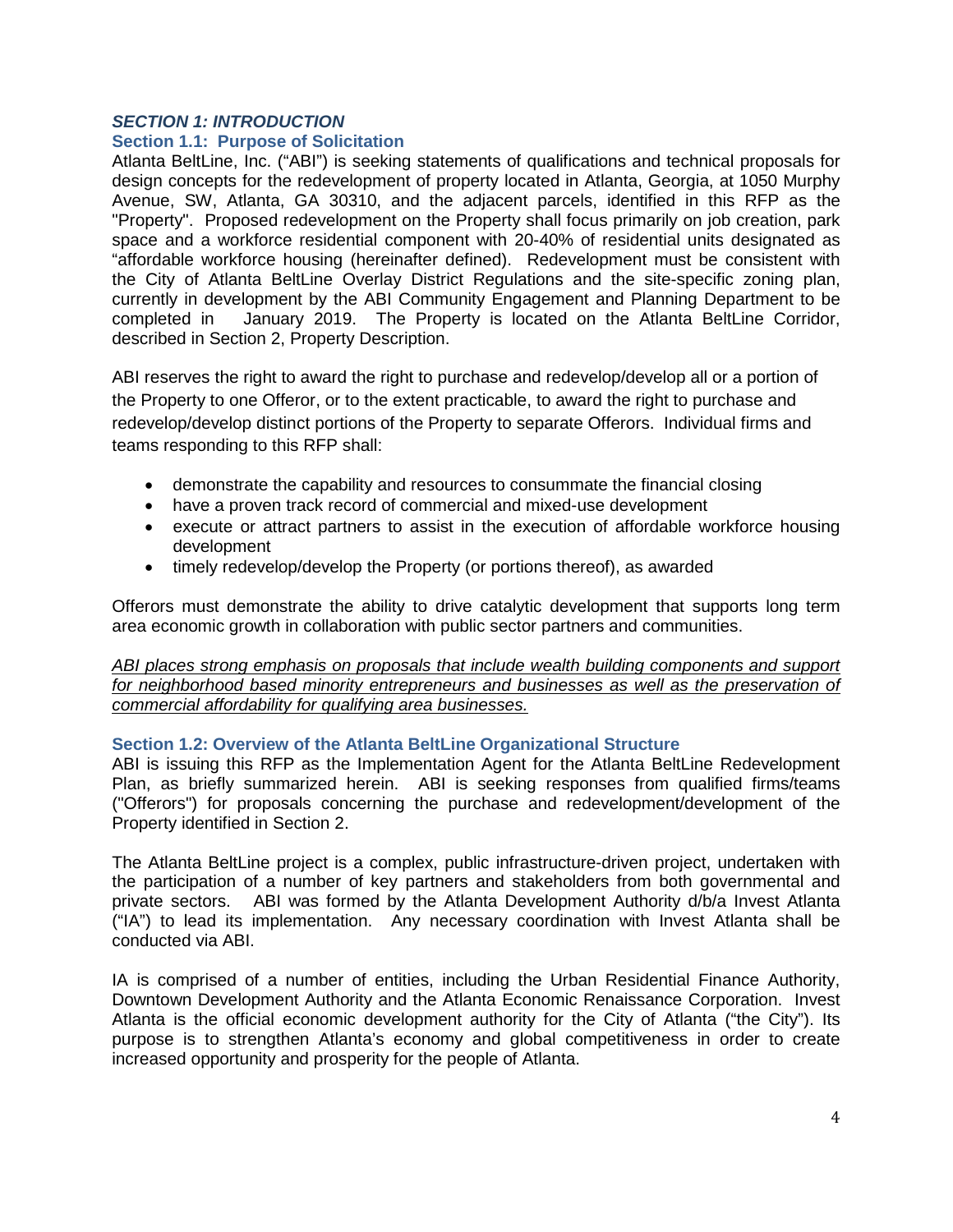Additional partners/stakeholders, include the Atlanta BeltLine Partnership, PATH Foundation, Trees Atlanta, MARTA, and neighborhood residents through the BeltLine community engagement framework, who play a key role in the Atlanta BeltLine implementation.

### <span id="page-4-0"></span>**Section 1.3: Atlanta BeltLine Overview**

### <span id="page-4-1"></span>**About the Atlanta BeltLine**

The Atlanta BeltLine is the most comprehensive transportation and economic development effort ever undertaken in the City of Atlanta and among the largest, most wide-ranging urban redevelopment programs currently underway in the United States. The Atlanta BeltLine is a sustainable redevelopment project that will provide a network of public parks, multi-use trails and transit along an historic 22-mile railroad corridor circling downtown and connecting many neighborhoods directly to each other. Atlanta BeltLine, Inc. (ABI) is the entity tasked with planning and executing the implementation of the Atlanta BeltLine in partnership with other public and private organizations, including City of Atlanta departments.

### <span id="page-4-2"></span>*SECTION 2: PROPERTY DESCRIPTION*

The Property is approximately 20 (+/-) acres with frontage located along the Atlanta BeltLine Westside Trail, Murphy Ave., Sylvan Rd., Warner St. and Allene Ave. Please see Appendix B.

The Property is currently zoned I-1 (industrial) and is located in the Atlanta BeltLine Tax Allocation District (TAD), within the BeltLine Overlay District. As a result, the proposed project design and development are subject to the BeltLine Overlay District Guidelines site specific zoning plan (in process) and will also be subject to various other covenants, conditions, restrictions, requirements and/or public policy objectives designed to assist the City and ABI in implementing the Atlanta BeltLine and achieving its related vision for projects developed along the Atlanta BeltLine corridor.

### <span id="page-4-4"></span><span id="page-4-3"></span>*SECTION 3: SCOPE (PROJECT REQUIREMENTS AND PREFERENCES)* **Section 3.1: Site Development** *Requirements* **for the Property**

ABI plans to advance a number of important goals through the development or redevelopment, and use of the Property. ABI reserves the right to incorporate the affordable workforce housing component into the overall redevelopment of this site or to procure it separately for execution on a designated portion of the site acreage. The required elements for proposals include:

- 1. Strong focus on job creating uses in office and small-scale light manufacturing (or maker and innovative spaces), retail and restaurant, with guidance from collaborative feasibility work conducted with the support of the U.S. Economic Development Administration and the surrounding neighborhoods. See attached feasibility document for guidance in Exhibit B.
- 2. A greenspace design component that is appropriate, innovative and consistent with ABI park design recommendations and with the expressed input of the surrounding neighborhoods. The greenspace component must be a complementary addition to the Atlanta BeltLine Westside trail, and include access to the Westside trail per ABI's standard Real Estate Access Agreement. The storm-water component of the Project may use two lots located at 1043 and 1055 Allene Avenue SW, Atlanta, GA 30310.
- 3. Innovative mixed use housing concepts are welcomed and must include a minimum of 20% and a maximum of 40% of the units meeting the workforce affordability requirements as described in Exhibit B.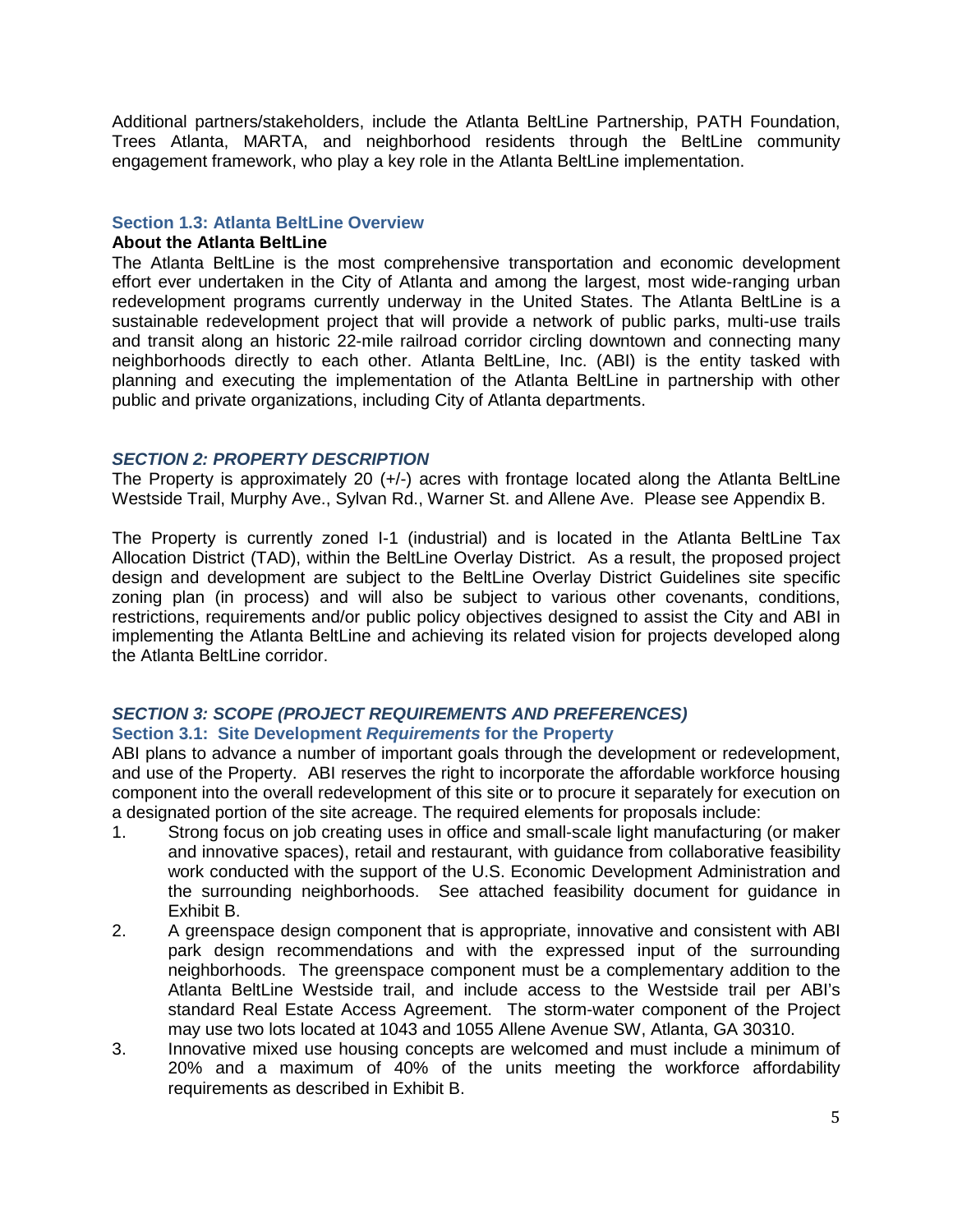- 4. The price proposal (separately sealed envelope), as part of the Offeror's overall proposal, shall be at least fair market value as determined by a licensed appraiser. The appraiser's fair market value shall take into account the overall proposal elements and RFP requirements that may increase or decrease fair market value. The appraisal will not be ordered until a proposal is selected. The apparent successful offeror's price proposal may be impacted by the appraisal and will be negotiated.
- 5. The job creating component must be the primary land use (a collateral workforce housing and greenspace use in addition to the commercial is allowed).
- 6. Parking consistent with the density of the proposed development.<br>7. Below-grade or otherwise hidden structured parking on the site fo
- Below-grade or otherwise hidden structured parking on the site for the parking needs of the development.
- 9. A project design and use of the site which activates the area through interaction with the Atlanta BeltLine, Murphy Ave., Allene Ave., Biglin St. and Sylvan Rd. frontages. A design narrative (no more than five pages) explaining the proposed design aesthetic, community and cultural inclusion, sustainability features and innovative concepts is preferred and may include interactive components.
- 10. Pedestrian friendly site-interior trail infrastructure with connections to the Atlanta BeltLine Westside Trail is required, while keeping the BeltLine Overlay District in mind.
- 11. Compliance with design recommendations made by the Design Review Committee, including recommendations related to the use of quality materials in construction.
- 12. Offerors must qualify and register for one of the following third-party green building certifications, as proposed by the Offeror:
	- EarthCraft (minimum of "Certified")
	- GreenGlobes (minimum rating of two globes)
	- LEED (minimum rating of "Certified")
	- Other third-party certification and minimum rating as approved by ABI.
- 13. Green Infrastructure meeting or exceeding the City's requirements. Offerors shall consider shared storm-water management solutions for adjacent developments and public Right of Way (ROWs), (e.g. Biglin Street). Storm-water design may include two lots.
- 14. Maximized bike and pedestrian connectivity to surrounding neighborhoods and adjacent Atlanta developments, including consideration for Fort McPherson (1788 Hardee Ave, SW), Lee + White (1020 White St, SW), Annie E. Casey Foundation's 352 University Ave. Civic Site and the Metropolitan Arts Complex (675 Metropolitan Pkwy, SW). Due to safety concerns, the proposal shall limit access to the Atlanta BeltLine corridor to a maximum of two to three connection points, which shall be agreed upon with ABI. Consideration for interior site pedestrian walkability is also desired in site layout and design.
- 15. Any contractor hired by the Offeror shall be required to comply with ABI's First Source Job Policy and deliberate attempts at hiring individuals from the surrounding neighborhoods during the development process (Exhibit D).
- 16. Demonstration of financial feasibility through a clear description of sources and uses, including specific partners, subsidies anticipated, etc.
- 17. ABI and IA may require the formation of a Property Owners and Tenants Association (POTA) or other vehicle to ensure that all access roads, common areas and publicly owned elements (streets, parklands, buildings, etc.) are maintained to the highest standards, ordinances and Atlanta BeltLine Overlay District requirements. The POTA shall include ABI and Invest Atlanta as permanent members.
- 18. Ongoing commitment to community outreach and engagement is required and must be demonstrated in the proposal.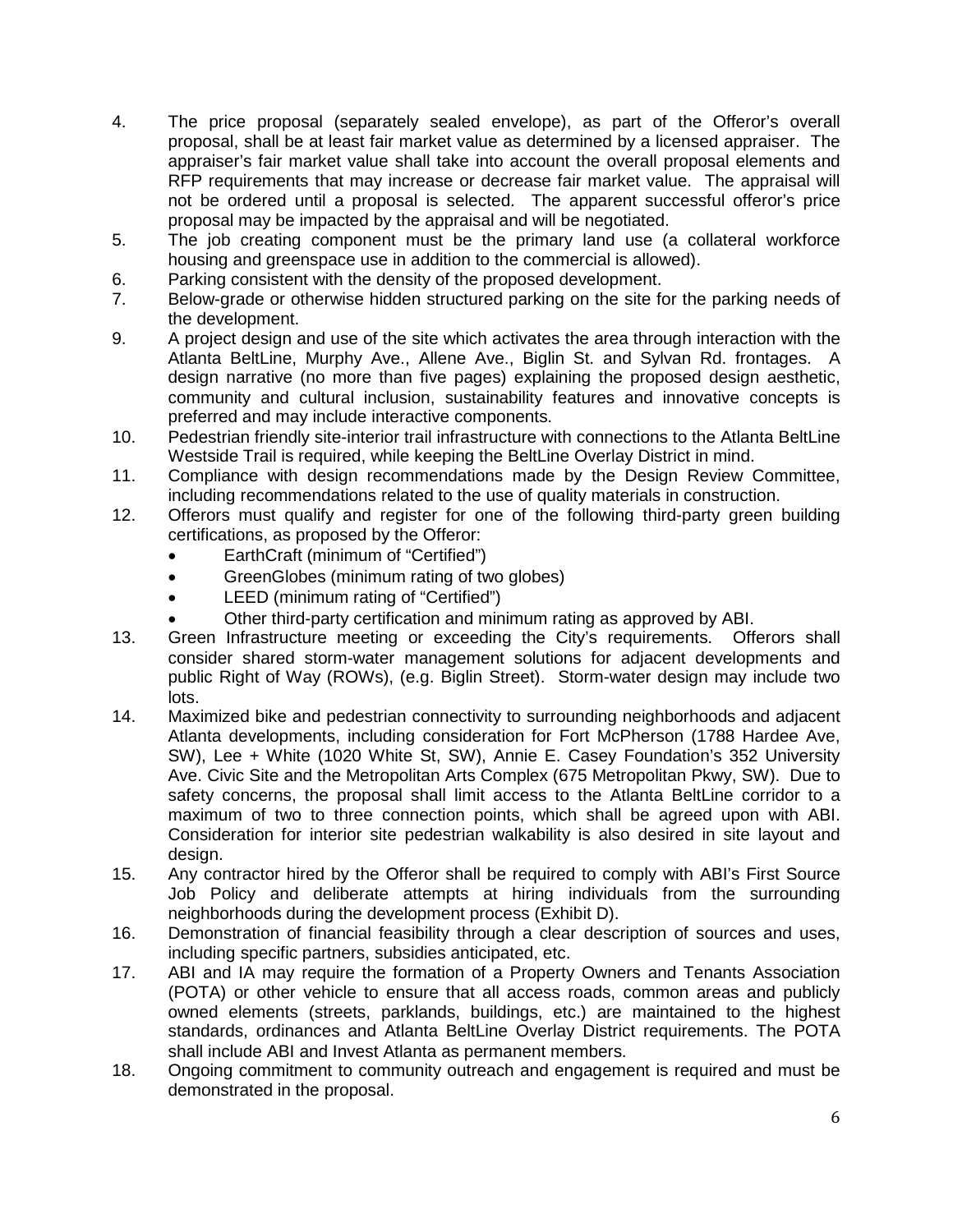- 19. ABI places a heavy emphasis on the quality and innovation demonstrated in site design concepts and layout. Offerors must demonstrate concepts that are sustainable, innovative, reflecting density and paying tribute to the community culture and site history.
- 20. Consideration for applicable Internet of Things (IoT) and Smart Cities technology integration.
- 21. Proposals must include an actionable timeline for activation and redevelopment of the site. The timeline begins at the execution of the purchase and sale agreement.

### <span id="page-6-0"></span>**Section 3.2: Site Development** *Preferences* **for the Property**

**Preferences are not required in Projects. The extent to which Projects include the preferences in Section 3.2 will be a key factor in evaluating proposals.** 

### **Strong Preferences**

Job creation is particularly prioritized and is an important desired outcome of this project. Therefore the following represent strong preferences:

- 1. A project with a commercial component that supports neighborhood commercial affordability for some period of time.
- 2. A workforce development training component to support local and community based skill building, entrepreneurism and innovation.
- 3. ABI inclusion in the future site branding and marketing.
- 4. A trail facing retail and restaurant component is desirable.<br>5. Confidential and timely disclosure of new tenants for the p
- 5. Confidential and timely disclosure of new tenants for the purpose of location support and collaborative announcements as well as support via public resources where appropriate.
- 6. Overall site layout and innovative design concepts via renderings, virtual reality demonstrations etc. are strongly recommended
- 7. A project that exceeds the workforce housing affordability term requirements outlined in Exhibit D.
- 8. A project with a higher price proposal relative to other bidders.<br>9. A project that clearly articulates a strategy for attracting
- 9. A project that clearly articulates a strategy for attracting targeted populations for interaction with the site, including local neighborhoods as well as destination activity.
- 10. A project that is creative in leveraging partnerships with other organizations in a manner that improves the overall quality of the development, including art, housing and greenspace.
- 11. A project that carefully considers and maximizes currently available non-TAD affordable workforce housing incentives.
- 12. A pedestrian-friendly urban design that incorporates exceptional design, exceeding the requirements outlined in Site Development Requirements 5, 6, and 7. Exceptional design considers activation and interaction of the streets, the Atlanta BeltLine corridor, existing and planned transit, adjacent developments, planned right-of-way improvements in and around the Property, and other public improvements.
- 13. A higher density design that is consistent with planned trail and transit routes adjacent to the property, with sensitivity to surrounding uses and setbacks which increase as building height increases.
- 14. A project that stimulates future economic growth, node redevelopment and neighborhood prosperity.
- 15. A project which considers a number of ways to integrate art and culture reflective of the community into the site layout and activation strategy.
- 16. A phased approach will be considered.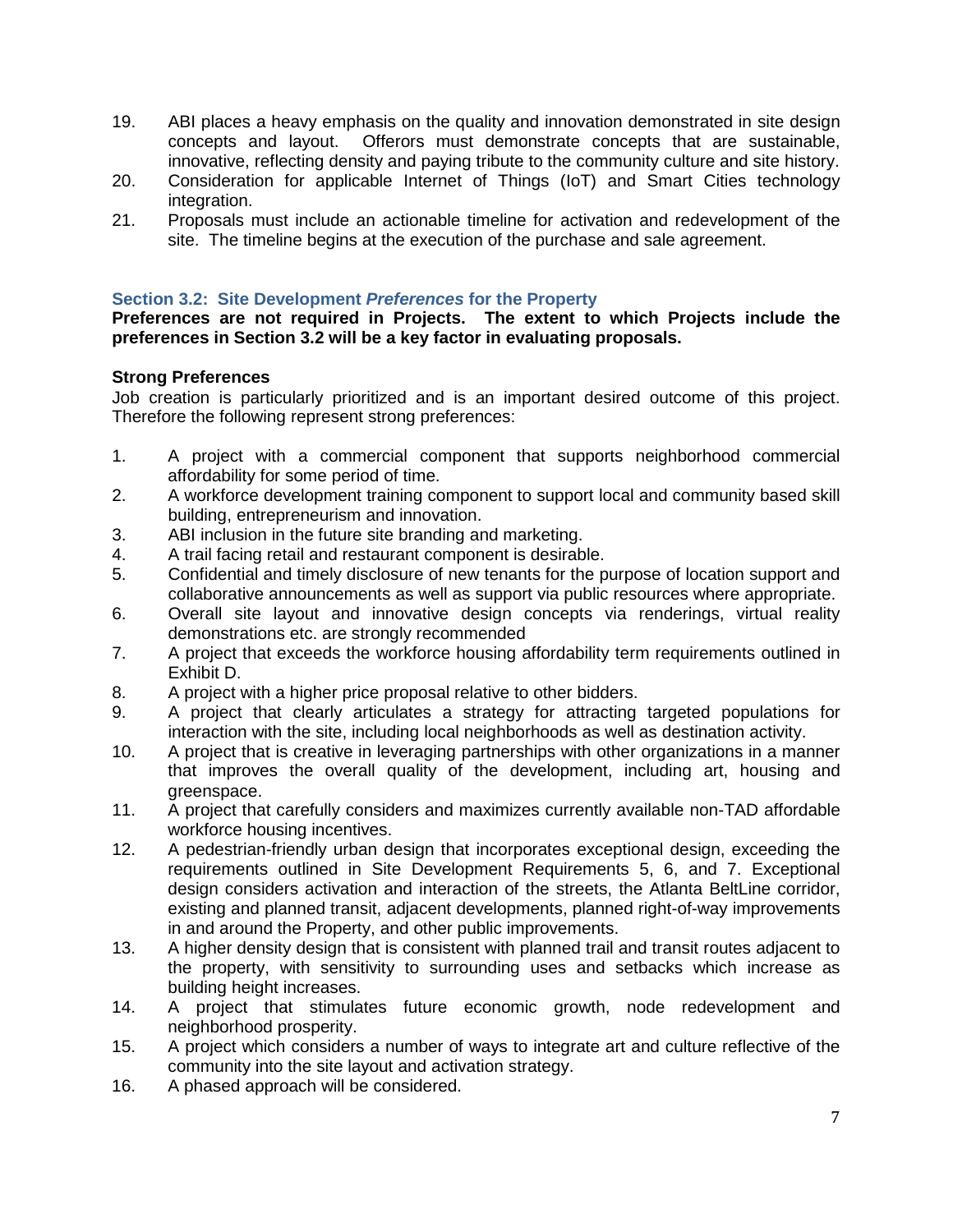### <span id="page-7-0"></span>*SECTION 4: ADDITIONAL INFORMATION*

### <span id="page-7-1"></span>**Section 4.1: Adjacent Property**

A proposal that states or suggests that it will include adjacent property must include written verification of the Offeror's site control. Site control may include a signed option to purchase from that property owner or other reasonably acceptable evidence or ownership or control thereof upon submission of a proposal. Evidence of adjacent property control shall not count against the page limitation for proposals as otherwise indicted in this RFP. Adjacent property may be utilized in concert with the Property for a larger overall development. In such a situation, the overall development will be evaluated by the requirements and preferences in Section 3 of the RFP.

### <span id="page-7-2"></span>**Section 4.2: Earnest Money Deposit/Option Price**

A Fifty Thousand Dollar (\$50,000) nonrefundable earnest money deposit or option price, as applicable, will be required upon the execution of a Purchase and Sale Agreement and/or Option Agreement with IA. The nonrefundable deposit or option price will be applied to the purchase price upon closing on the sale of the Property.

### <span id="page-7-3"></span>**Section 4.3 Independent Price / Cost Determination**

- 1. By submission of a proposal, the Offeror certifies the following:
	- (a) It has arrived at the proposed purchase price (the "Acquisition Price Proposal") and projected costs to be borne by it in connection with the development or redevelopment activities described in the proposal independently, without consultation, communication, or agreement for the purpose of restricting competition as to any matter relating to such fees with any other Offeror or with any competitor;
	- (b) Unless otherwise required by law, the costs which have been quoted in the proposal have not been knowingly disclosed by the Offeror and will not knowingly be disclosed by the Offeror prior to award directly or indirectly to any other prospective Offeror or to any competitor; and,
	- (c) No attempt has been made or shall be made by the Offeror to induce any other person or firm to submit or not submit a proposal for the purpose of restricting competition.
- 2. Each person signing the proposal certifies that he/she is the person in the Offeror's organization responsible within that organization for the decision as to the Acquisition Price Proposal being offered in the proposal and has not participated (and will not participate) in any action contrary to 1(a)-(c) above.
- 3. A proposal will not be considered for award if it includes any statements or assumptions, or if the Acquisition Price Proposal is dependent upon such altered statements or assumptions, which serve to defeat, delete, amend or otherwise modify the certifications required to be made by the Offeror in  $1(a)$  or  $1(c)$  above. If certification  $1(b)$  has been modified or deleted, the proposal will not be considered for award unless the Offeror furnishes with the proposal a signed statement, which sets forth in detail the circumstances of the disclosure, and ABI determines, in its sole discretion, that such disclosure was not made for the purpose of restricting competition. The conditions herein are not designed to prohibit an Offeror from including any contingencies or referencing any assumptions which would impact the value of the Acquisition Price offer.
- 4. ABI shall be entitled to reasonable transaction costs incurred by ABI in facilitation of the RFP process. This fee shall be designated as a transaction fee in the Purchase and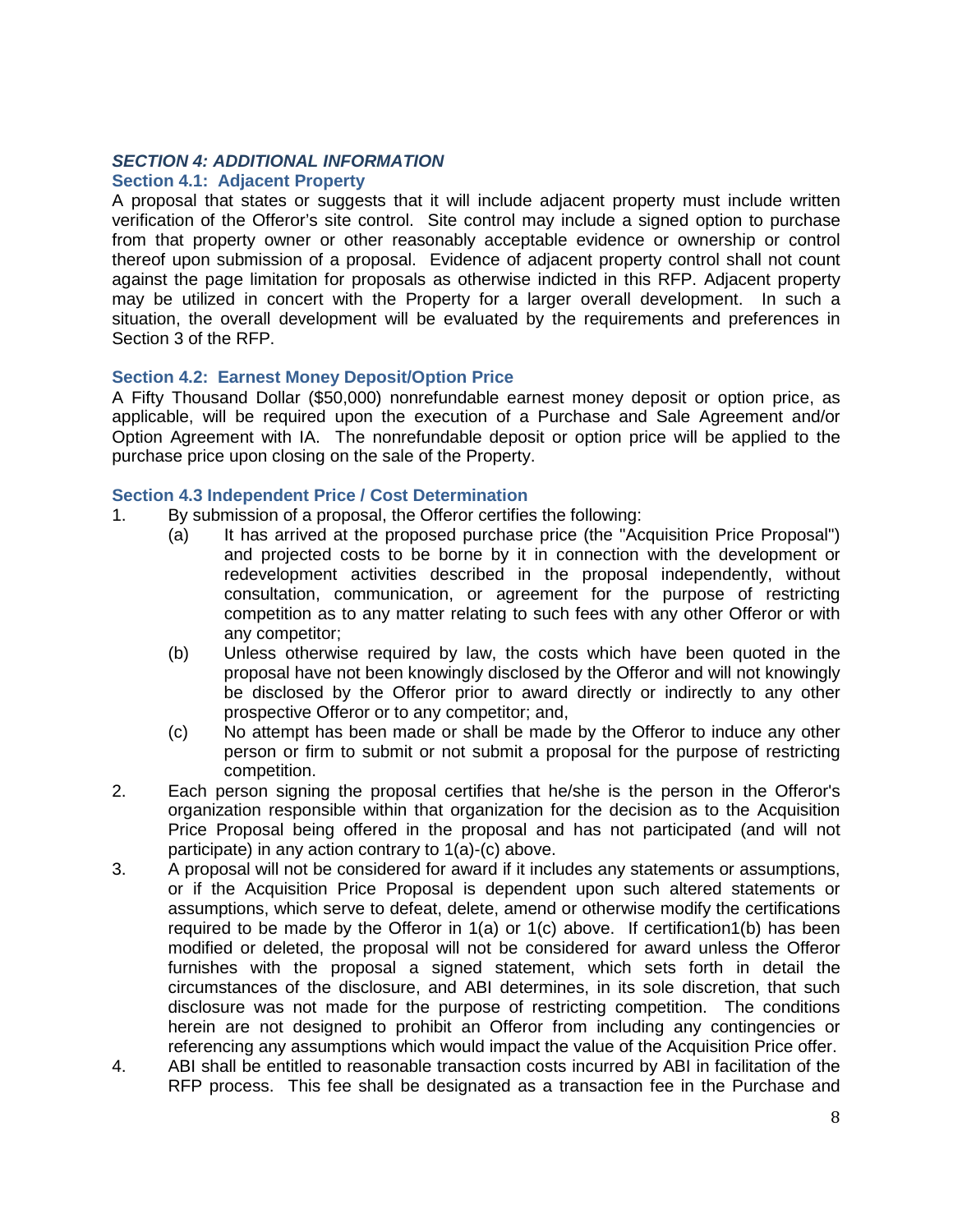Sale agreement and on the Closing Statement.

### <span id="page-8-0"></span>**Section 4.4 City of Atlanta First Source Policy**

1. The Successful Offeror shall be aware of and make good faith efforts to hire a local workforce where possible, utilizing the City of Atlanta First Source Policy via WorkSource Atlanta; see Exhibit D.

### <span id="page-8-1"></span>*SECTION 5: POTENTIAL ABI AND PUBLIC RESOURCES AVAILABLE (but not guaranteed) FOR THE PROPERTY*

The items below describe the nature of potential assistance available from ABI. Proposals should outline the scope and nature of the ABI incentives below that the Offeror anticipates are necessary for the project to be successful. Please note that ABI and IA do not anticipate providing any cash incentive grants from the Tax Allocation District for the development, purchase, and/or redevelopment of the property. **Applications shall not assume gap financing is available from the Tax Allocation District.**

### <span id="page-8-2"></span>**Section 5.1: Entitlements**

ABI and the Purchaser shall work together on the entitlements for this property. ABI will participate in neighborhood, NPU and City zoning meetings supporting a collaborative site design as agreed upon in negotiations. ABI may facilitate and coordinate with Invest Atlanta, the City of Atlanta, Georgia Department of Community Affairs, and Atlanta Housing on necessary approvals and applications.

### <span id="page-8-3"></span>**Section 5.2: Incentives**

ABI and IA do not anticipate providing any cash incentive grants from the TAD for the Property. Applications shall not assume gap financing is available from the TAD.

### <span id="page-8-4"></span>**Section 5.3: Environmental Assistance**

ABI is willing to provide technical assistance and confer on available financial options if necessary with potential environmental clearance issues that may be associated with this Property.

### <span id="page-8-5"></span>*SECTION 6: REQUIRED PROPOSAL INFORMATION*

### <span id="page-8-6"></span>**Section 6.1: Proposals shall be submitted using the following section/index format:**

- Section 1: Cover letter with RFP Project title, name(s) of the person(s) authorized to represent the Offeror in any negotiations, and contact person's name, mailing or street addresses, phone and fax numbers and email address. A legal representative of the Offeror who is authorized to bind the Offeror in contractual matters must sign the cover letter.
- Section 2: Proposal Letter (format attached: Appendix A.1)
- Section 3: Project Description: This section shall provide a narrative summary description of the proposed Project. Number and type of residential units, parking provisions, phasing, circulation, interface with proposed Atlanta BeltLine Corridor improvements, and concept and building design objectives shall be addressed. The narrative description shall highlight how the project meets requirements and select preferences from Section 3.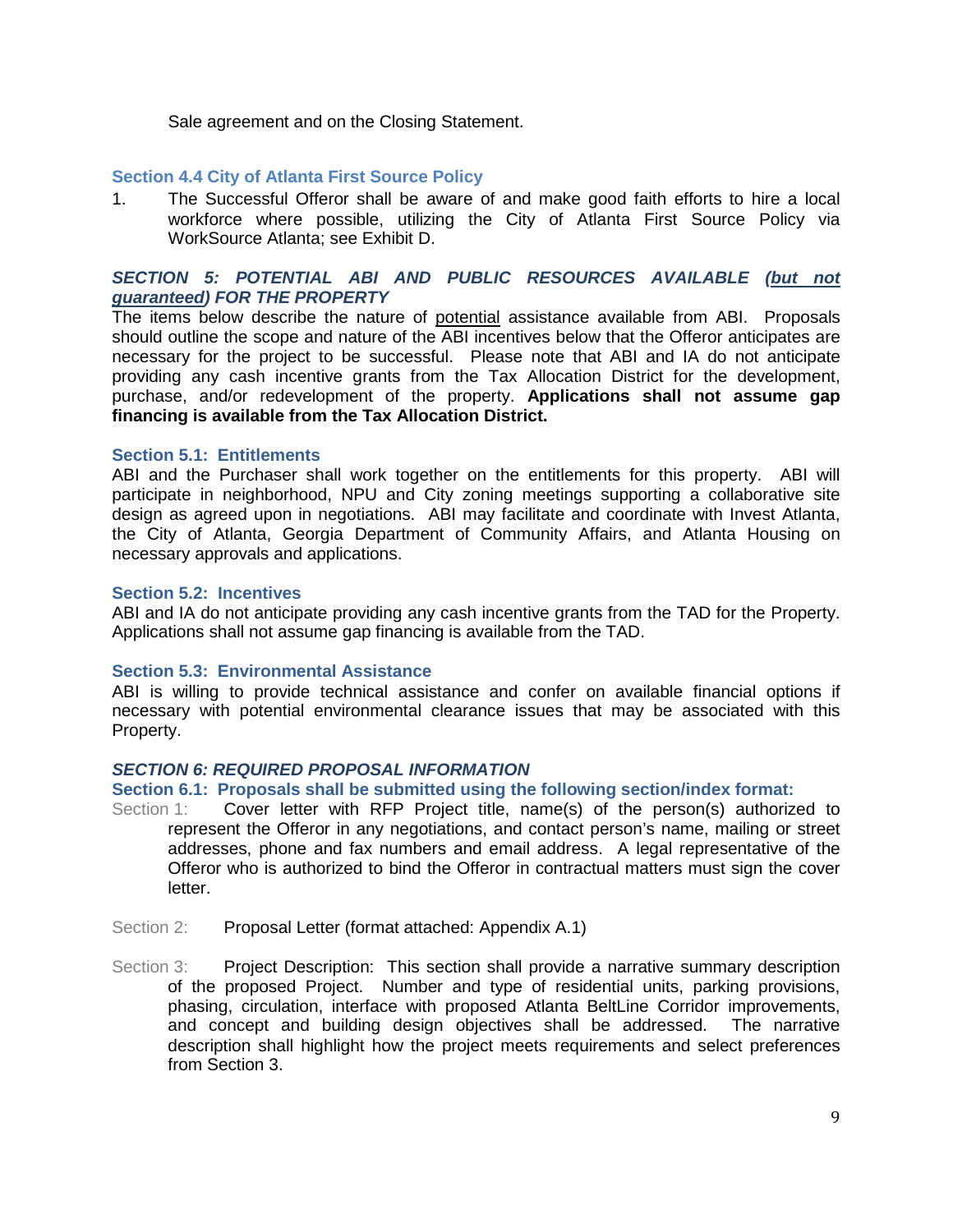- Section 4: Target Population: This section shall describe the targeted residents of the units, including income levels for residential units. Any anticipated direct marketing to specific populations (e.g. teachers, seniors, those with disabilities, etc.) should be explicitly noted and explained.
- Section 5: Plans: This section shall provide a schematic plan including site plan data and schematic floor plans for each level, plus elevations. Plans shall be no larger than 11 inches x 17 inches in size.
- Section 6: Project Schedule: This section shall include a project completion schedule including start and completion dates and other key dates as identified for action. The proposal must include the time period by which this project will be initiated and completed. Failure to perform, initiate and complete project components within an acceptable time period will trigger ABI's ability to reclaim title on the property or exercise other remedies as will be provided in the Purchase and Sale Agreement or Option Agreement, as the case may be. If the proposal includes any outside subsidy the schedule should explicitly identify the timing of any such subsidy.
- Section 7: Design Team: Identify the name(s) of executive and professional personnel that will be employed in the work. Include where these personnel will be physically located during the time they are engaged in the work, titles, and what percentage of the work you expect these individuals to perform. Resumes or qualifications of proposed project personnel may be submitted as an appendix.
- Section 8: Design Section: All attachments or items related to site design concepts and sustainability measures shall be packaged in the same section of the response to this RFP.
- Section 9: Overview of the Organization and Its Services: This section shall give a summary of the Offeror's relevant projects, history, including years in business, locations, size, growth, services and financial stability. Include examples of relevant projects completed by the organization. Include information regarding any pending or recent lawsuits against the organization, its officers or employees. If the proposal is submitted by a lead organization on behalf of several partners, provide similar information for each partner.
- Section 10: Professional Qualifications: This section shall include the full name and address of your organization and, if applicable, the branch office or other subordinate elements that will perform, or assist in performing, the work hereunder. Indicate whether it operates as an individual, partnership, limited liability company or corporation. This information shall be provided for all organizations participating in the development of the Property. If the proposal is submitted by a lead organization on behalf of several partners/members, list all key partners/members and their respective roles in the proposal. Identify the technical expertise that makes the organization(s) qualified for this work.
- Section 11: Prior experience with commercial and mixed-use development: This section shall provide a description of other commercial projects completed, including project experience with adaptive reuse, historic preservation, vertical development and demonstrate affordable workforce housing collaborative projects completed. Include names, title and phone numbers of contact persons from units of government where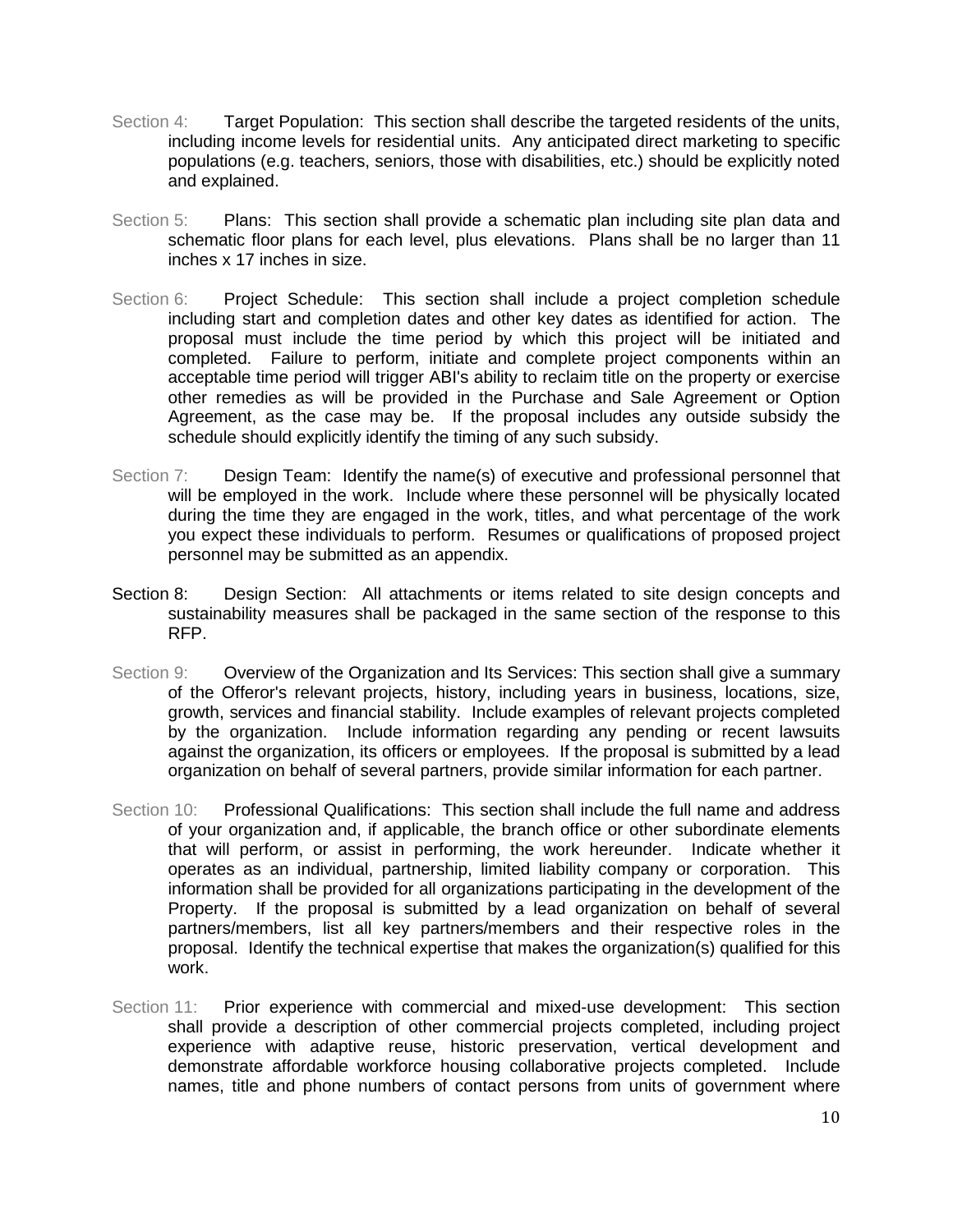these projects are located. Include supporting documents to demonstrate capacity. Diversity of the project team is strongly preferred.

- Section 11: Financial Capacity: This section shall provide a description of the financial capacity of the Offeror, including an equity letter of interest and other appropriate documentation and banking references. If available, provide 3 years of audited or reviewed financial statements.
- Section 12: Project Financing: This section shall include a development budget and a tenyear pro forma (operating budget) analysis and other financial information for the project. Include the anticipated time schedule to assemble needed financial commitments, types of financing expected and letters of interest from banks or other sources, and expectations of return. Financial partnerships assumed in the proposal (e.g., public/private; nonprofit/profit) must be identified. Detailed sources and uses analysis shall be provided.
- Section 13: Acquisition Price Proposal: This section shall include the amount offered for purchase of the Property, in whole or in part; and, any purchase contingencies proposed. Any financial contingencies must also be identified.
- Section 14: Affordable Workforce Housing: This section shall include how the Offeror plans to fulfill the affordable workforce housing goals required in this RFP and including a summary of the approach to be taken to accomplish the desired goal. This section shall also include details on financing, timing, partners, and expected subsidies or incentives. If the plan includes deeper affordability (lower AMI ceilings) and/or longer terms of affordability, this section shall include the strategies employed by the developer to achieve such goals.
- Section 15: Indemnification: This section shall include a statement that the Offeror agrees to defend, indemnify and hold harmless IA, ABI, its officers, employees and agents from and against all claims, lawsuits, losses and expenses, including attorney's fees, arising out of or resulting from the proposal, the selection process, or the proposed project.
- Section 16: First Source Hiring: This section shall include the developer's approach towards local hiring in a manner consistent with ABI's First Source Register. It shall also include an estimate of temporary construction jobs, permanent jobs (if any), and the desired percentage of new hires from Atlanta BeltLine neighborhoods.
- Section 17: Persons or entities providing proposals to this solicitation shall submit a Certificate of Existence from the Georgia Secretary of State if responding on behalf of a business entity.
- Section 18: The following forms found in Appendix A ("Submittal Forms") must be completed and submitted with the proposal:
	- Proposal Letter provided on the Offeror's business letterhead
	- S.A.V.E. Program Affidavit
	- Contractor Affidavit Under O.C.G.A. §13-10-91-(b)(1) & Sub-Contractor
	- Receipt of Addenda (signature page of each addendum if any issued)
	- Certification of No Organizational Conflict of Interest Certification Form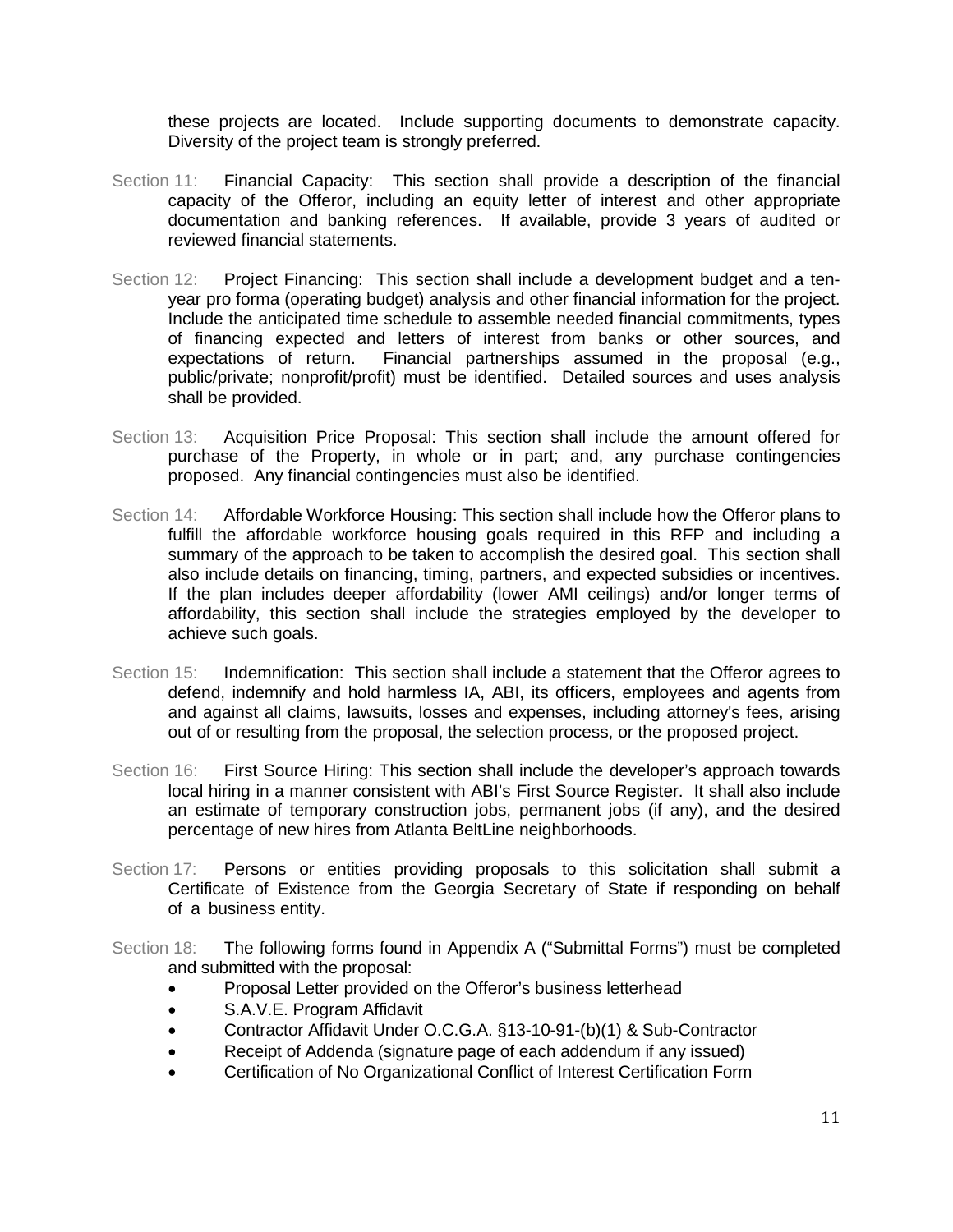Section 19: References:Each Offeror shall submit a list of at least four references for recent projects. At least one reference from a governmental or other public corporation is recommended, but not required. Each reference must include a point of contact (POC), and email address and a telephone number where the POC can be contacted. The reference list shall also include the dates when these projects were constructed. Each Offeror shall also submit a financial reference from a bank or other financial institutions attesting to the Offeror's financial capacity and ability to finance a project as proposed.

Proposals must be clear, succinct and not exceed 25 double-sided pages, excluding proposal forms and attachment materials. Any pages that exceed the page limitation may not be read or considered. Each page shall be numbered, in a format of Respondent's choice. Cover pages, tabs, Response Forms and Appendix materials shall not count toward the page limit; any additional pages may not be reviewed. Please use an 11-pt font or larger, and do not use 11x17 sheets. Please provide an electronic copy of your proposals on a jump/flash drive that clearly identifies the company name on the packaging.

All responses will be evaluated on the completeness and quality of the content. Only those Offerors providing complete information, as required, will be considered for evaluation. The ability to follow these instructions demonstrates attention to detail. In the interest of ABI's sustainability initiatives, response materials should be printed double-sided on recycled content paper and either stapled or book-bound.

All proposal materials and attachments will become part of the public file on this matter, without any obligation or liability to ABI. All costs incurred by the Offeror in preparation of the proposals to this solicitation, including presentations to ABI and/or for participation in an interview shall be borne solely by the Offeror; ABI shall not be liable for any of these costs. At no time will ABI provide reimbursement for submission of a proposal.

### <span id="page-11-1"></span><span id="page-11-0"></span>*SECTION 7: PROCUREMENT SUBMISSION REQUIREMENTS AND SCHEDULE* **Section 7.1: Reservation of Rights**

IA and ABI expressly reserve the right to accept any proposal, to reject any or all proposals, to waive irregularities and/or informalities in any proposal and to make the award in any manner which it believes to be in the best interest of IA and ABI.

Furthermore, IA and ABI expressly reserve the right to renegotiate the terms and conditions, policies and requirements associated with this RFP once an award is made without the need to re-release the RFP.

The procurement may be cancelled at any time, if in the opinion of IA and/or ABI, the project goals will not be achieved by awarding a contract, or the Offerors are considered nonresponsible or non-responsive. The process may be revised at any time during the solicitation, selection, evaluation and negotiation phases up to contract execution.

### <span id="page-11-2"></span>**Section 7.2: Information and Inquiries**

A pre-proposal meeting and site visit will be held Thursday, December 6, 2018 at 10:00 a.m., at Atlanta BeltLine, Inc., 100 Peachtree Street NW, Suite 2300, Atlanta GA 30303. We will proceed to the site immediately following the meeting, located at 1050 Murphy Ave SW, Atlanta Ga. A conference call option will be available for those unable to attend in person. Requests for information must be made in writing, and unwritten questions and any verbal responses and/or comments will not be binding. All inquiries must be received by ABI by 3:00 p.m., on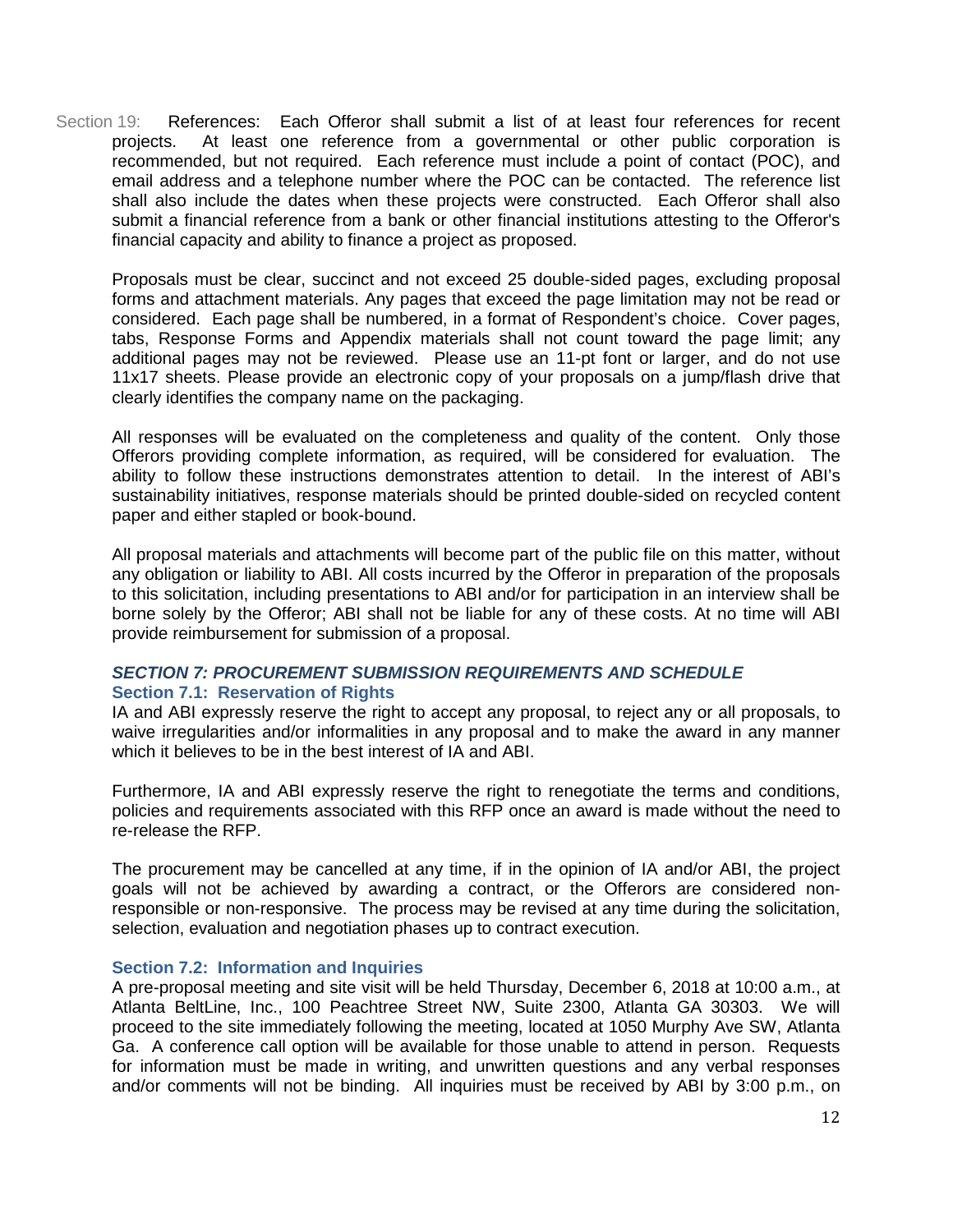Tuesday, January 8, 2019.

Should any prospective Offeror be in doubt as to the true meaning of any portion of this RFP, or should the prospective Offeror find any ambiguity, inconsistency, or omission herein, such person or entity shall make a written request for an official interpretation or correction.

ABI staff will make such interpretations or corrections, as well as provide any supplemental or amendatory RFP provisions which ABI may decide to include, but only as an RFP addendum or as officially published responses available to all Offerors as provided in this RFP. ABI staff will post (electronic delivery or web posting) addenda to each prospective Offeror recorded (must email the Procurement Officer and/or regularly check the website posting) as having received a copy of the RFP. Any addendum issued by ABI shall become a part of the RFP. Offerors shall consider issued addenda in preparing its proposal. Offerors shall insert the information regarding any issued addendum and submit a completed form. Offerors shall sign and return the Addendum Acknowledgment Form with the Proposal.

ABI will provide all written questions and responses to interested Offerors via addenda posted with the RFP at [www.beltline.org/procurement.](http://www.beltline.org/procurement) Please consistently check our website for updates. Inquiries regarding this RFP shall be directed by email to:

Kim Nicholson, Procurement Officer: knicholson@atlbeltline.org

Offerors must strictly limit their contact to the Procurement Officer when seeking information on matters related to the *Procurement process, Property transaction* or the *selection process*. Written questions or comments is the only permitted method of communication, and ABI responses will be disclosed to all Offerors by posting the same on the ABI website, unless they are clearly of a proprietary nature (as determined by ABI). Improper contact may result in disqualification from this procurement process and all subsequent phases of the Project. See also Terms and Conditions.

### <span id="page-12-0"></span>**Section 7.3: Reference Information Documents**

Numerous planning and other analyses have been performed with respect to the Atlanta BeltLine project and are available for public inspection. Certain of these documents are listed in Exhibit B (Reference Information Documents) attached hereto. At minimum, Offerors are advised to be familiar with each of the following documents prior to submitting a proposal:

- Atlanta BeltLine Strategic Implementation Plan
- Atlanta BeltLine Integrated Action Plan
- City of Atlanta BeltLine Overlay District Regulations
- Murphy Crossing Specific Site Plan Zoning Overlay (upon completion)
- Murphy Crossing Jobs Related Feasibility Study
- City of Atlanta 2011 Comprehensive Development Plan, as amended
- City of Atlanta Green Infrastructure Requirements
- Summary of Environmental Obligations
- Soil and Groundwater Sampling Results
- Property Survey

In addition to the above, the City of Atlanta ordinance requirements for planning, zoning, building, and parking can be accessed via the website currently maintained by Municode located at: http://library.municode.com/index.aspx?clientId=10376 or requested from the City's Department of Planning and Development, located at 55 Trinity Avenue, SW, Suite 1450,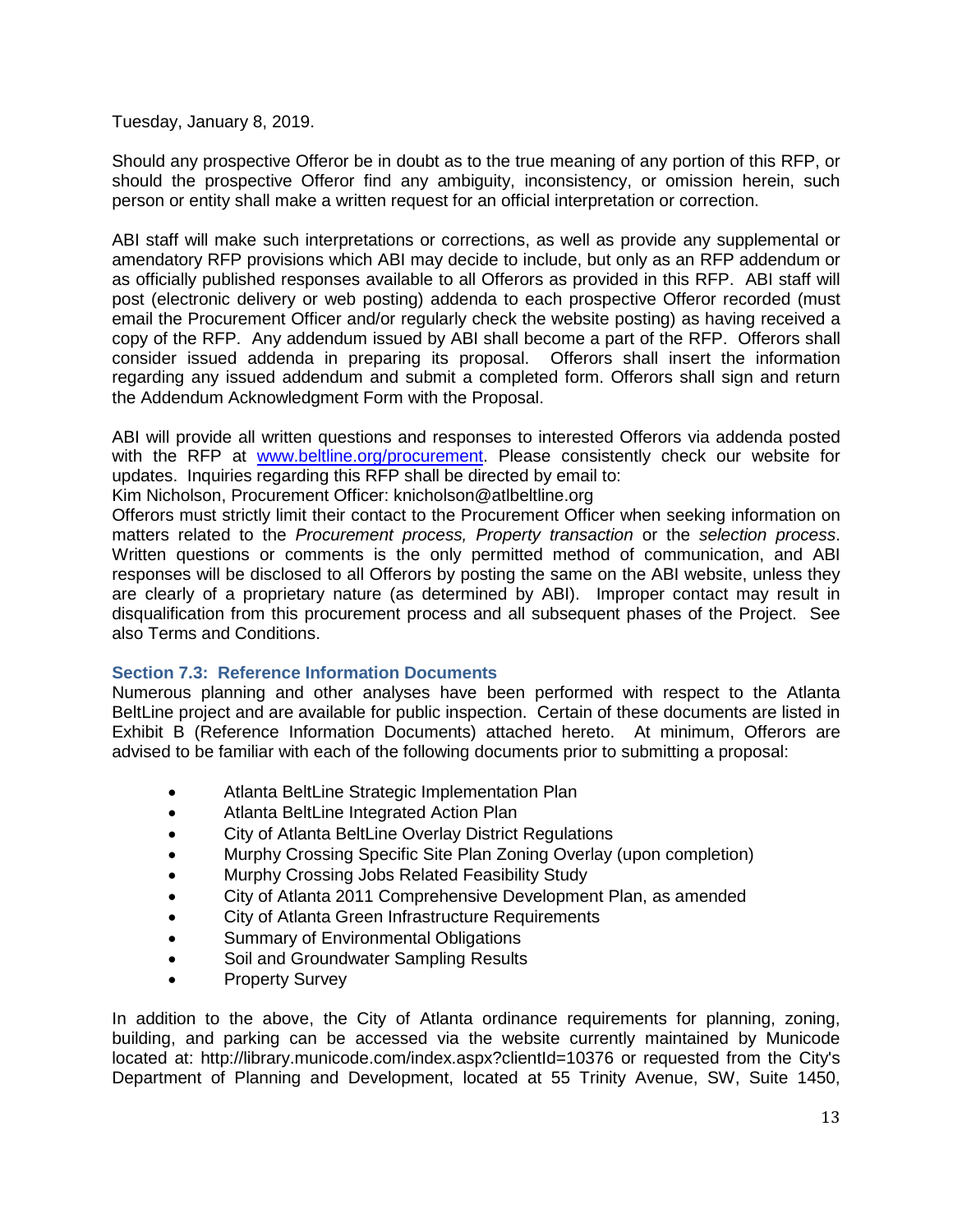Atlanta, Georgia 30303, whose general telephone number is (404) 330-6070.

ABI does not warrant or guarantee the accuracy of the Reference Information Documents provided under or otherwise described in this RFP. Rather, ABI is providing the related documents and information for background purposes only and not for any other purpose. Offerors are not relieved of their responsibility  $-$  and are encouraged  $-$  to make personal investigations of the Property and all such Reference Information Documents, and shall determine to its own satisfaction the conditions to be encountered, the nature of the ground, the difficulties involved, and all other factors affecting the propriety of purchasing the Property, planning, designing and financing its development or redevelopment, as the case may be, and undertaking any other development or redevelopment activities contemplated by this RFP or incidental to any other private development activity. In addition, ABI cannot and will not guarantee the timing or completion of all or any portion of the transit and other public improvements contemplated by it and/or the City in connection with the implementation of the Atlanta BeltLine Project. Offerors will assume all risks associated with the ownership of the Property, as and to the extent such are transferred to one or more of them as contemplated in this RFP. As and to the extent awarded, and contingent on execution of, and subject to the terms and conditions of, definitive documents and the related conveyance of title or interests therein to the winning Offeror, the Property will be conveyed "As is, where is" with all faults, latent or patent, and without warranty, express or implied.

### <span id="page-13-0"></span>**Section 7.4: Procurement Schedule**

By submitting a proposal, the Offeror is accepting the Terms and Conditions found in Section 8. The Procurement Schedule is subject to change at the discretion of ABI.

Sealed proposals must be received no later than the date and time and at the location specified on the cover of this solicitation. The outside of the envelope shall plainly identify the RFP with the project title, and the name and address of the Offeror. Proposals received after time or date listed herein shall not be considered. Proposals received after the scheduled closing time for filing may be returned to the Offeror unopened.

**PROCUREMENT SCHEDULE**<br>Pre-Proposal Meeting and 1st Site Visit Thursday, D **Pre-Proposal Meeting and 1st Site Visit Thursday, December 6, 2018 at 10:00am 2nd Site Visit at Murphy Ave. (RSVP only) Tuesday, December 18, 2018 10:00am All Questions/Inquiries due Tuesday, January 8, 2019 by 3:00pm Proposals due Friday, February 1, 2019 by 3:00pm**

**1st Friday, December 14, 2018 by 3:00pm No late proposals accepted**

### <span id="page-13-1"></span>**Section 7.5: Protests**

Any protest of the procurement documents or process shall be submitted for resolution to Atlanta BeltLine, Inc., attention: Procurement Officer, 100 Peachtree Street, Suite 2300, Atlanta, GA 30303.

Such protest shall be in writing and shall be supported by the information necessary to enable the protest to be considered. A protest will not be considered if it is insufficiently supported or it is not received within the time limits specified herein. A protest based upon terms, conditions, or form of a proposed procurement action shall be submitted so that it is received by ABI no later than five calendar days following notification of the action by ABI. A written final determination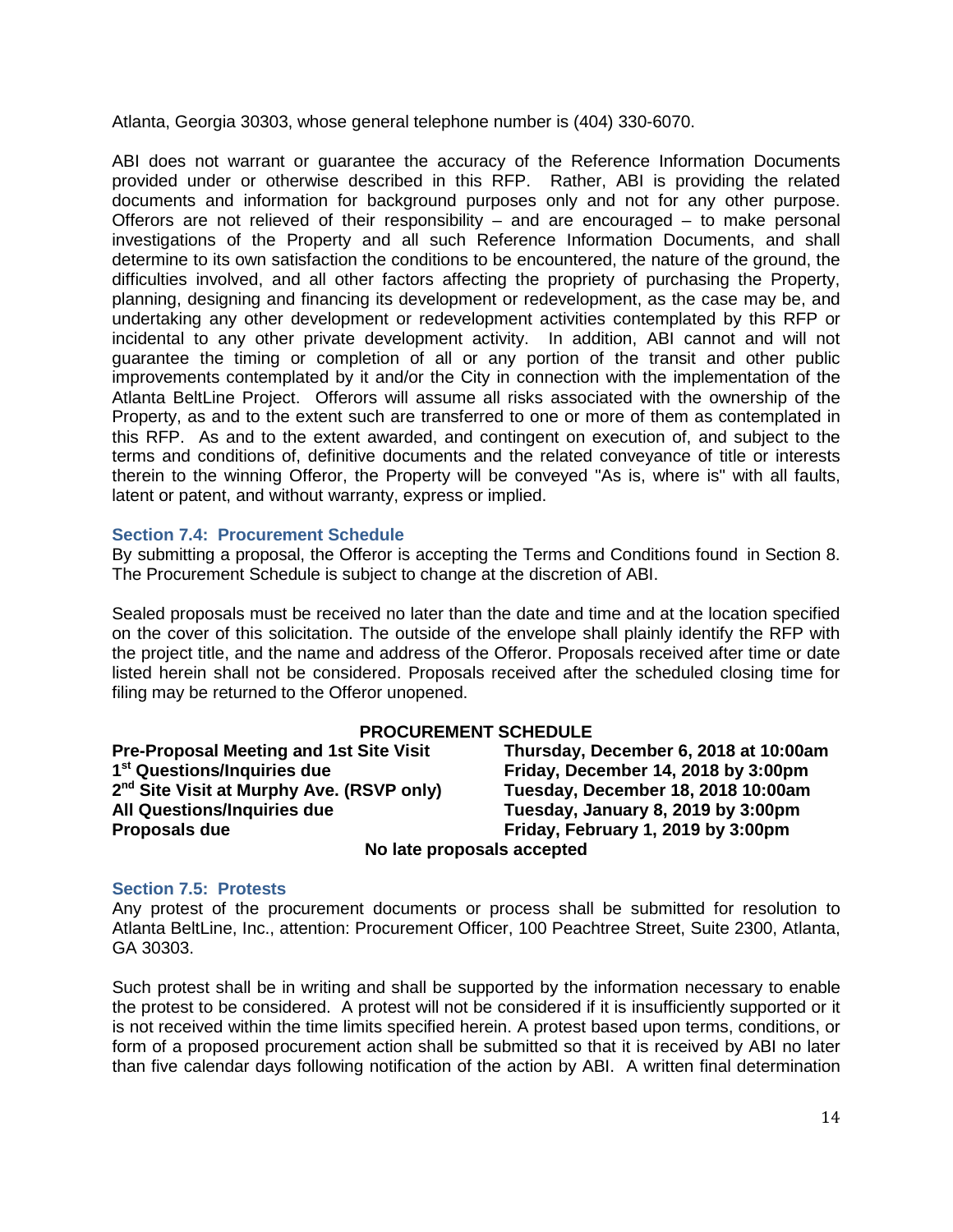on any protest will be rendered by ABI and shall be provided to the protester as soon as practicable.

### <span id="page-14-0"></span>**Section 7.6: Evaluation Process**

Each proposal shall be evaluated with the following criteria, considering heavy emphasis on the commercial, light industrial and innovative design concepts:

- Overall project proposal
- Density of job creating capacity
- Inclusion of green space
- Inclusion of affordable workforce housing
- Price Proposal
- Redevelopment site design concepts and innovation
- Project team

An evaluation committee convened by ABI and IA will evaluate the proposals. At the discretion of the committee, follow-up interviews may be conducted before a final selection is made.

### <span id="page-14-1"></span>**Section 7.7: Selection Process**

The highest-ranked Offeror(s) will be recommended by the selection committee to ABI and IA for the award of the sale of the Property (the "Award"), contingent upon negotiation, execution and delivery of definitive agreements related to the purchase, sale and proposed development/redevelopment of the Property deemed satisfactory to IA and ABI, in their sole discretion.

IA and ABI will proceed with negotiations of a mutually acceptable Purchase and Sale Agreement and/or Option Agreement, on the terms and conditions that are expected to be substantially similar to those set forth in Exhibit C: Term Sheet (attached hereto), with the highest ranked Offeror(s). Notwithstanding the foregoing, the final terms and conditions relating to the acquisition and sale of the Property may be subject to financing, development commencement, title or other conditions or contingencies, as reasonably determined by IA and ABI. Additionally, all parties will be required to enter into a confidentiality agreement for the duration of the transaction until the requisite legal approvals are obtained.

The purchase and sale agreement and/or option agreement, as the case may be, will not contain any assurances of any rezoning or site plan approvals necessary to complete the proposed project. IA and ABI will provide for a reasonable time in which to obtain such approvals before closing. The apparent successful offeror selected Offeror must secure and pay for all plan review fees necessary for the execution of its proposal. If a purchase and sale agreement and/or option agreement is not successfully negotiated, executed and delivered by IA and ABI and the highest ranked Offeror(s), IA and ABI, at their sole option, may choose to initiate negotiations with any other qualified Offeror, or reopen the entire process. Invest Atlanta and ABI reserve the right to not consider any Proposal that they determine to be unresponsive and/or deficient in any of the information requested for evaluation. A Proposal with all the requested information does not guarantee the proposing firm will advance in the selection process. The selection committee will contact references to verify material submitted by the Offerors.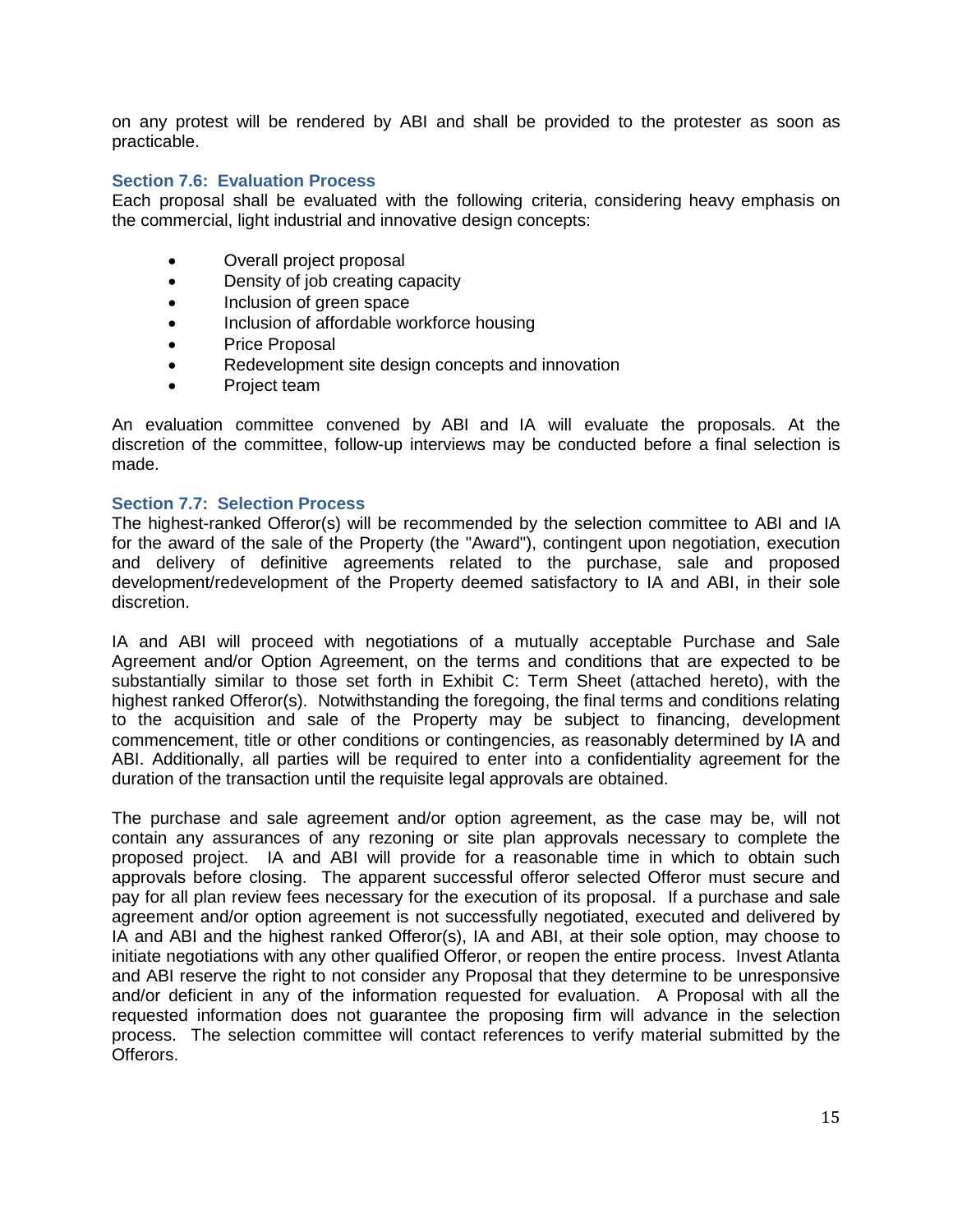### <span id="page-15-0"></span>**Section 7.8: Additional Administrative Matters**

- 1. The final award of the right to enter into one or more purchase and sale agreements or option agreements contemplated under this RFP is contingent upon approval by Invest Atlanta's Board of Directors.
- 2. IA and ABI encourage all Offerors to employ a workforce reflective of the region's diversity. All Offerors shall adhere to all non-discrimination requirements as set forth in federal and state laws and regulations and Atlanta City Code provisions.
- 3. Offerors shall not create barriers to open and fair opportunities for persons to participate in ABI contracts and to obtain or compete for contracts and subcontracts as sources of supplies, equipment, construction and services. In considering offers from and doing business with consultants, contractors, subcontractors and suppliers, Offerors shall not discriminate on the basis of race, color, religion, sex, age, nationality, marital status, sexual orientation or disability.
- 4. IA and ABI are committed to the practice of non-discrimination in the selection of thirdparties selected to advance the Atlanta BeltLine project, with a desire to reflect diversity in the participation of developers, contractors and subcontractors engaged in the Atlanta BeltLine effort. All Offerors shall include specific information on the role of Minority and Female Owned Business Enterprises, if any. Applicants must include copies of MBE, FBE, DBE certifications for the contractors and subcontractors listed in their submittal packages, if any.

### <span id="page-15-1"></span>*SECTION 8: TERMS AND CONDITIONS*

### <span id="page-15-2"></span>**Section 8.1: Project Definitions and Abbreviations**

This section consists of abbreviations, definitions, and general rules of interpretation.

- ABI. Atlanta BeltLine, Inc. a funding partner for the Project, developer of assets, project manager and technical lead for the Project, and the contracting entity on behalf of Invest Atlanta. ABI is the Georgia nonprofit corporation created by The Atlanta Development Authority d/b/a Invest Atlanta for the purpose of implementing the Atlanta BeltLine project.
- Agreement. The document executed by ABI and the Consultant entitled "Purchase and Sale Agreement". ABI reserves the right to make changes to any draft agreement based upon the final agreed upon scope of services and the negotiations with the selected Offeror. This document also may be referred to herein as the "contract."
- Apparent Successful Offeror. The Offeror that submits the proposal that ABI, in its sole opinion, considers the best overall value in accordance with the procedures set forth in the RFP. The apparent successful Offeror will not be awarded the contract if:
	- A. The Offeror fails to comply with all applicable pre-award and pre-execution requirements of the RFP and/or Agreement,
	- B. The parties are unable to reach agreement during negotiations on the final terms of the contract, or
	- C. ABI chooses not to award a contract.
- Award. A written notification from ABI to the Apparent Successful Offeror stating that the submittal or response to procurement has been selected to enter into the contract negotiation phase of the procurement process. A notice of award is not a notice to proceed or begin the work that was solicited. A notice of award does not guarantee that ABI and the Apparent Successful Offeror have an executed contract agreement.
- City of Atlanta (the "City" or "COA"). A funding partner for the project, and the ultimate Owner of portions of the project assets that are within its right-of-way.
- Disadvantaged Business Enterprise (DBE). A for-profit small business concern where socially and economically disadvantaged individuals own at least a 51% interest and also control management and daily business operations. African Americans, Hispanics,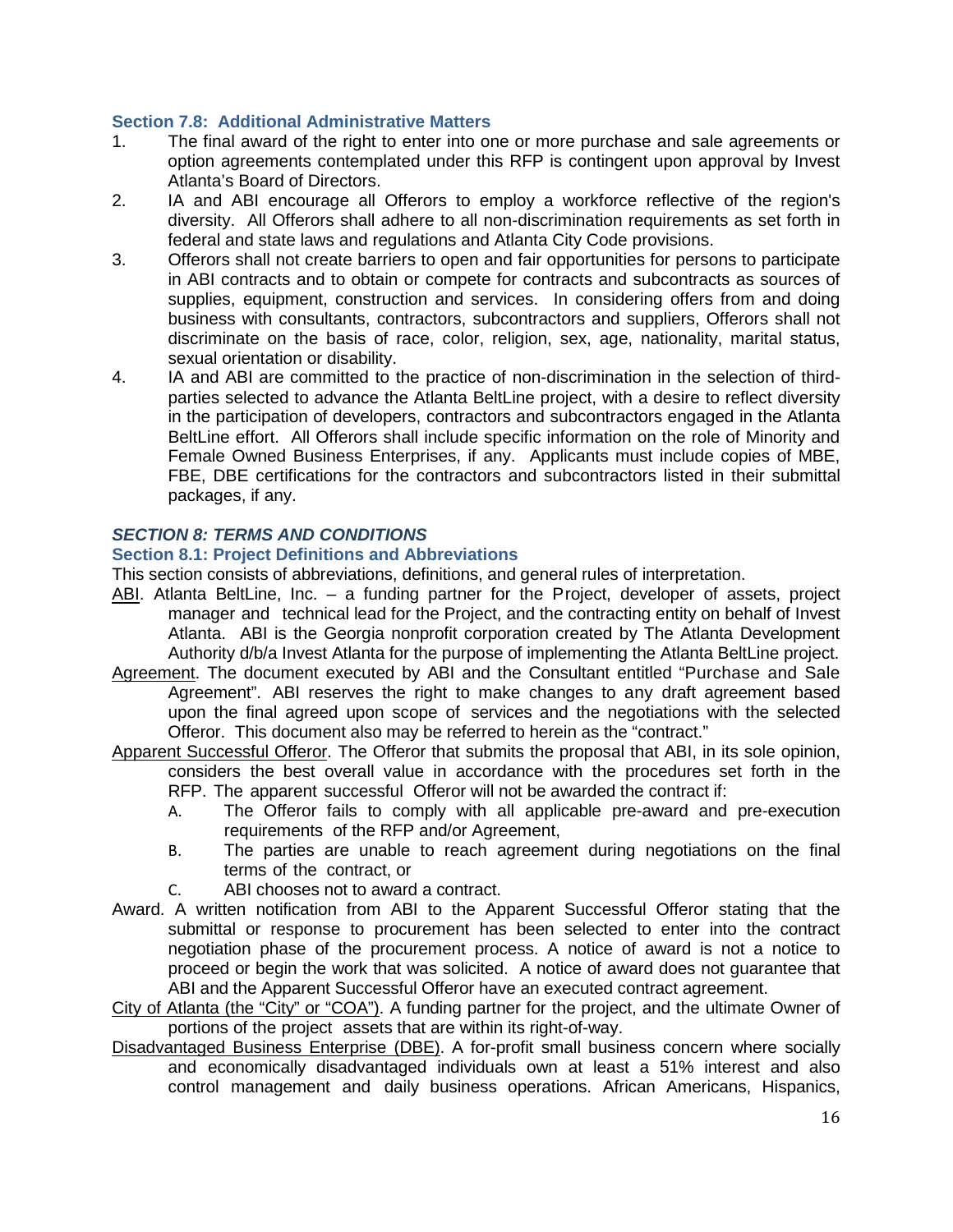Native Americans, Asian-Pacific and Subcontinent Asian Americans, and women are presumed to be socially and economically disadvantaged. Other individuals can also qualify as socially and economically disadvantaged on a case-by-case basis. For the purposes of this RFP, a DBE must be certified through one of the programs listed in Section 8 of this RFP and meet the specific guidelines contained therein.

- Key Personnel. Those persons that the responding firm or team identifies as critical to the successful completion of the work and/or services that are the subject of this solicitation.
- Project Manager. The person on the Offeror's team who will be responsible for the management and integration of all components resulting from this contract. The Project Manager shall be responsible for all aspects of the project including the quality of the end product.
- Notice to Proceed. "Notice to Proceed" means "Notice to Commence Work".
- Offeror. One who submits a proposal in response to a Request for Proposals in competitive negotiation.
- Owner(s). The legal or record owner of the property on which the Project is to be constructed, generally the City of Atlanta or The Atlanta Development Authority d/b/a Invest Atlanta acting by and through ABI, the Owners' implementation agent for this Project.
- Plans. When the context so indicates, "Plans" mean applicable conceptual, planning, design and drawings including plan, profile, typical cross sections, Working Drawings, Standard Details, Supplemental Standard Details, and Supplemental Drawings or reproductions thereof or electronically displayed equivalents that show the location, character, dimensions, and details of the Work.
- Project Records. Records or data of any type on any media including those produced by the Consultant of Record or its subcontractors, suppliers, or manufacturers that are related to the Project. Project Records may include, but are not limited to:
	- A. Plans
	- B. Working Drawings
	- C. Specifications
	- D. Stakeholder comments<br>E. Design notes and comp
	- E. Design notes and computations<br>F. Catalog cuts
	- F. Catalog cuts<br>G. Schedules ar
	- G. Schedules and schedule updates or revisions<br>H. Quality control Plans and related documentation
	- Quality control Plans and related documentation
	- I. Equal opportunity and affirmative action
	- J. Progress Meeting records
	- K. Partnering records
	- L. Correspondence
	- M. DBE participation records<br>N. F-mails
	- E-mails
	- O. Any other documents related to the scope of work.
- Stakeholder. A person or group with an interest in the successful completion and subsequent use of a project.
- Successful Offeror/Respondent/Bidder. A person or entity that's proposal/qualifications/bid is responsive and responsible to all requirements within a solicitation and is determined by the Evaluation Committee as providing a solution in the best interest of ABI.
- The Atlanta Development Authority d/b/a Invest Atlanta ("IA"). The official economic development authority for the City of Atlanta. Its purpose is to strengthen Atlanta's economy and global competitiveness in order to create increased opportunity and prosperity for the people of Atlanta.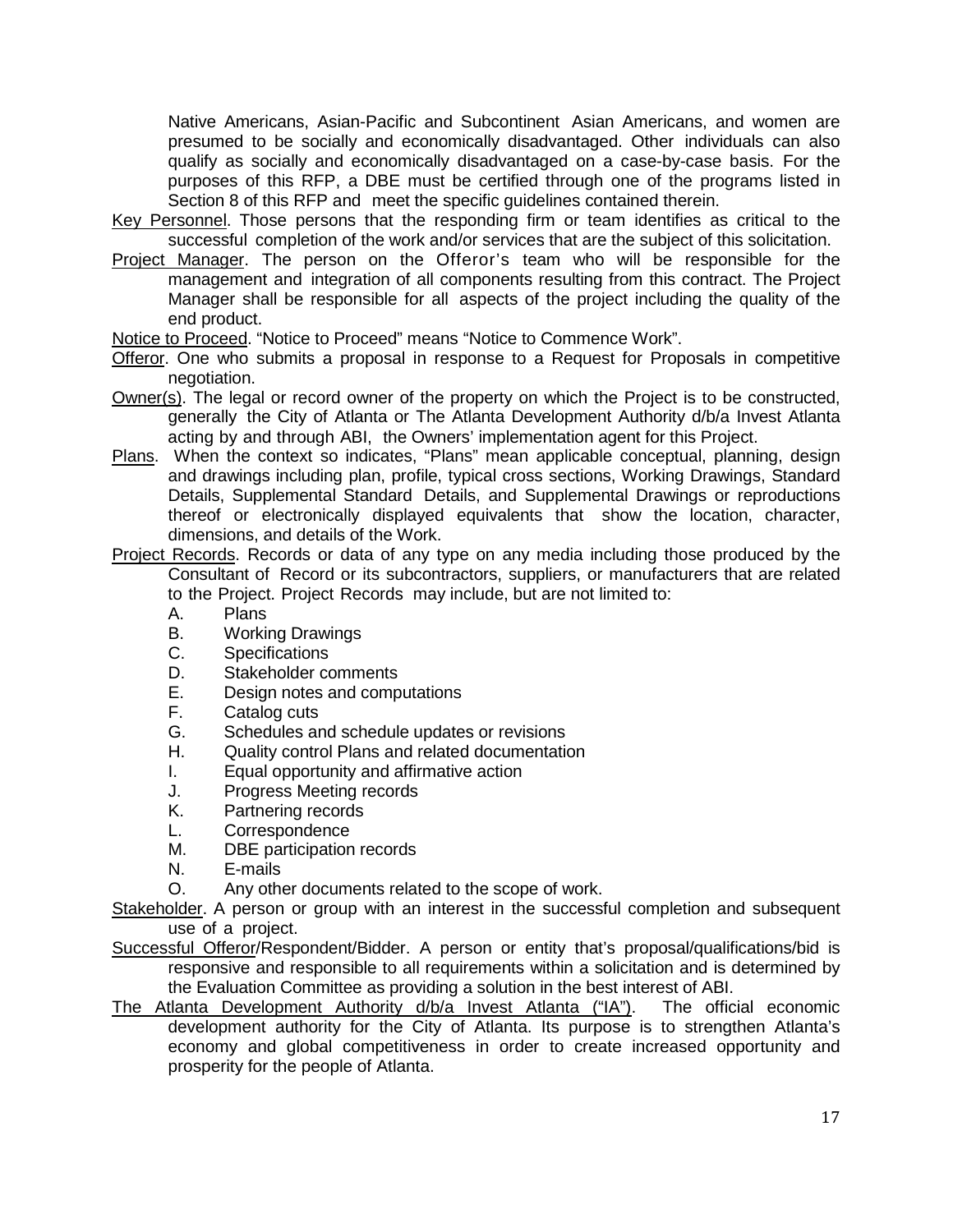### <span id="page-17-0"></span>**Section 8.2: Contract Terms and Conditions**

ABI wishes to develop an Agreement that appropriately places risk with the party most able to address the issue, to ensure that all parties to the contract are appropriately protected and to maintain their responsibility to serve as an effective steward of public funds while advancing the Project.

### **General Terms and Conditions**

- A. All applicable State of Georgia and federal laws, City of Atlanta and county ordinances, licenses and regulations of all agencies having jurisdiction shall apply to the Offeror and the Project throughout and are incorporated herein. The Agreement with the selected Offeror, and all questions concerning the execution, validity or invalidity, capability of the parties, and the performance of the Agreement, shall be interpreted in all respects in accordance with the laws of the State of Georgia.
- B. Professionals requiring special licenses must be licensed in the State of Georgia and shall be responsible for those portions of the work as may be required by law.
- C. No proposal shall be accepted from and no contract will be awarded to any person, firm, or corporation that is in arrears to ABI, IA, or the City of Atlanta, under debt or contract that is a defaulter, as surety or otherwise, upon any obligation to ABI, IA or the City of Atlanta that is deemed irresponsible or unreliable by ABI, IA or the City of Atlanta. If requested, the Offeror or proposed subcontractor (if retained as a manager) shall be required to submit satisfactory evidence that they have the necessary financial resources to purchase and redevelop the Property.
- D. From the date an Offeror's proposal is received through the date a contract is awarded to an Offeror, no Offeror may make substitutions, deletions, additions or other changes in the configuration of its proposal without ABI's express written consent.
- E. This RFP may be canceled or any or all bids or proposals may be rejected in whole or in part when it is in the best interest of ABI or when funding is not available for completion of the services requested under this RFP. In the event that this RFP is cancelled, a notice of cancellation shall be sent to all persons, firms, or entities that submitted responses to this RFP.
- F. Offeror's status shall be that of an independent contractor, and neither it nor any of its employees or subcontractors is or shall be an agent, servant or employee of ABI, IA or the City;
- G. Offeror shall defend, indemnify, and hold harmless ABI, IA and the City of Atlanta against any and all claims, judgments or liabilities to which they may be subject because of any negligence or fault or default by the Offeror, its consultants, or subconsultants.
- H. Offeror shall agree to the Superior Court of Fulton County as the venue in any legal action or proceeding between the Offeror and ABI, IA or the City.
- I. It is vital that the successful Offeror be knowledgeable of all requirements and guidelines for project delivery processes related to real estate development projects located adjacent to public transportation improvements, to ensure that the transportation components of the Atlanta BeltLine are eligible for all available federal transportation funding at a later date. Appropriate noise and vibration easements, as well as consent to the creation and imposition of assessments by a community improvement or similar special assessment district, as determined by ABI, will be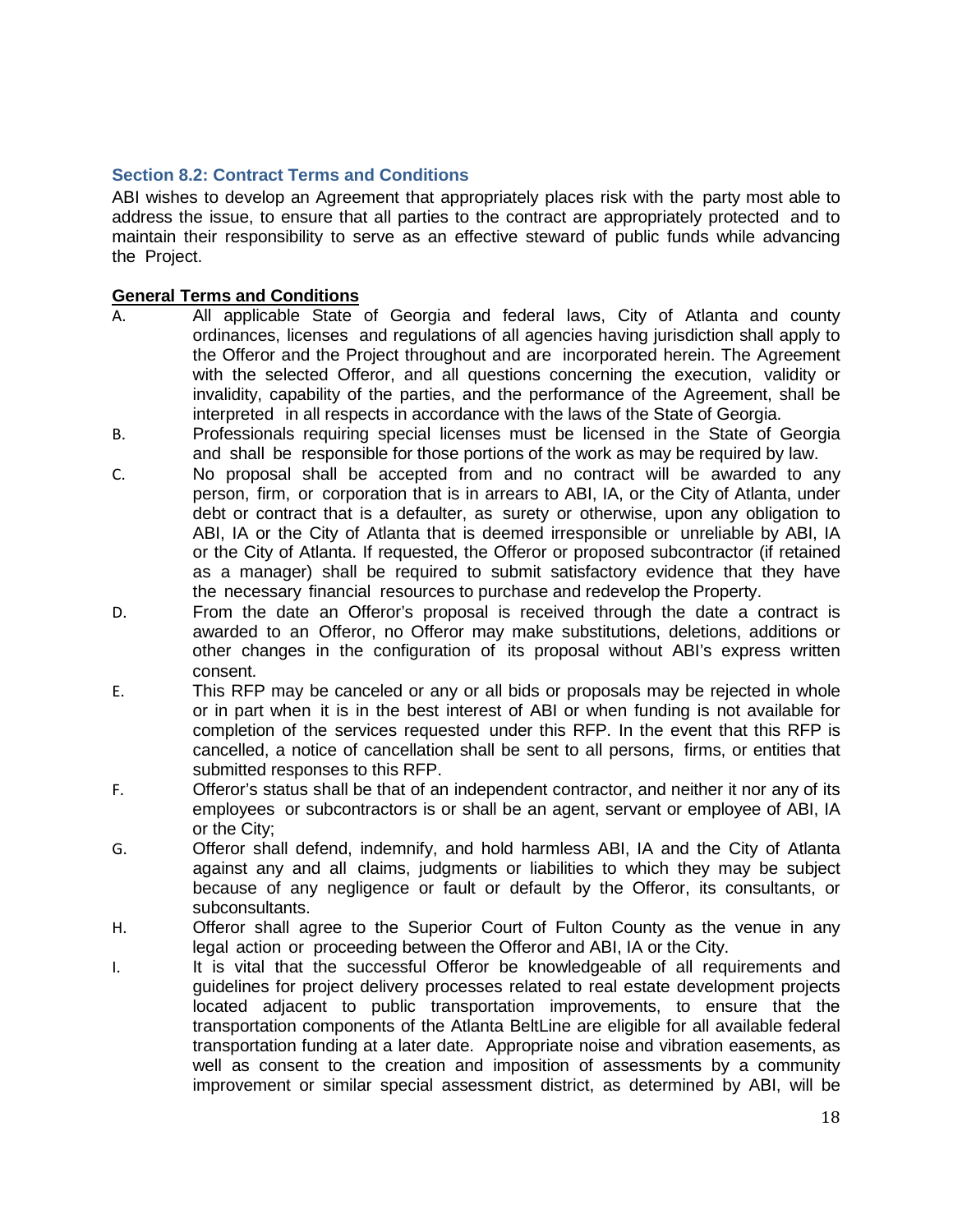required for the Property as part of any conveyance of interests in same as contemplated in this RFP.

- J. Upon mutual agreement, the Offeror or ABI and/or IA may present formally created Offeror joint ventures at any time prior to contract execution.
- K. The RFP process is confidential (notwithstanding Open Records requirements outlined herein) and Offerors and their consultants are prohibited from discussing the nature of their Proposal with other parties.

### *Organizational Conflicts of Interest and Excluded Parties*

An organizational conflict of interest exists when the nature of the work to be performed under a proposed contract or lease may, without some restriction on future activities, result in an unfair competitive advantage to the Consultant or impair the Consultant's objectivity in performing the work. Clarifications may be sought by submitting a letter requesting clarification and stating the reasons why the firm believes potential organizational conflict of interest exists. In preparing this solicitation, a review of existing contracts with ABI should be undertaken, and the Offeror shall make known any consultants, subcontractors or subconsultants that are specifically excluded from participating in this solicitation. All who respond to this RFP shall complete the Certification of No Organizational Conflict of Interest attached hereto as part of **Appendix A.5**, and submit it as part of its response to this RFP. A response that does not contain this completed form is subject to disqualification.

ABI's existing prime or lead contractors, consultants, subcontractors or sub-consultants are excluded from being eligible to submit a response to this RFP except under the following circumstances:

- 1. If the contractor, consultant, subcontractor or sub-consultant completes the Certification of No Organizational Conflict of Interest; and
- 2. If ABI legal counsel agrees that the contractor, consultant, subcontractor, or subconsultant has no organizational conflict of interest.

If the above conditions are met, the Offeror may be considered eligible to participate in this RFP.

### **Termination of Contract**

Although either party shall have the right to terminate the contract upon thirty (30) days' written notice, with or without cause, ABI reserves the right to terminate the contract with thirty (30) days' notice if the Offeror elects to change any of its key personnel, partner(s), or subcontractor(s) without the express written consent of ABI.

### **Insurance Requirements**

**Insurance.** In conjunction with the execution of this Agreement, Contractor shall provide evidence of worker's compensation, general liability, and automobile liability insurance to ABI to cover the acts and omissions of Contractors principals, employees and agents, and any subcontractor in rendering the Services within the scope of and in compliance with this Agreement. Contractor shall at all times during the term of this Agreement maintain insurance policies consistent and in full compliance with the following requirements or their equivalent (the "Insurance Requirements"):

- <span id="page-18-1"></span><span id="page-18-0"></span>a) Statutory Worker's Compensation Insurance, including waiver of subrogation in favor of Atlanta BeltLine, Inc.
- <span id="page-18-2"></span>b) Commercial General Liability Insurance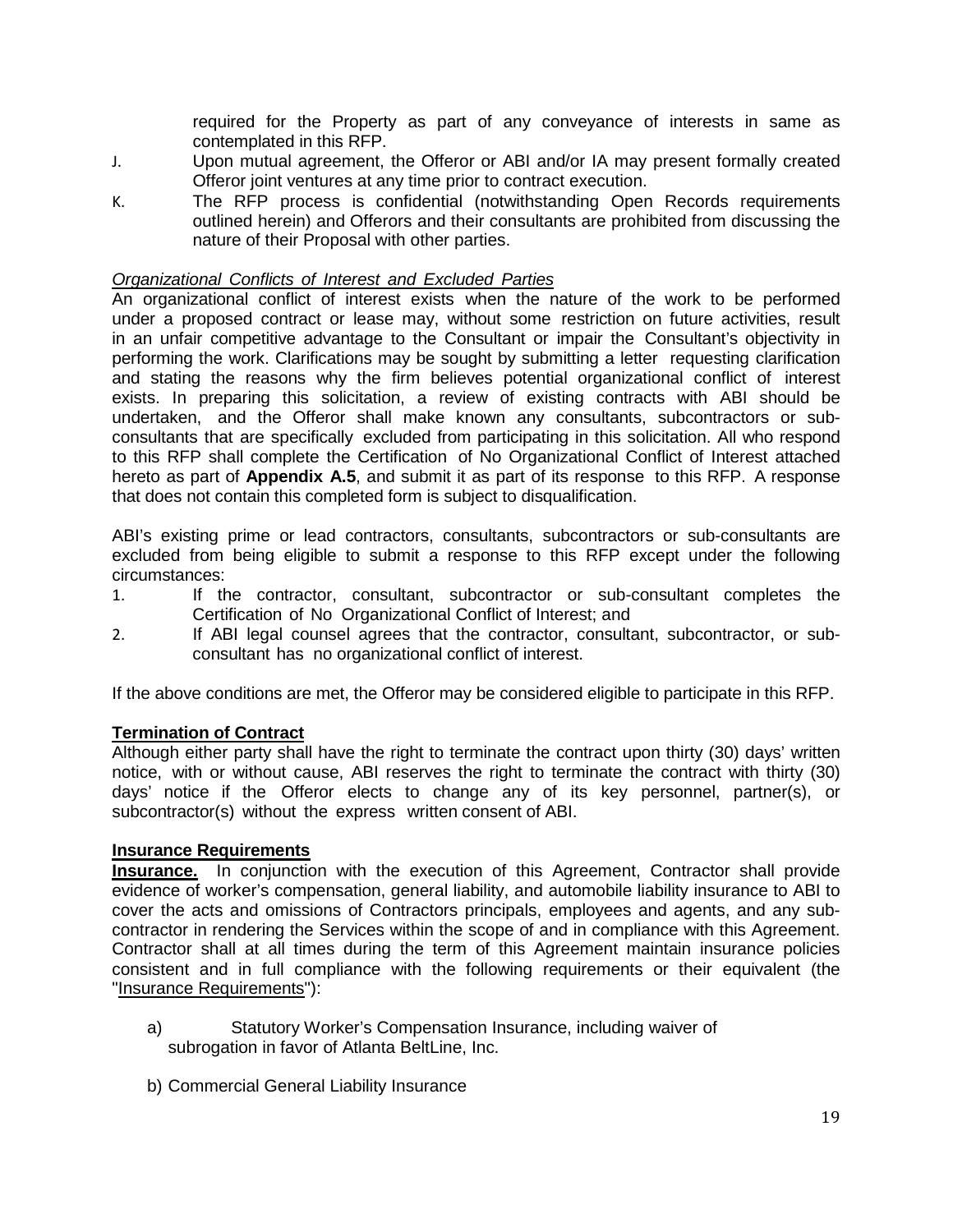1. \$1,000,000 limit of liability per occurrence for bodily injury and property damage and \$2,000,000 in the aggregate;

The following additional coverage must apply:

- A. 2013 or later ISO Commercial General Liability Form.
- B. Dedicated Limits per Project Site or Location (CG 25
- 3 or CG 25 04).
	- Additional Insured Endorsement CG2010 04 13 and CG2037 04 13
- D. Blanket Contractual Liability (included in 1986 or later forms).
- E. Broad Form Property Damage (included in 1986 or later forms).
- F. Severability of Interest (included in 1986 or later forms).
- G. Underground, explosion, and collapse coverage (included in 1986 or later form).
- H. Personal Injury (deleting both contractual and employee exclusions).
- I. Incidental Medical Malpractice.
- J. Sudden and Accidental Pollution Coverage
- K. Waiver of Subrogation in favor of Atlanta BeltLine, Inc.
- <span id="page-19-1"></span>L. Primary and Non-Contributory wording
- <span id="page-19-0"></span>c) Automobile Liability Insurance
- d) i. \$1,000,000 combined single limit of liability per accident for bodily injury and property damage;
	- ii. Commercial form covering owned, non-owned, leased, hired and borrowed vehicles;
	- iii. Additional Insured Endorsement.
	- iv. Waiver of Subrogation Endorsement.
- <span id="page-19-2"></span>e) Environmental Liability with limits of \$1,000,000 per claim.
- <span id="page-19-3"></span>*f) Contractual Liabity, Subject to Policy Term, Conditions and Exclusions*
- <span id="page-19-5"></span><span id="page-19-4"></span>g) Insurance company must be authorized to do business in the State of Georgia.
- h) Additional insureds on the Commercial General Liability and Auto Liability Insurance policies shall be shown as: Atlanta BeltLine, Inc., the City of Atlanta, and The Atlanta Development Authority d/b/a Invest Atlanta.
- i) The cancellation provision should provide 30 days' notice of cancellation (10 days' notice for cancellation due to non-payment of premium).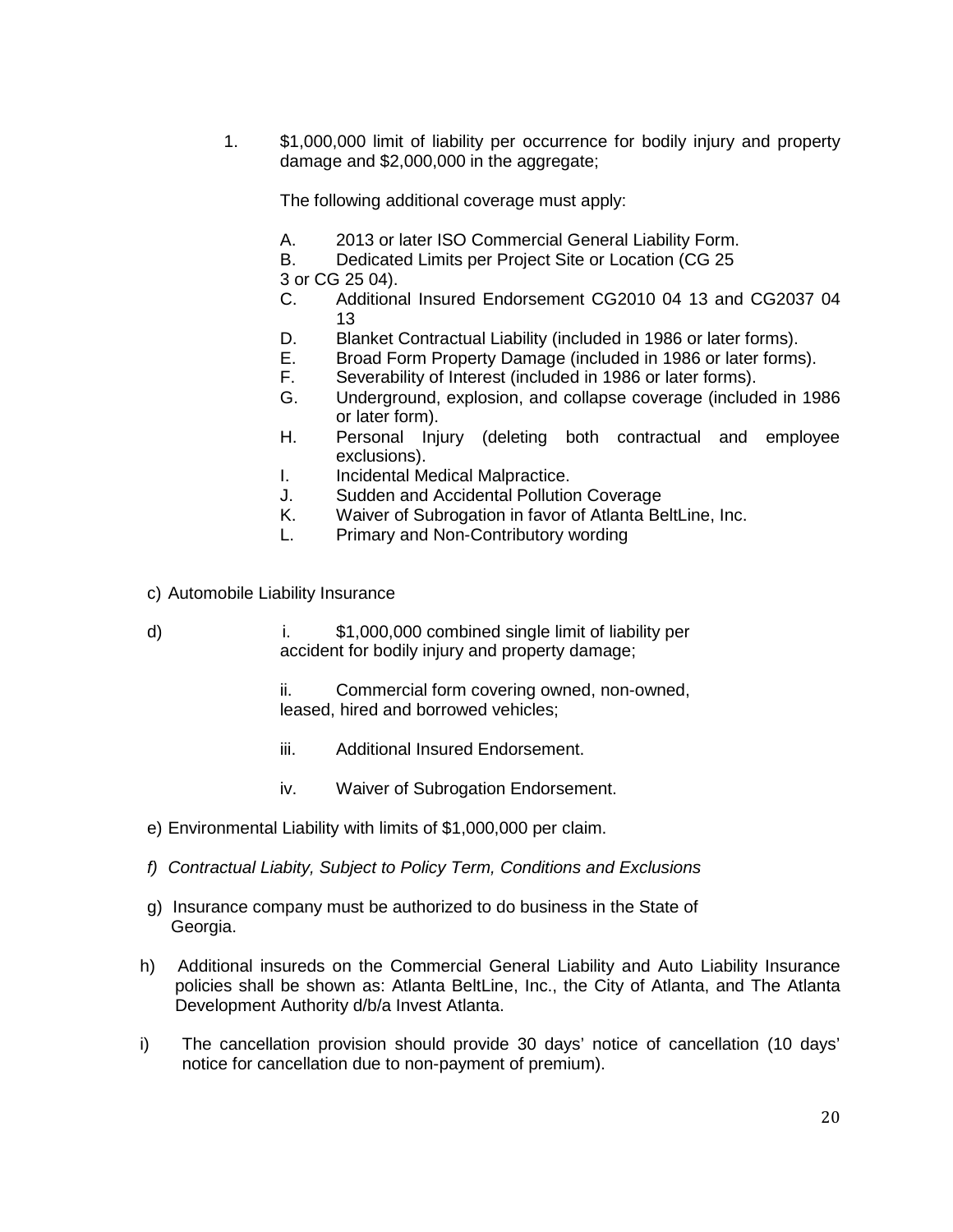- j) Insurance Company, except Worker's Compensation carrier, must have an A.M. Best Rating of A- VII or higher. Certain Worker's Comp funds may be acceptable by the approval of ABI. European markets including those based in London and domestic surplus lines markets that operate on a non-admitted basis are exempt from this requirement provided that the Contractors' broker/agent can provide financial data to establish that a market is equal to or exceeds the financial strengths associated with the A.M. Best's rating of A- VII or better. Insurance Company must be authorized to do business by the Georgia Department of Insurance.
- k) Certificates of Insurance, and any subsequent renewals, must reference specific bid/contract by project name and if applicable, project/bid number.
- l) Contractor shall agree to provide redacted copies of current insurance policy (ies) if requested to verify the compliance with these insurance requirements. The General Liability and Auto Liability Insurance policies required to be provided by Contractor will be primary over any insurance program carried by ABI.
- m) Contractor shall require all policies of insurance that are in any way related to the services provided and that are secured and maintained by Contractor and all subcontractors to include clauses providing that each underwriter shall waive rights of recovery, under subrogation or otherwise, against ABI, IA, the City, and their officers, officials, employees, consultants, separate contractors, and subcontractors.
- n) Contractor waives all rights of recovery against ABI, IA, the City, and their officers, officials, employees, separate consultants, and all subcontractors which Contractor may have or acquire because of deductible clauses in or inadequacy of limits of any policies of insurance that are in any way related to the services provided, and that are secured and maintained by Contractor.
- o) Contractor shall require all subcontractors to waive their rights of recovery (as aforesaid waiver by Contractor) against ABI, IA, the City, and their officers, officials, employee and volunteers, consultants, separate contractors, and other subcontractors (including subcontractors of separate contractors).

### **Code of Ethics**

ABI's Code of Ethics applies to this solicitation. The Code of Ethics is included as Exhibit A.

### **Change of Team Members or Key Personnel**

Inasmuch as firms and/or teams will be judged based on their response to the RFP, any subsequent changes to the composition of the Offeror that was rated by the Evaluation Committee may result in a different ranking of the team and/or may result in the firm and/or team failing to be determined to be qualified to perform the work.

In order for a firm/ team to remain qualified to submit a proposal, the consultant or a Joint Venture team identified in the response to the RFP must remain on the team for the duration of the procurement process and any subsequent contract award.

### **Buy America. N/A**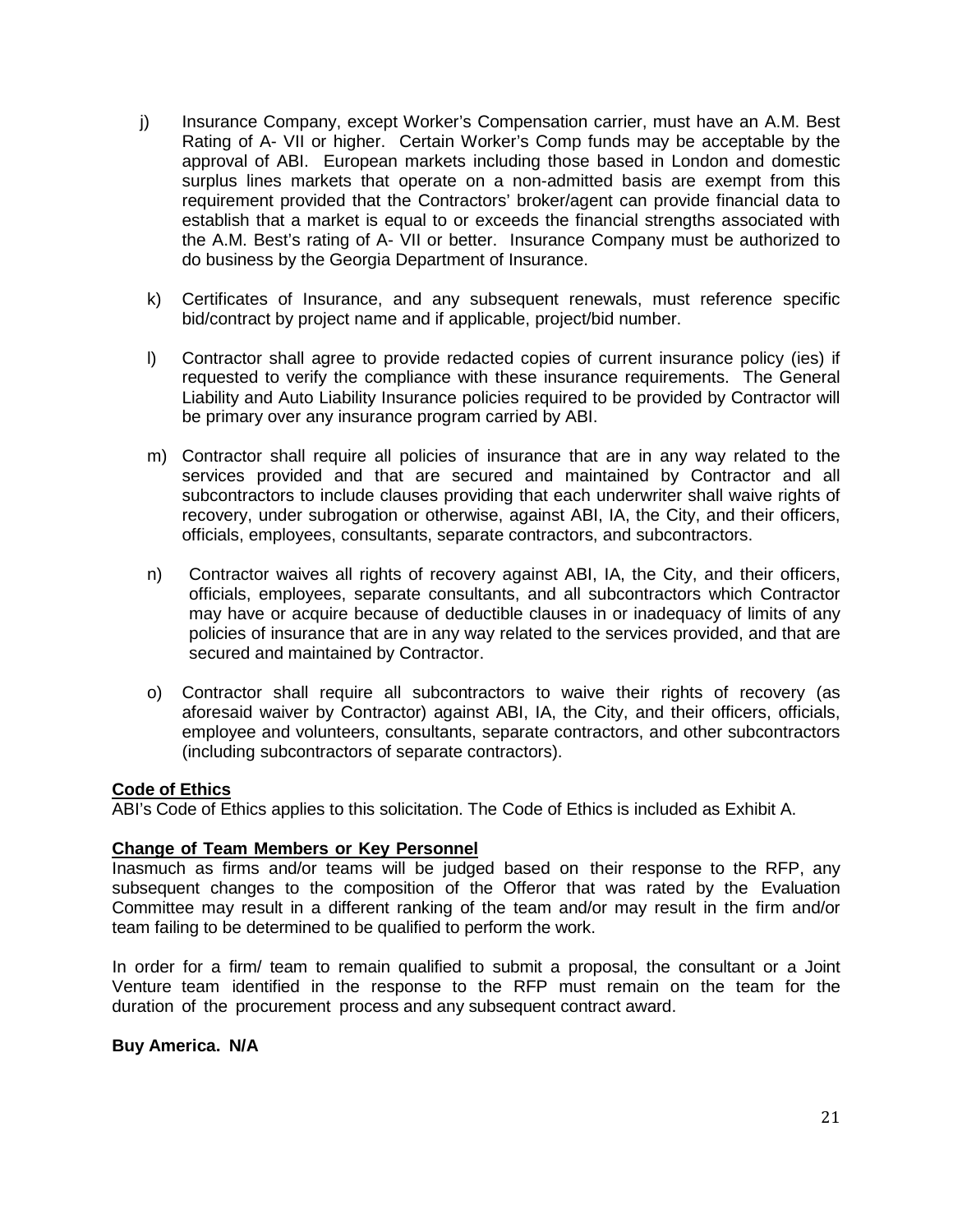### **Background Checks and Drug Testing**

The selected consultant may be required to implement a drug free workplace program including pre-employment testing and background checks including social security number verification. Any employee assigned to the project may be subject to background screening through "Livescan" administered by the Georgia Bureau of Investigation.

### **Federal Work Authorization**

Pursuant to O.C.G.A. §13-10-91, qualifying contractors and subcontractors performing work within the State of Georgia on a contract with ABI must register and participate in a federal work authorization program. A certification form verifying participation in such a program will be required of all Offerors in addition to the S.A.V.E. Program Affidavit required by the COA in compliance with O.C.G.A. §50-36-1 (e) (2). **See Appendix A.2.**

### **Prevailing Wage. N/A**

### **Proprietary Information**

ABI recognizes that material in its possession or in the possession of IA, the COA or any other government agency is subject to public examination and copying under the Georgia Open Records Act, O.C.G.A. §50-18-70, *et.seq.* (The "Act"). **Offeror has the obligation to identify proprietary information and trade secrets by clearly marking the documents "Trade Secret" as required by the Act.** If ABI receives any request under the Act to examine or copy any of the Proprietary Information obtained pursuant to this Agreement, it will immediately notify the Offeror of such request and will respond to the requesting party within the time allowed by law, indicating to the requesting party that the information requested constitutes trade secrets and therefore is considered by ABI to be exempt from disclosure under the Act. Notwithstanding the foregoing, it shall be the obligation of Offeror to take appropriate, timely legal action to secure the nondisclosure of the information requested, at its sole expense. ABI, IA and the COA shall cooperate in any action at law or equity in any court of competent jurisdiction to permit the Offeror to seek a protective order or other relief to prevent the disclosure of the Proprietary Information of Proposing firm / team to parties requesting disclosure under the Georgia Open Records Act; provided, however, that Offeror shall be required to indemnify ABI, IA and COA for any and all costs, expenses, or claims arising from such matter(s).

### **Ex Parte Communication**

Please note that to insure the proper and fair evaluation of a proposal or bid, ABI prohibits *ex parte* communication initiated by a bidder or Offeror to an ABI employee, consultant, contractor, volunteer, board member, graduate or undergraduate fellow, City of Atlanta official (i.e. city council member, mayor, etc.), or any ABI Affiliates, evaluating or considering the proposal or bid prior to the time a selection has been made. Communication includes but is not limited to fax, phone call, email and in-person. Communication between a Bidder or Offeror and ABI must be directed in writing to the Procurement Officer or other contact person designated by ABI only. The Procurement Officer or designated contact person will obtain the information or clarification needed. Ex parte communication may be grounds for disqualifying the offending Bidder or Offeror from consideration or award of a bid or proposal and repeat offenders may be disqualified from responding to solicitations for future projects.

### **DBE Participation**

The Atlanta BeltLine TAD was created by the City of Atlanta and as such, applicants seeking funding shall address the City of Atlanta's EBO and SBE objectives. The City has adopted the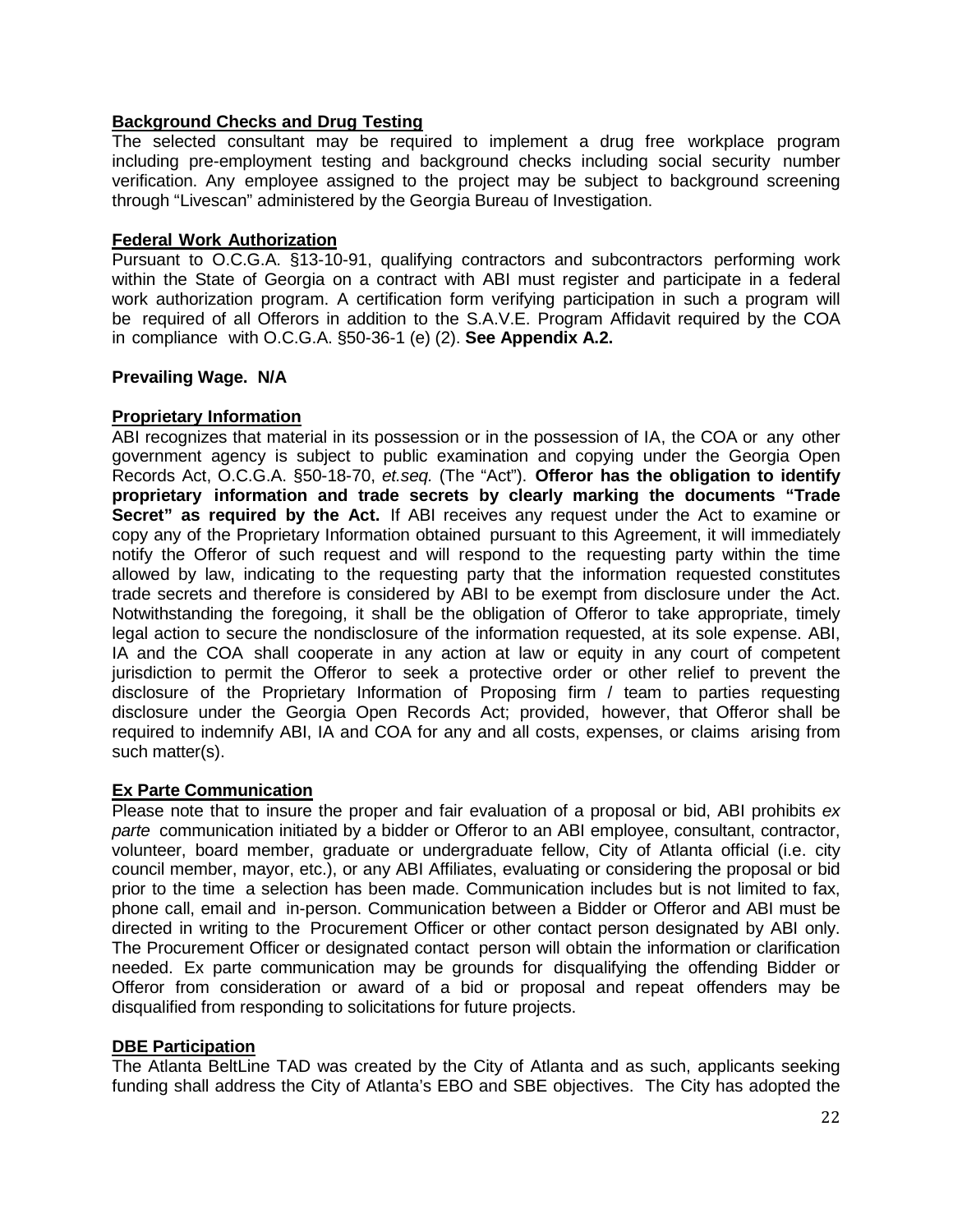Equal Business Opportunity Ordinance, City of Atlanta Code of Ordinances 2-441, *et seq*. and a Small Business Opportunity Program, City of Atlanta Code of Ordinances Section 2-1356, *et seq*. Thus, ABI and Invest Atlanta strongly encourage applicants to use good faith efforts to promote opportunities for small, local and diverse businesses, including Minority Business Enterprises ("MBE"), Female Business Enterprises ("FBE") and Small Business Enterprises ("SBE") to compete for business as subcontractors, sub-consultants and/or suppliers. For an MBE, FBE, or SBE to participate on the contract, said MBE, FBE, and/or SBE Programs must be certified for inclusion in the City's EBO and/or SBE Programs with the Office of Contract Compliance. Eligible companies must be located within one of the following twenty county areas to be considered for certification in the City's EBO and SBE Programs: Barrow, Bartow, Carroll, Cherokee, Clayton, Coweta, Cobb, DeKalb, Douglas, Fayette, Forsyth, Fulton, Gwinnett, Henry, Newton, Paulding, Pickens, Rockdale, Spalding and Walton counties.

Companies interested in obtaining applications for certification shall contact: Larry Scott, Director City of Atlanta Office of Contract Compliance 55 Trinity Avenue Atlanta, GA 30303 (404) 330-6010 lscott@atlantaga.gov

Invest Atlanta and Atlanta BeltLine, Inc., are Equal-Opportunity Employers.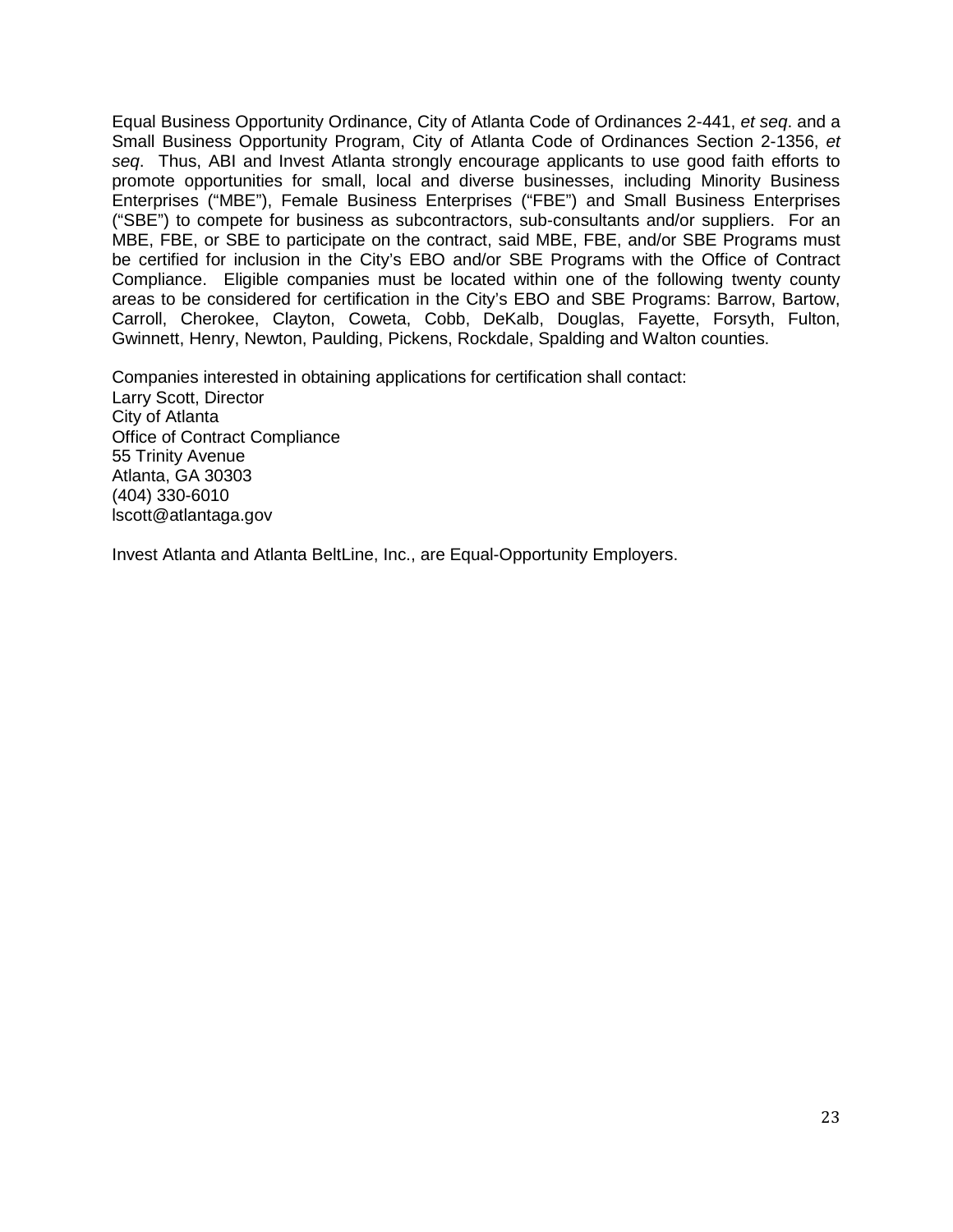### <span id="page-23-0"></span>*SECTION 9: APPENDICES, EXHIBITS, and FORMS*

### **Appendices:**

Appendix A.1: PROPOSAL LETTER (2 PAGES) Appendix A.2: S.A.V.E. PROGRAM AFFIDAVIT Appendix A.3: CONTRACTOR AFFIDAVIT UNDER O.C.G.A. §13-10-91(b)(1) Appendix A.4: CERTIFICATION OF NO ORGANIZATIONAL CONFLICT OF INTEREST CERTIFICATION FORM Appendix A.5: CERTIFICATION FORM Appendix A.6: SUB-CONTRACTOR AFFIDAVIT UNDER O.C.G.A. §13-10-91 Appendix B: DROPBOX FILE WITH THE PROPERTY SURVEY AND ADDITIONAL DOCUMENTS

### **Exhibits:**

Exhibit A: Atlanta BeltLine, Inc. Code of Ethics

- Exhibit B: Reference Information Documents
- Exhibit C: Term Sheet For Property Located At 1050 Murphy Avenue, Atlanta, Ga 30310
- Exhibit D: First Source Job Policy Information
- Exhibit E: Affordable Workforce Housing Information
- Exhibit F: Community Benefit Guiding Principles Resolution

### **The Remainder of This Page Left Intentionally Blank**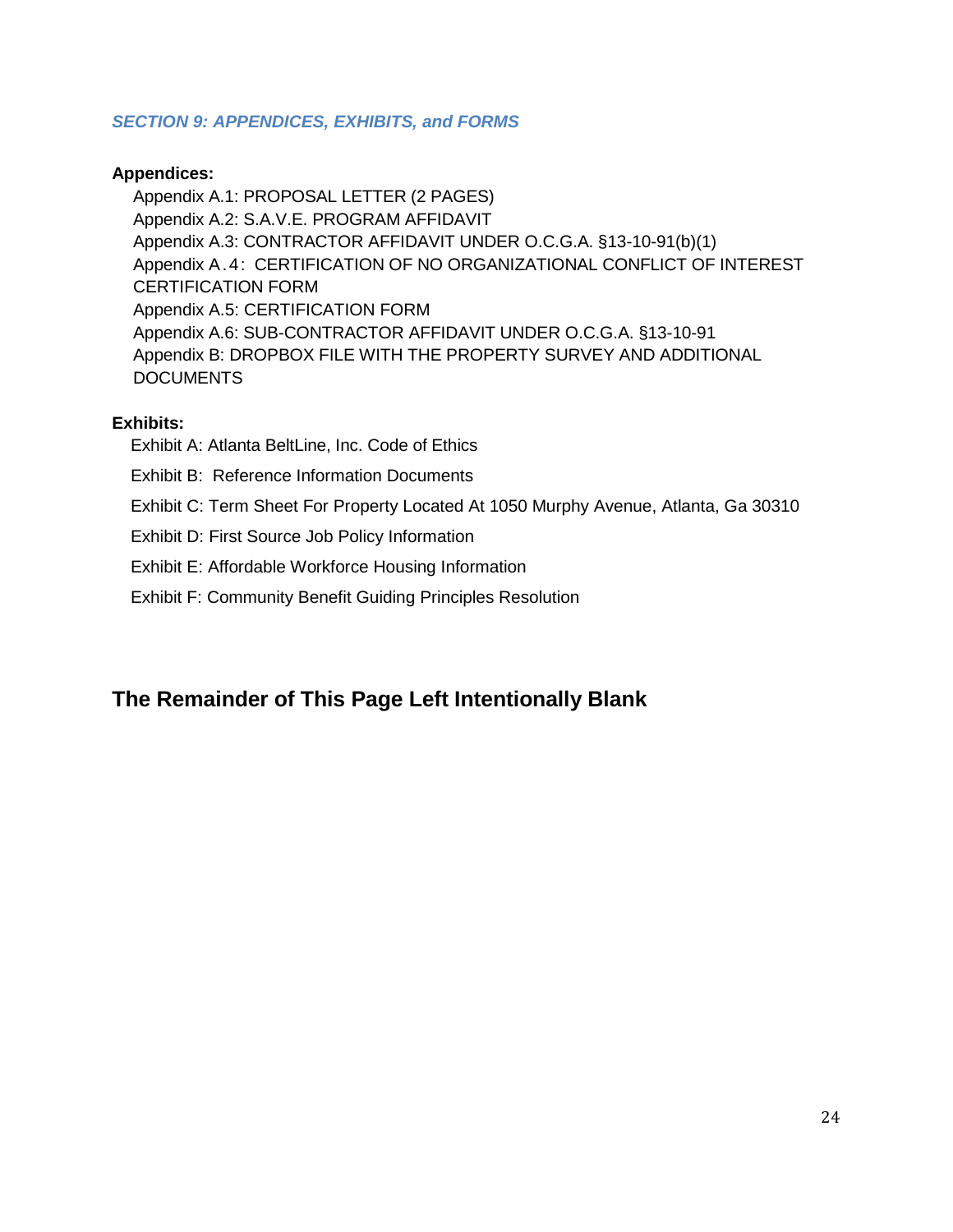<span id="page-24-0"></span>**APPENDIX A.1: PROPOSAL LETTER**

### **(TO BE PROVIDED ON OFFEROR LETTERHEAD)**

Invest Atlanta c/o Atlanta BeltLine, Inc. 100 Peachtree Street Suite 2300 Atlanta, Georgia 30303

### Procurement Officer:

The undersigned declares that this proposal is made in good faith, without fraud or collusion with any person or persons submitting a proposal on the same transaction; that the undersigned has carefully read and examined the "Request for Proposals" documents, including the Reference Information Documents, and the information and instructions, scope of project, information required, all addenda (if any), and understands them. The undersigned declares that it is fully informed as to the nature of and the conditions relating to the terms of sale of the Property. Further, the undersigned declares that it has extensive experience in successfully implementing the development and/or redevelopment activities required under the specifications of this Request for Proposals.

The undersigned acknowledges that it has not received or relied upon any representations or warranties of any nature whatsoever from IA, ABI, the City of Atlanta, or their respective agents or employees, and that this proposal is based solely upon the undersigned's own independent investigation, due diligence and business judgment.

If Atlanta BeltLine Inc., accepts this proposal and the undersigned fails to enter into a definitive contract, furnish the required earnest money deposit or option payment, or provide any requisite insurance documentation at the time of execution of the contemplated purchase and sale agreement or option agreement, then the undersigned shall be considered to have abandoned the award. In submitting this proposal, it is understood that the right is reserved by Invest Atlanta to accept any proposal, to reject any or all proposals, to waive irregularities and/or informalities in any proposal, and to make the award in any manner Invest Atlanta believes to be in its best interest.

\* NOTE: If the OFFEROR is a corporation, the legal name of the corporation shall be set forth above together with the signature of authorized officer(s) or agent(s). If OFFEROR is a partnership, the true name of the firm shall be set forth with the signature of the partners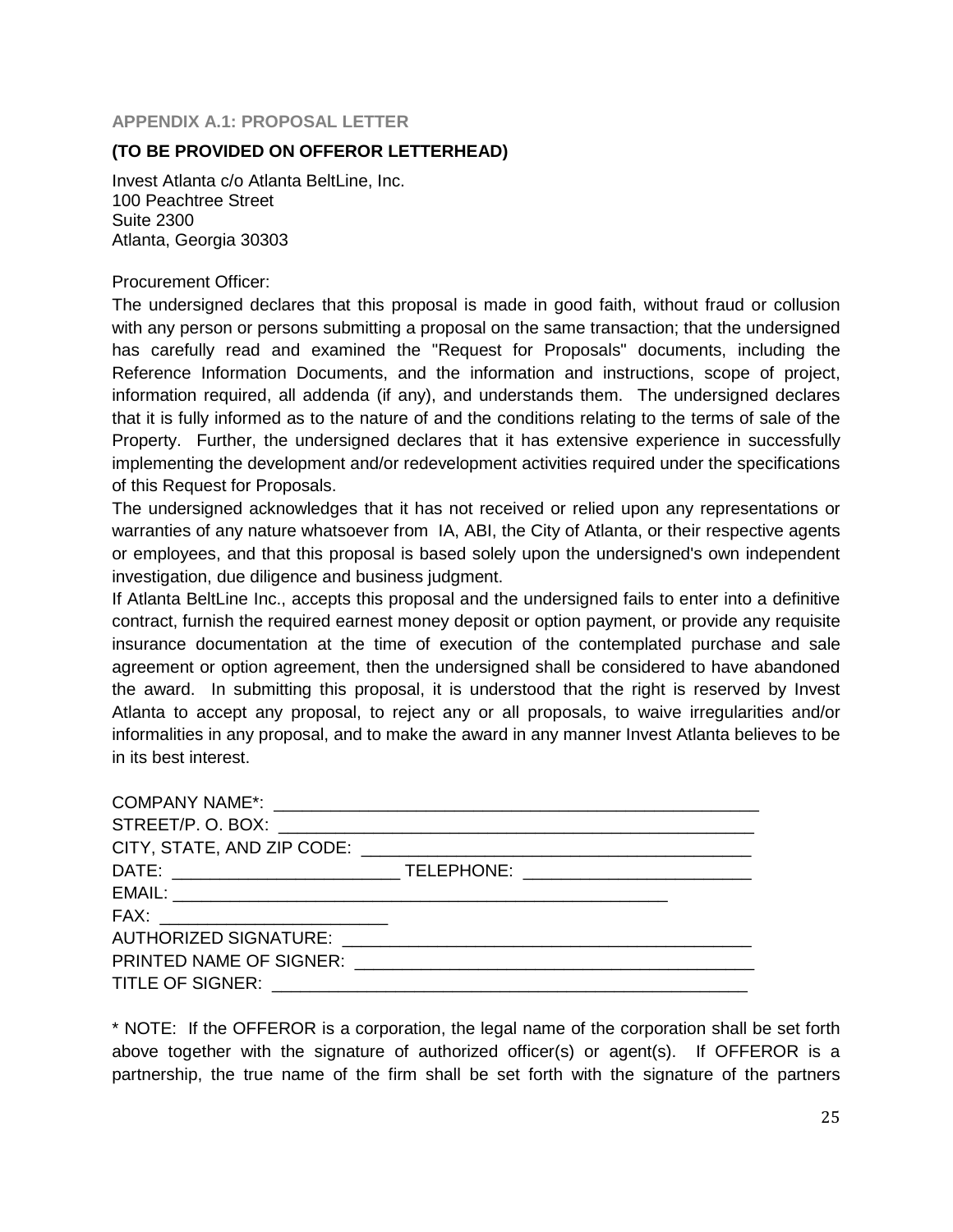authorized to sign contracts on behalf of the partnership. If OFFEROR is an individual, his or her signature shall be placed above.

### **The Remainder of This Page Left Intentionally Blank**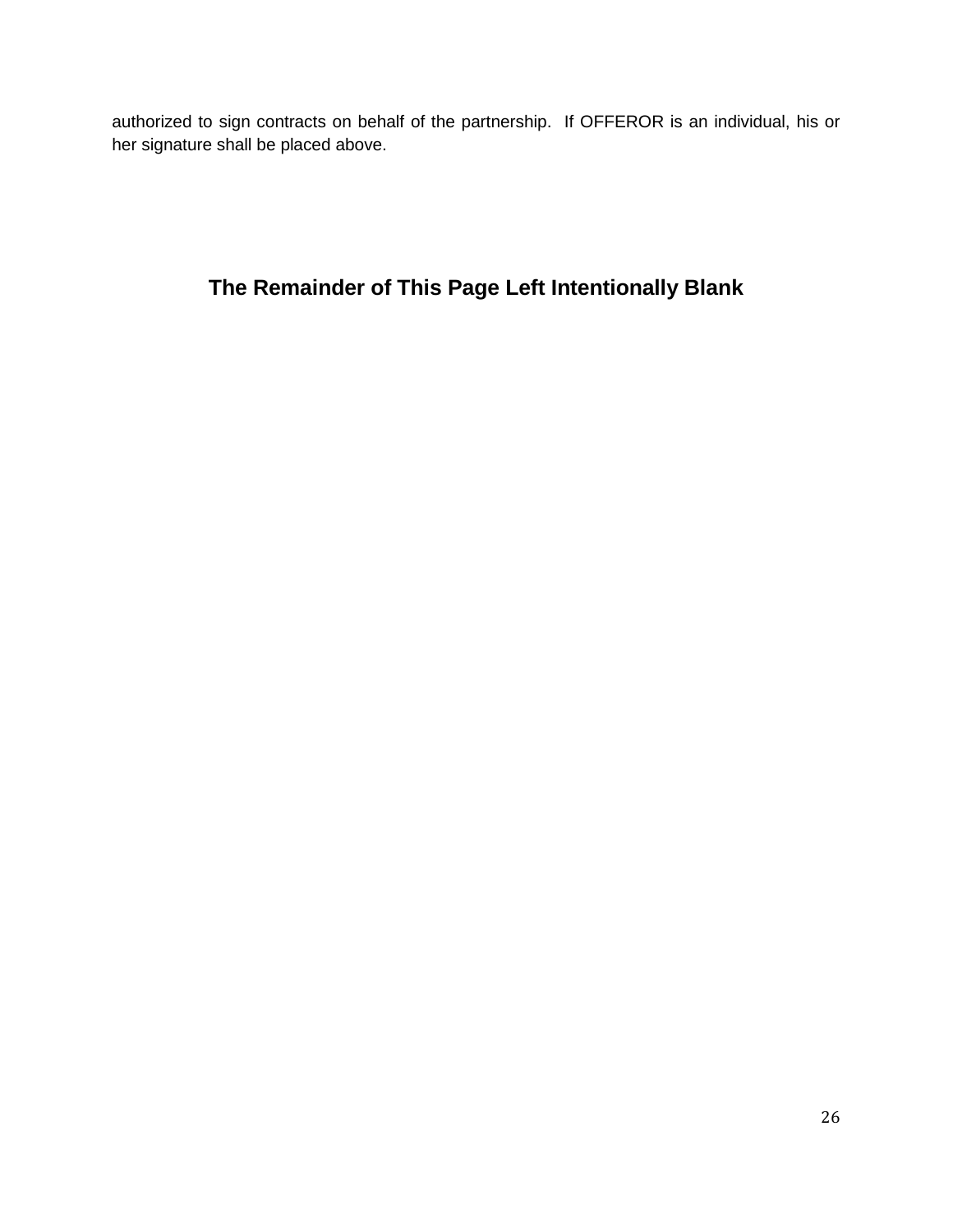### <span id="page-26-0"></span>**APPENDIX A.2: S.A.V.E. AFFIDAVIT UNDER O.C.G.A §50-36-1(e)(2)**

### **ATLANTA BELTLINE, INC. AFFIDAVIT VERIFYING STATUS FOR RECEIPT OF PUBLIC BENEFIT**

By executing this affidavit under oath, as an applicant for a Consulting Services contract with Atlanta BeltLine, Inc., or other public benefit as provided by O.C.G.A. §50-36-1, and determined by the Attorney General of Georgia in accordance therewith, I verify one of the following with respect to my application for a public benefit from Atlanta BeltLine, Inc.:

1) **I am a United States Citizen.** 

2) I am a legal permanent resident 18 years of age or older.

3) I am an otherwise qualified alien or non-immigrant under the Federal Immigration and Nationality Act with an alien number issued by the Department of Homeland Security or other federal immigration agency.

My alien number issued by the Department of Homeland Security or other federal immigration agency is: .

The undersigned applicant also hereby verifies that he or she is 18 years of age or older and has provided at least one secure and verifiable document as required by O.C.G.A. §50-36-1(e)(1) with this Affidavit. **The secure and verifiable document provided with this affidavit is:**

In making the above representation under oath, I understand that any person who knowingly and willfully makes a false, fictitious, or fraudulent statement or representation in an affidavit shall be guilty of a violation of

|    | O.C.G.A. §16-10-20, and face criminal penalties as allowed by such criminal statute. Executed |          |  |
|----|-----------------------------------------------------------------------------------------------|----------|--|
| ın | $(city)$ ,                                                                                    | (state). |  |

Signature of Applicant.

Date:

Printed Name of Applicant:

Sworn to and subscribed before me this  $\qquad \qquad$  day of  $\qquad \qquad$  , 201

Notary Public My commission expires: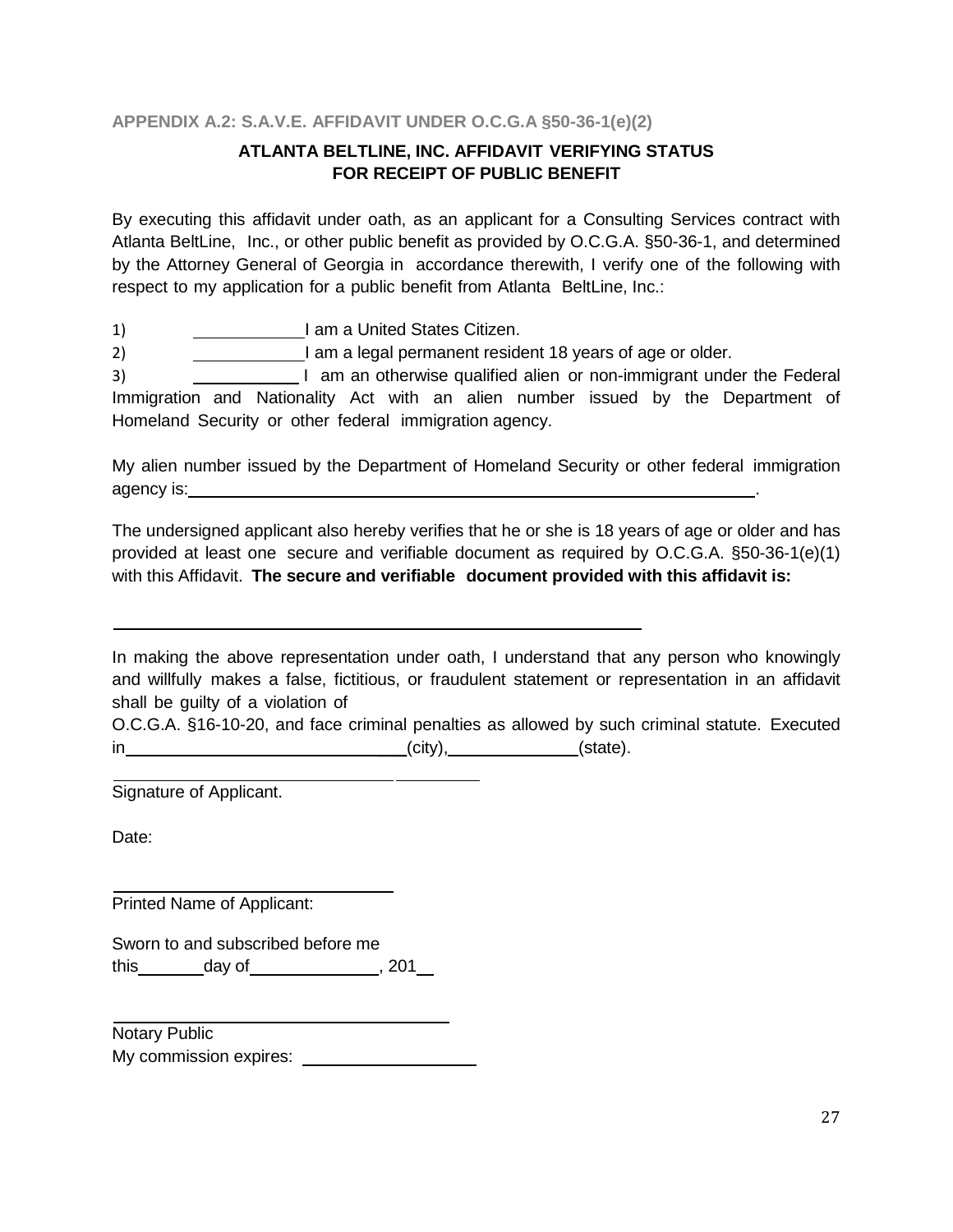### <span id="page-27-0"></span>**APPENDIX A.3: CONTRACTOR AFFIDAVIT UNDER O.C.G.A. § 13-10-91(b)(1)**

By executing this affidavit, the undersigned Contractor verifies its compliance with O.C.G.A. §13-10-91, stating affirmatively that the individual, firm or corporation has submitted its qualifications to be considered for engagement in the physical performance of services on behalf of ATLANTA BELTLINE, INC. has registered with, is authorized to use and uses the federal work authorization program commonly known as E-Verify, or any subsequent replacement program, in accordance with the applicable provisions and deadlines established in

O.C.G.A. §13-10-91. Furthermore, the undersigned Contractor will continue to use the federal work authorization program throughout the Contract Term and the undersigned Contractor will contract for the physical performance of services in satisfaction of such contract only with Subcontractors who present an affidavit to the Contractor with the information required by O.C.G.A. §13-10-91. Contractor hereby attests that its federal work authorization user identification number and date of authorization are as follows:

Federal Work Authorization User Identification Number

Date of Authorization

Name of Contractor

Name of Project

Name of Public Employer

I hereby declare under penalty of perjury that the foregoing is true and correct. Executed on

(city), 10 in (city), 130 state).

 $By:$ 

Signature of Authorized Officer or Agent

Printed Name and Title of Authorized Officer or Agent

Subscribed and Sworn before me on this the

day of 3. 20 ...

NOTARY PUBLIC (NOTARY SEAL)

My Commission Expires: **With American**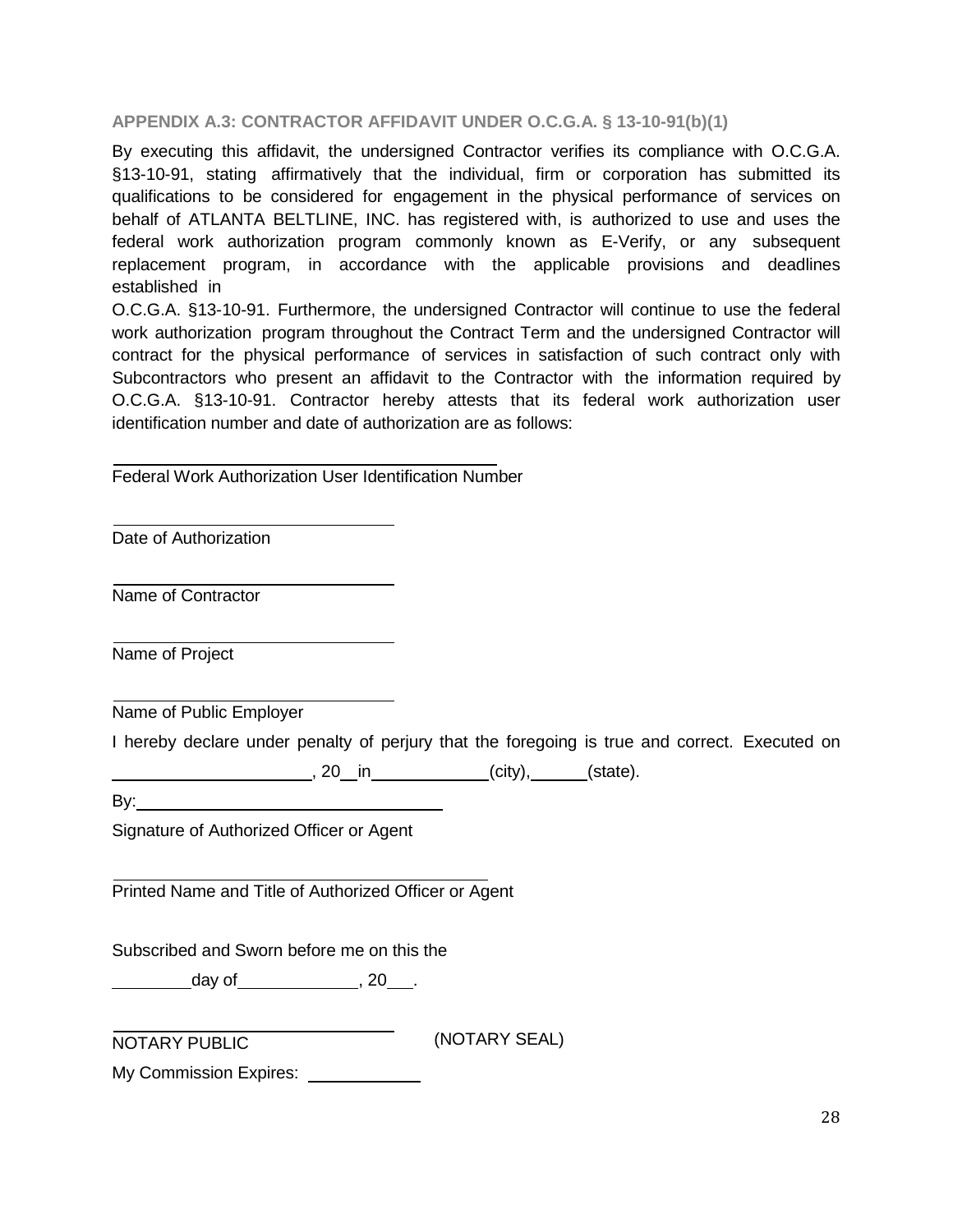## <span id="page-28-0"></span>**APPENDIX A.4: CERTIFICATION OF NO ORGANIZATIONAL CONFLICT OF INTEREST**

### Offeror's Name: ("Offeror")

Offeror's attention is directed to provisions of the Request for Proposals (RFP) regarding organizational conflicts of interest and the restrictions applicable to such conflicts. Offerors are advised that certain firms will not be allowed to participate on any Offeror's team for the Project because of their work with ABI or the City of Atlanta in connection with the Project or the Project's procurement. Initially capitalized terms not otherwise defined herein shall have the meanings set forth in the RFP for the Project.

### 1. Required Disclosure of Conflicts

In the space provided below, and on supplemental sheets as necessary, identify all relevant facts relating to past, present, or planned interest(s) of the Offeror's team (including the Offeror, proposed consultants and proposed subcontractors, and their respective chief executives, directors, and other key personnel for the Project) which may result, or could be viewed as, an organizational conflict of interest in connection with this RFP. Offeror shall disclose (a) any current contractual relationships with ABI or the City of Atlanta (b) any past, present, or planned contractual or employment relationships with any officer or employee of ABI, and (c) any other circumstances that might be considered to create a financial interest in the Contract by any ABI board member, officer or employee, and City of Atlanta elected or appointed official, officer or employee, or any ABI board member, if Offeror is awarded the Contract. Offeror shall also disclose matters such as ownership of 10% or more of the stock of, or having directors in common with, any of the individuals or entities involved in preparing the RFP. Offeror shall also disclose contractual relationships (i.e. joint ventures) with any of the individuals or entities involved in preparing the RFP, as well as relationships wherein such individual or entity is a contractor or consultant (or subcontractor or subconsultant) to Offeror or a member of Offeror's team. The foregoing is provided by way of example, and shall not constitute a limitation on the disclosure obligations.

### 2. Explanation

In the space provided below, and on supplemental sheets as necessary, identify steps the Offeror or other entities have taken or will take to avoid, neutralize, or mitigate any organizational conflicts of interest described herein.

### 3. Certification

The undersigned hereby certifies that, to the best of his or her knowledge and belief, no interest exists that is required to be disclosed in this Certification of No Organizational Conflict of Interest, other than as disclosed above. I understand that if the information I provided is determined by ABI to be false or misleading, my proposal is subject to disqualification and/or my contract is subject to termination. I also understand that if ABI determines that an organizational conflict exists, my proposal is subject to disqualification and/or my contract is subject to termination.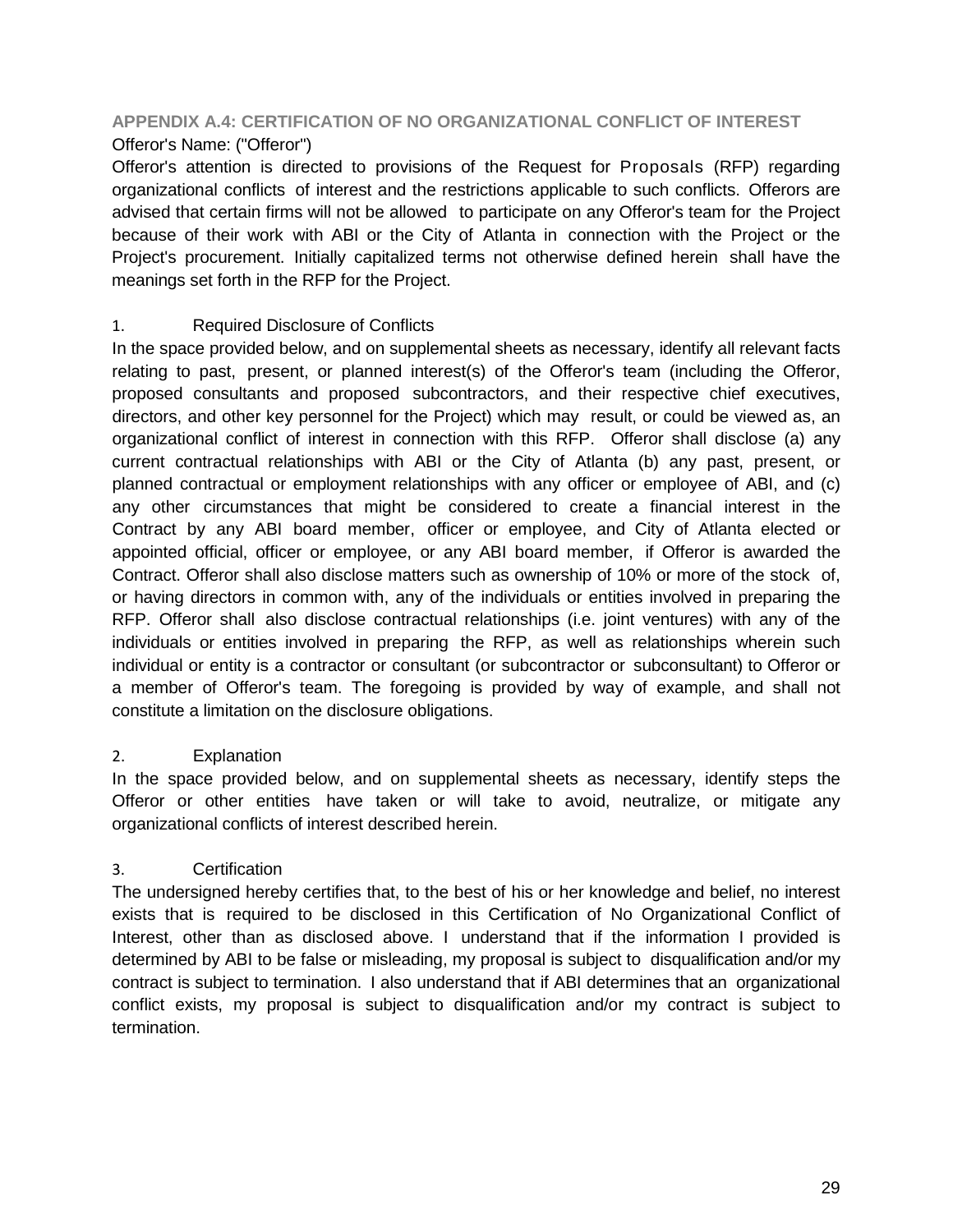| Signature           |       |
|---------------------|-------|
| Name                |       |
| <b>Title</b>        |       |
| <b>Company Name</b> |       |
| Date                | , 201 |

FOR OFFICIAL ABI USE ONLY:

**Upon review of the response Offeror submitted in this certification, it is my determination that an Organizational conflict does / \_does not exist.**

**Vice President and General Counsel Date Atlanta BeltLine, Inc.**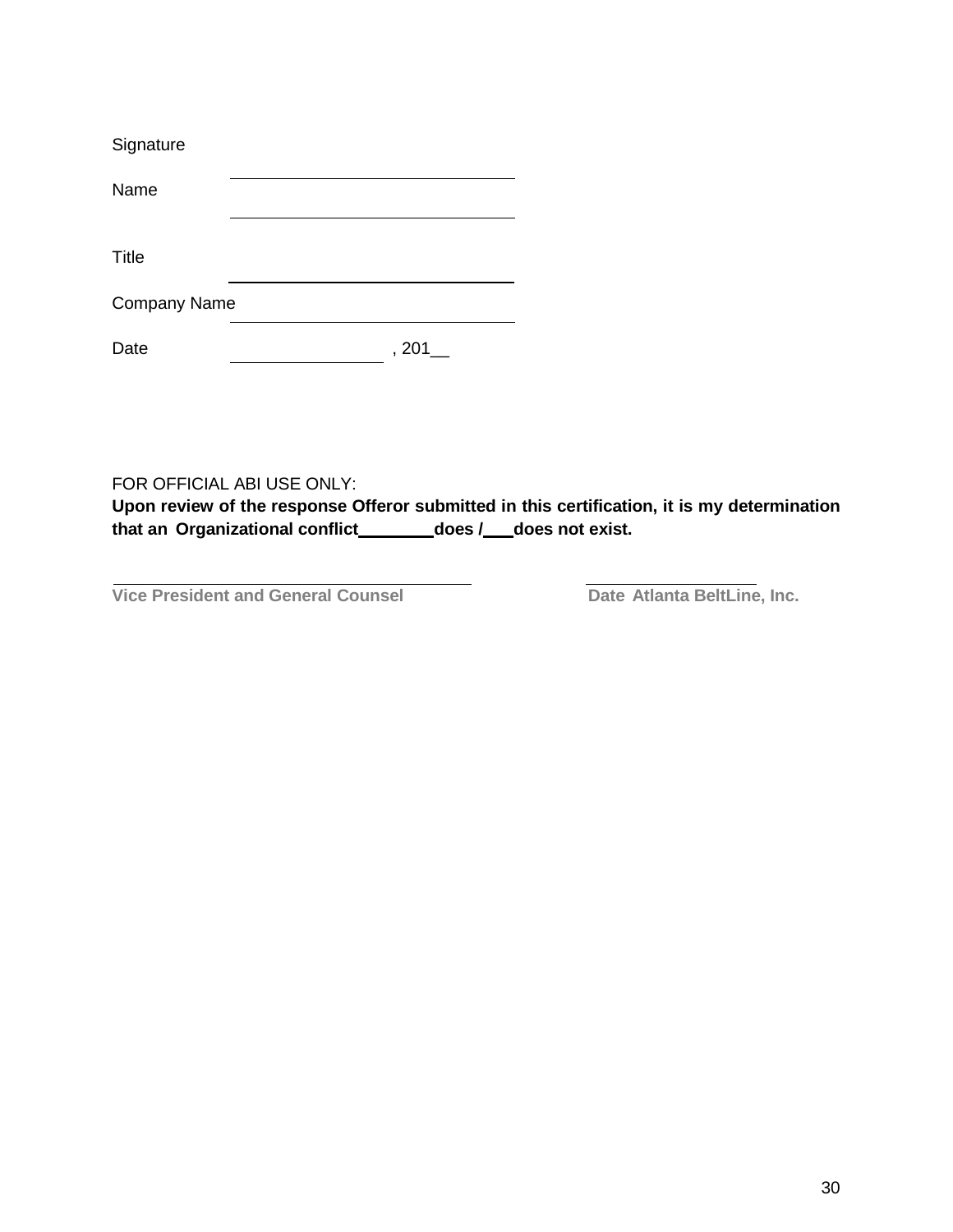### <span id="page-30-0"></span>**APPENDIX A.5: CERTIFICATION FORM**

I, the contract of the contract of the contract of the contract of the contract of the being duly sworn, sworn, state that I am \_\_\_(title) of (firm) and hereby duly certify that I have read and understand the information presented in the attached proposaland any enclosure and exhibits thereto.

I further certify that to the best of my knowledge the information given in response to the Request for Proposals (RFP) is full, complete, and truthful.

l further certify that the Offeror and any principal employee of the Offeror has not, in the immediately preceding five (5) years, been convicted of any crime of moral turpitude or any felony offense, nor has had their professional license suspended, revoked or been subjected to disciplinary proceedings.

I further certify that the proposed has not in the immediately preceding five (5) years been defaulted in any federal, state or local government agency contract and further, that the proposer is not now under any notice of intent to default on any such contract.

I acknowledge, agree and authorize and certify that the proposer acknowledges, agrees and authorizes, that ABI may, by means that it deems appropriate, determine the accuracy and truth of the information provided by the proposer and that ABI may contact any individual or entity named in the response to the RFP and any other documents deemed responsive for the purpose of verifying the information supplied therein.

I acknowledge and agree that all of the information contained in the response to the Request for Proposals is submitted for the express purpose of inducing ABI to award a contract.

*A material false statement or omission made in conjunction with this proposal is sufficient cause for suspension or debarment from further contracts, or denial of rescission of any contract entered into based upon this proposal thereby precluding the firm from doing business with, or performing work for, ABI. In addition, such false statement or omission may subject the person and entity making the proposal lo criminal prosecution under the laws of the State of Georgia of the United States, including but not limited to O.C.G.A. §16-10-20, 18 U.S.C §§1001 or 1341.*

Printed Name **Signature** Signature Signature Signature Signature

Sworn to and subscribed before me

this \_\_\_\_\_\_\_\_ day of \_\_\_\_\_\_\_\_\_\_\_\_\_\_\_\_\_, 201 . Notary Public

Mycommissionexpires .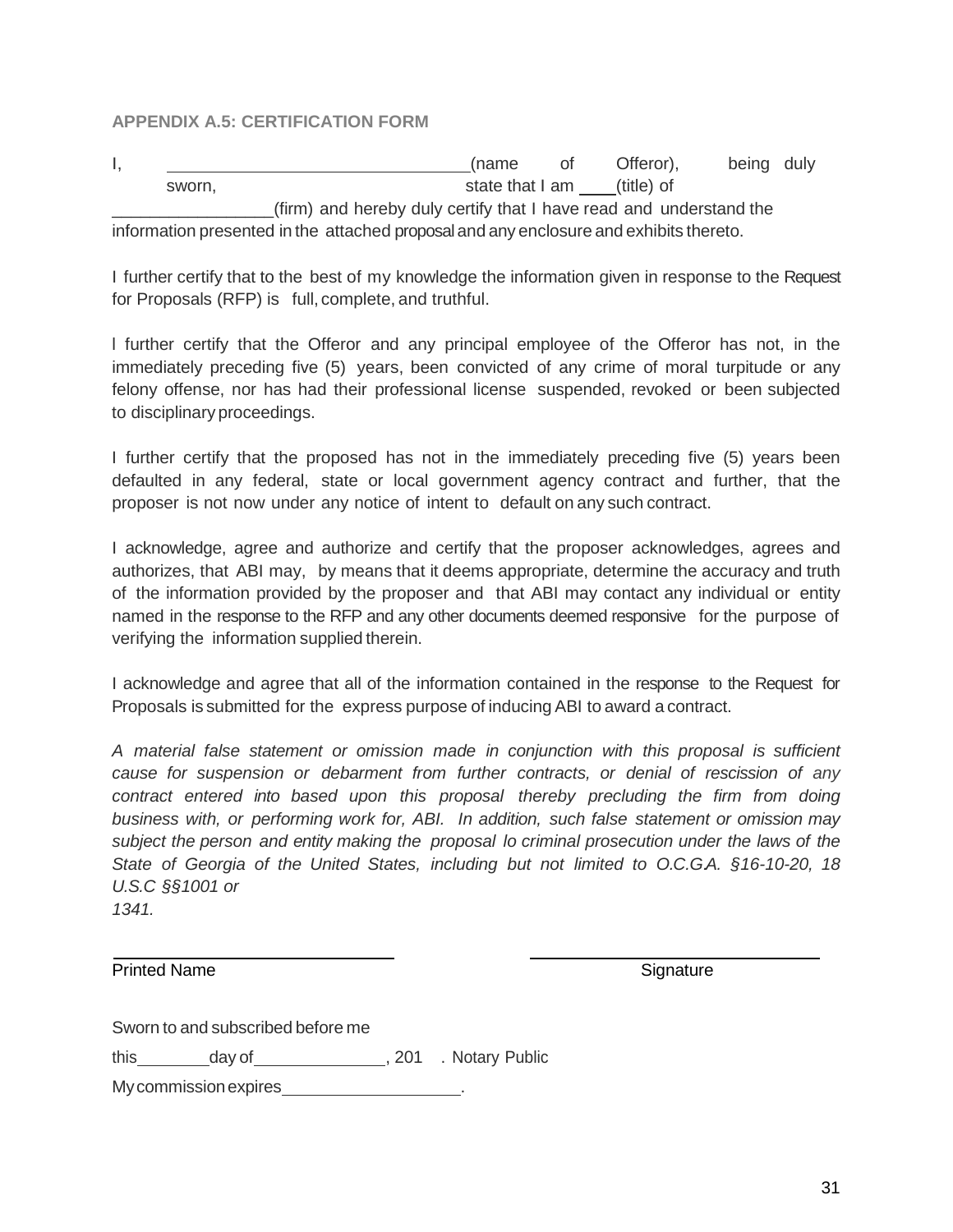### <span id="page-31-0"></span>**APPENDIX A.6: SUB-CONTRACTOR AFFIDAVIT UNDER O.C.G.A. § 13-10-91**

By executing this affidavit, the undersigned sub-subcontractor verifies its compliance with O.C.G.A. § 13-10-91, stating affirmatively that the individual, firm or corporation which is engaged in the physical performance of services under a contract for \_\_\_\_\_\_\_\_\_\_\_\_\_\_\_\_\_\_\_\_\_\_\_\_\_\_\_(name of subcontractor or sub-subcontractor with whom such sub-subcontractor has privity of contract) and **EXEC 2008** (name of Contractor) on behalf of ATLANTA BELTLINE, INC. has registered with, is authorized to use and uses the federal work authorization program commonly known as E-Verify, or any subsequent replacement program, in accordance with the applicable provisions and deadlines established in O.C.G.A. § 13-10-91. Furthermore, the undersigned sub-subcontractor will continue to use the federal work authorization program throughout the contract period and the undersigned sub-subcontractor will contract for the physical performance of services in satisfaction of such contract only with sub-subcontractors who present an affidavit to the subsubcontractor with the information required by O.C.G.A. § 13-10-91(b). The undersigned subsubcontractor shall submit, at the time of such contract, this affidavit to (name of Subcontractor or sub-subcontractor with whom such sub-subcontractor has privity of contract). Additionally, the undersigned subsubcontractor will forward notice of the receipt of any affidavit from a sub-subcontractor to (name of Subcontractor or sub-subcontractor with whom such sub-subcontractor has privity of contract). Sub-subcontractor hereby attests that its federal work authorization user identification number and date of authorization are as follows:

\_\_\_\_\_\_\_\_\_\_\_\_\_\_\_\_\_\_\_\_\_\_\_\_\_\_\_\_\_\_\_\_\_\_\_\_\_\_\_\_\_\_\_\_\_ Federal Work Authorization User Identification Number

\_\_\_\_\_\_\_\_\_\_\_\_\_\_\_\_\_\_\_\_\_\_\_\_\_\_\_\_\_\_\_\_ Date of Authorization

\_\_\_\_\_\_\_\_\_\_\_\_\_\_\_\_\_\_\_\_\_\_\_\_\_\_\_\_\_\_\_\_ Name of Sub-subcontractor

\_\_\_\_\_\_\_\_\_\_\_\_\_\_\_\_\_\_\_\_\_\_\_\_\_\_\_\_\_\_\_\_\_ Name of Project

\_\_\_\_\_\_\_\_\_\_\_\_\_\_\_\_\_\_\_\_\_\_\_\_\_\_\_\_\_\_\_\_\_ Name of Public Employer

I hereby declare under penalty of perjury that the foregoing is true and correct.

Executed on \_\_\_\_\_\_\_\_\_\_\_, 20\_\_ in \_\_\_\_\_\_\_\_\_\_\_\_\_\_(city), \_\_\_\_\_\_(state).

By: \_\_\_\_\_\_\_\_\_\_\_\_\_\_\_\_\_\_\_\_\_\_\_\_\_\_\_\_\_\_\_\_\_\_\_\_\_\_ Signature of Authorized Officer or Agent

> \_\_\_\_\_\_\_\_\_\_\_\_\_\_\_\_\_\_\_\_\_\_\_\_\_\_\_\_\_\_\_\_\_\_\_\_\_\_ Printed Name and Title of Authorized Officer or Agent

Subscribed and Sworn before me on this the  $\Box$  day of \_\_\_\_\_\_\_\_\_\_\_\_\_\_, 201\_\_\_.

\_\_\_\_\_\_\_\_\_\_\_\_\_\_\_\_\_\_\_\_\_\_\_\_\_\_\_\_\_\_\_\_\_\_\_\_\_ NOTARY PUBLIC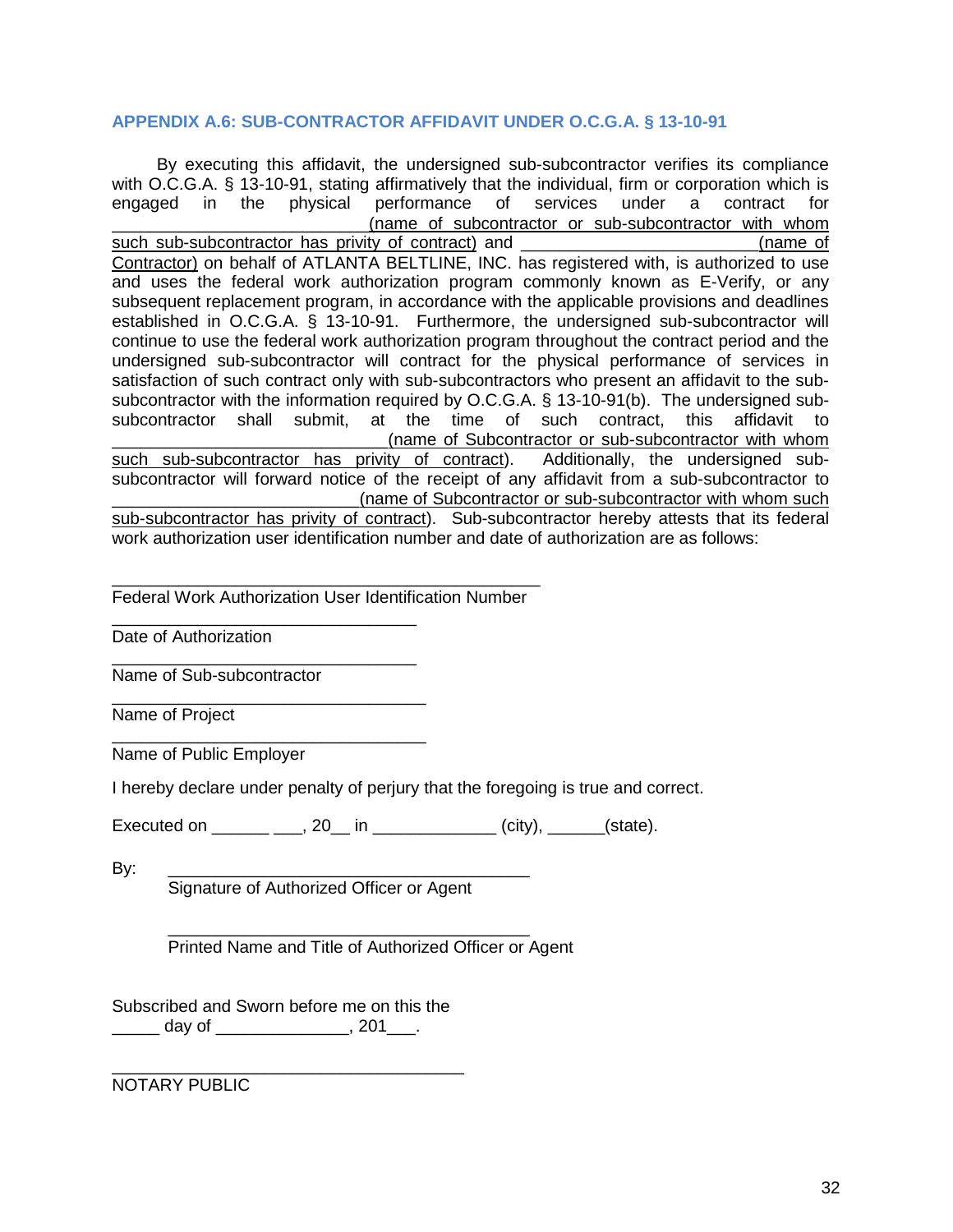My Commission Expires: \_

[NOTARY SEAL]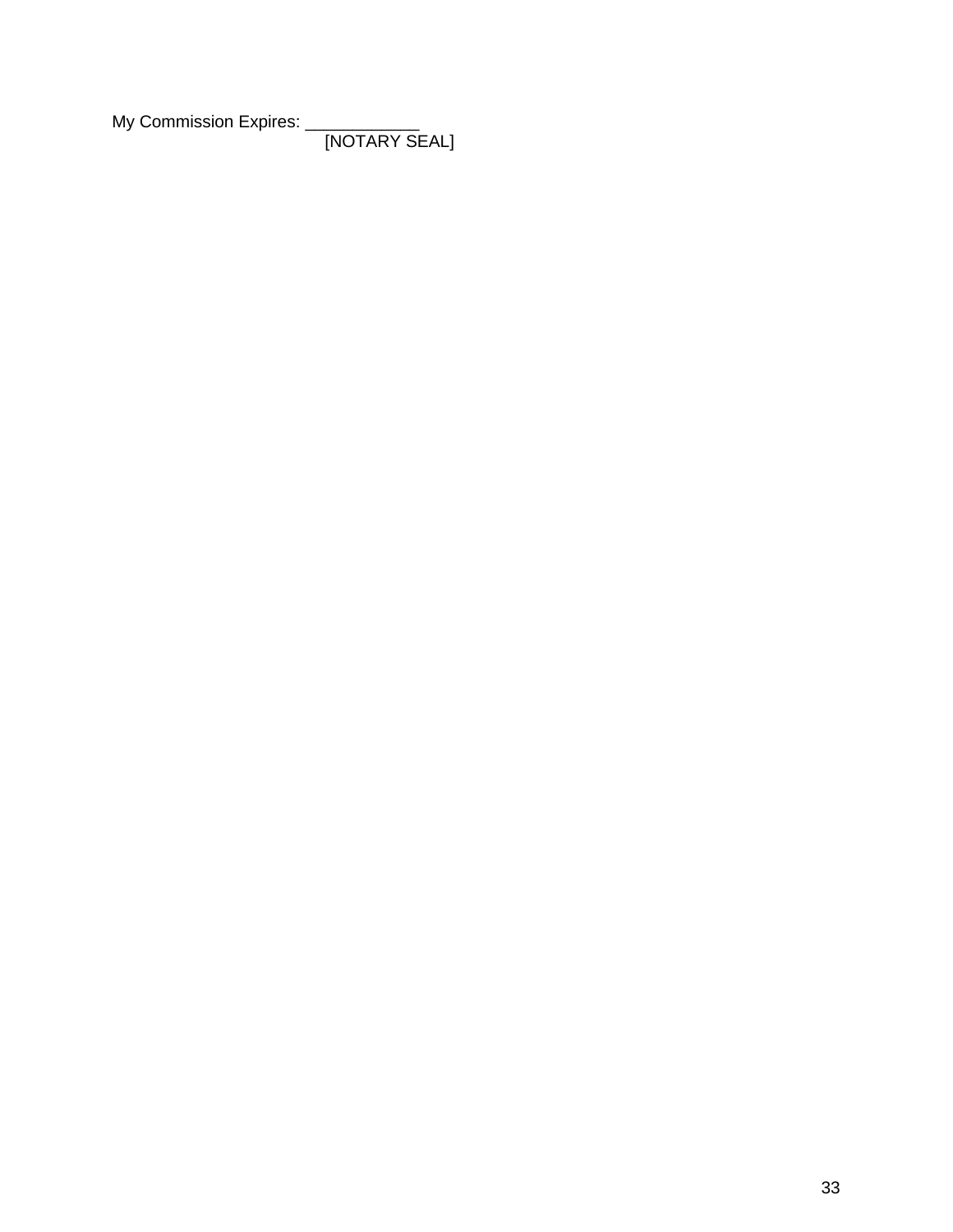<span id="page-33-0"></span>**APPENDIX B: PROPERTY SURVEY AND LEGAL DESCRIPTION:**

Property Survey, Environmental and other Documents <https://www.dropbox.com/sh/lqupy3o4pnhfkyh/AADkTeAdbAEtXFhexmaCJx6ra?dl=0>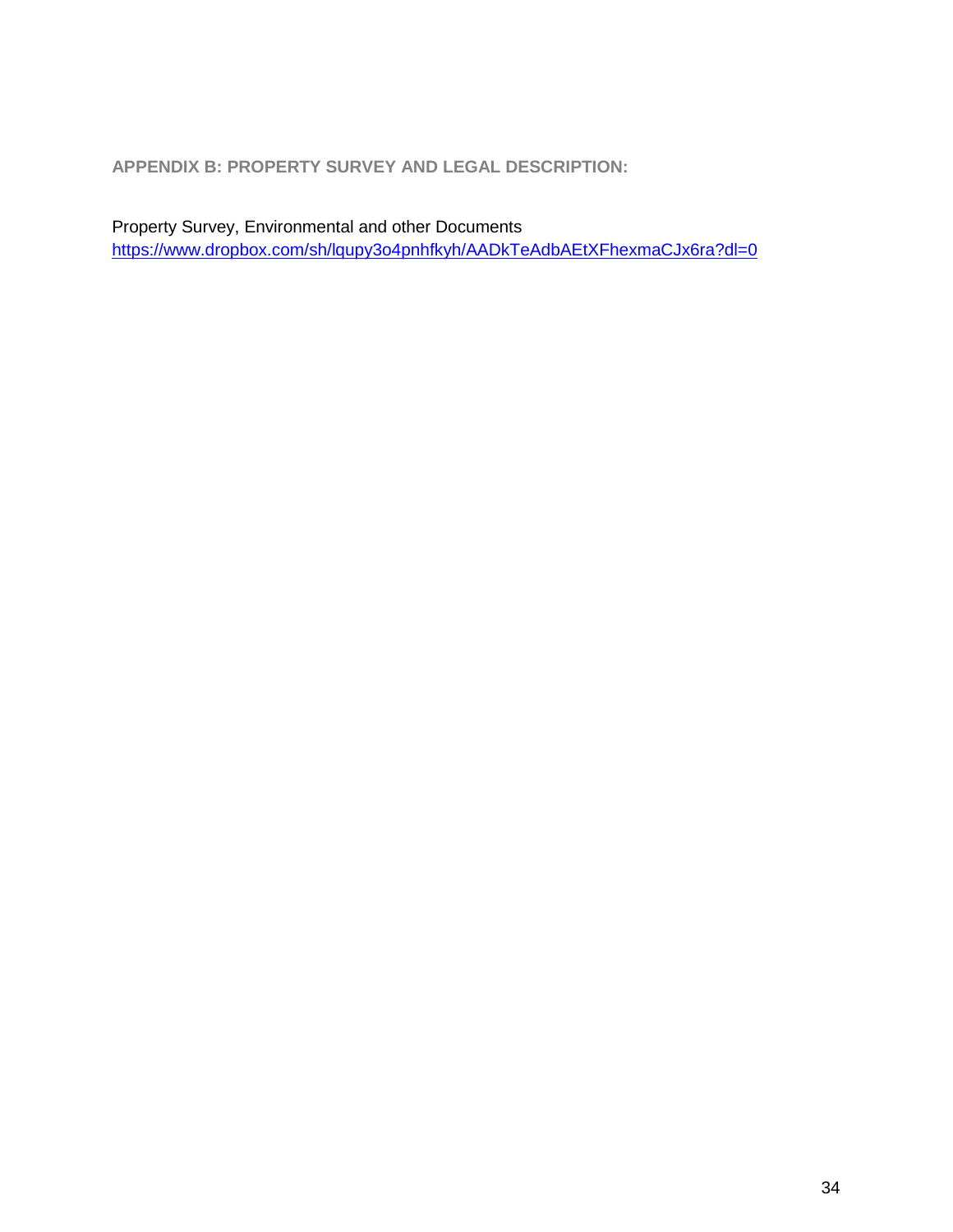### <span id="page-34-0"></span>**EXHIBIT A: ATLANTA BELTLINE, INC. CODE OF ETHICS**

The following is the Code of Ethics (the "Code") to which employees of the Atlanta BeltLine, Inc. ("ABI") are held accountable. The Code is not intended to serve as a comprehensive rulebook but, rather, as a guide to help an individual make the ethical choice. Each employee should use good business judgment in his or her actions to prevent ethical issues.

The purpose of the Code is to protect ABI by prohibiting any employee of ABI from engaging in activities that would hinder the integrity of the organization. The Code establishes the highest standards of honesty and independence. It recognizes that each employee of ABI must avoid even the appearance of impropriety in any business dealings.

Each officer of ABI shall comply with the ethical statutes, rules and regulations of the State of Georgia (O.C.G.A. § 21-5-1 and § 45-10-1) and the City of Atlanta (Code § 2-801 et seq.)

- **Definitions** Celebration refers to closing dinners and program celebrations, ribbon cuttings, grand openings, etc.
	- City refers to the City of Atlanta.
	- Code refers to this Code of Ethics for the Atlanta BeltLine, Inc.
	- Contractors refers to all persons and entities that furnish products and/or services to ABI under an agreement.
	- Covered Persons refers to ABI's board members, officers, and employees, both full and part-time.
	- Ethics Officer refers to the General Counsel of the Atlanta BeltLine, Inc.
	- Family Member refers to a Covered Person's spouse, father, mother, son, daughter, brother, sister, father-in-law, mother-in-law, son-in-law, daughter-in-law, brother-in-law, sister-in-law, stepfather, stepmother, stepson, stepdaughter, stepbrother, stepsister, half-brother, halfsister, domestic partner or a person living in a stable family relationship with any employee. It also includes members of a Covered Person's household, whether or not they are related to the Covered Person.
	- State refers to the State of Georgia.
- General **It is essential to the proper operation of ABI that Covered** Persons be independent, impartial, and, at all times, act to avoid conflict of interest, impropriety or the appearance of impropriety when acting for or on behalf of ABI. All actions taken and programs administered by ABI shall be transparent to the general public and adhere to established processes and procedures.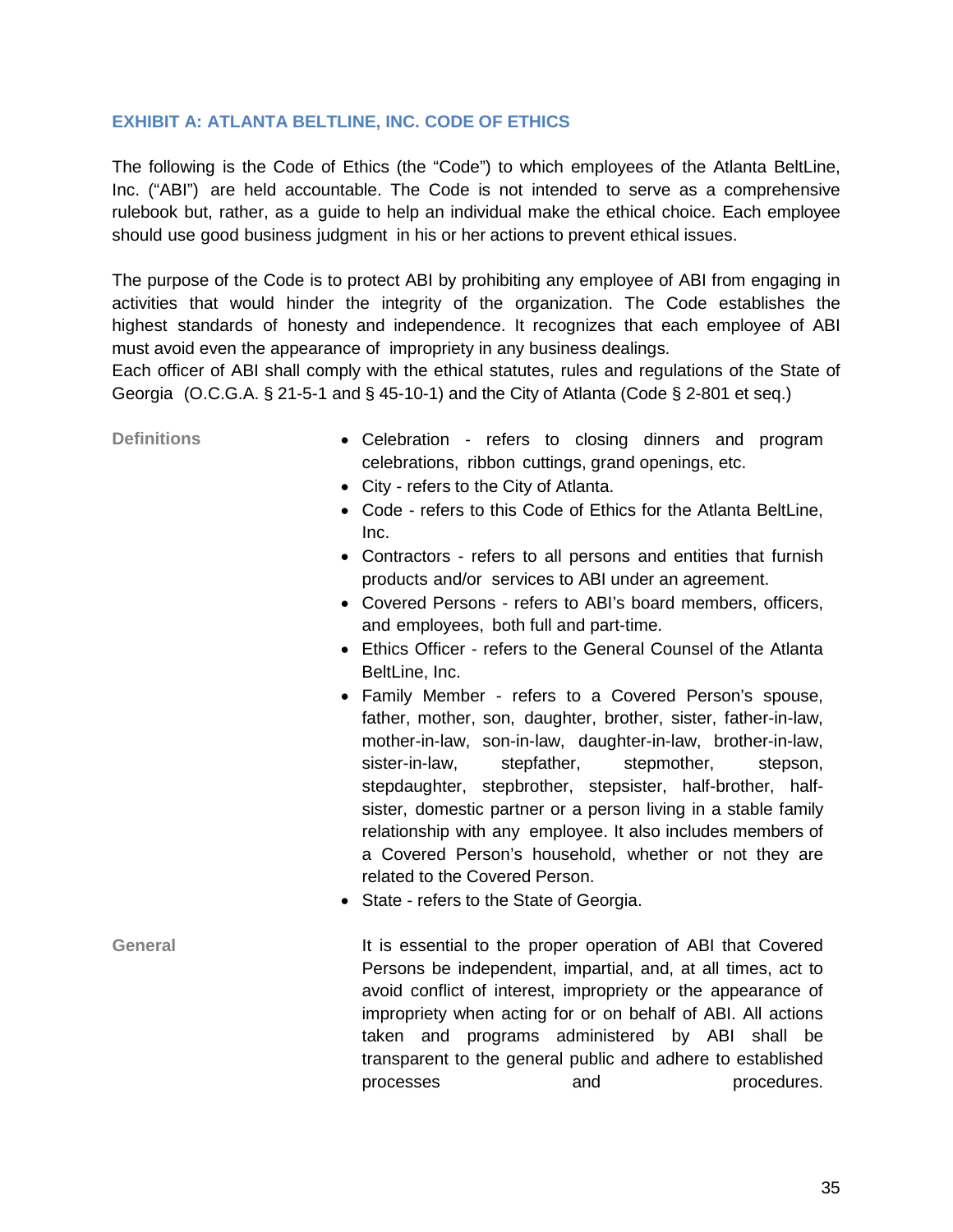| <b>Fiduciary Duty</b> | As a fiduciary of ABI, every Covered Person shall<br>exercise good faith when acting on behalf of ABI. |
|-----------------------|--------------------------------------------------------------------------------------------------------|
|                       |                                                                                                        |
|                       | Covered Persons owe a duty to ABI to advance ABI's                                                     |
|                       | legitimate interests when the opportunity to do so arises.                                             |
|                       | Covered Persons should avoid situations that influence                                                 |
|                       | their ability to act solely in the best interests of ABI or                                            |
|                       | interfere with their objectivity.                                                                      |

**Conflicting Interest**

- A Covered Person is deemed to have a conflicting interest in a decision or action if he or she or a Family Member has a personal or financial interest in that decision or action. A personal interest is any interest arising from relationships with Family, business, partnership, or corporate associations. A financial interest is one which shall yield, directly or indirectly, a monetary or other benefit to the Covered Person or Family Member.
- **Participation in ABI Programs** Covered Persons and Family Members are prohibited from participating in any program of ABI for which the Covered Person has a direct responsibility, oversight, audit or decision-making authority. To the extent a Covered Person is permitted to participate in a program of ABI, ABI will not grant a discount, waive fees or make adjustments from established market rates.
- **Participation in Celebrations** Covered Persons are allowed to participate in Celebrations where ABI has contributed to the matter being celebrated and participants are customarily invited to attend the Celebration.

**Requirement to Disclose** Covered Persons are required to disclose any personal or financial interest and any situations that would reasonably give rise to a conflict of interest. This disclosure must be made in writing prior to participating in any decision or action, unless the disclosure occurs in a public meeting where there is a public record.

A Covered Person shall not vote for or against, discuss, decide, remain present in a meeting during a discussion or otherwise participate in a matter in which he or she has a conflicting personal or financial interest except by express approval of the Ethics Officer.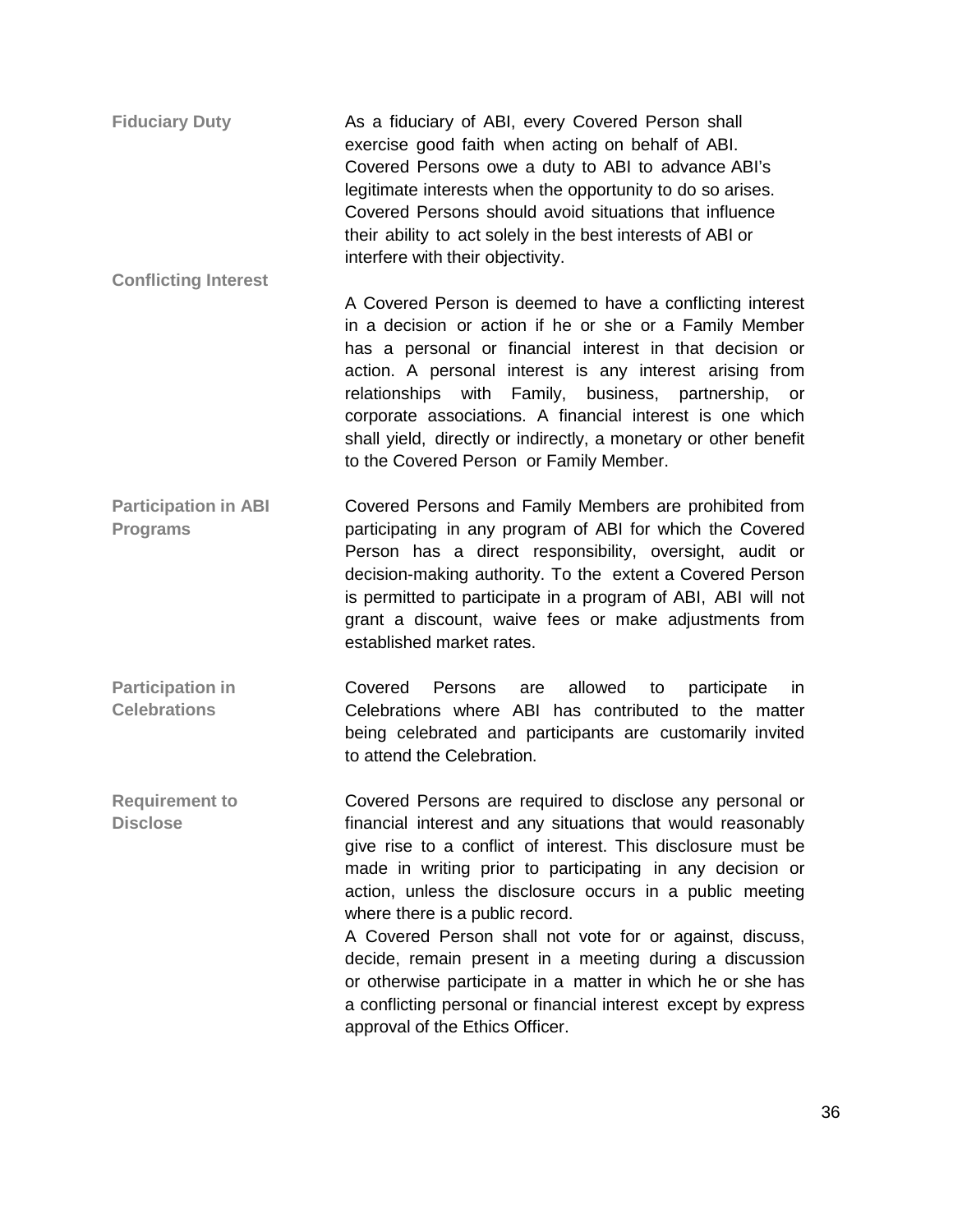- **Improper Influence** No Covered Person shall attempt to use his or her position to influence any ABI decision or action relating to an organization, entity or activity in which he or she knows or has reason to know that he or she or a Family Member has a personal or financial interest.
- **Corporate Opportunity**  Covered Persons are prohibited from personally taking opportunities that are discovered through his or her position with ABI, using ABI's property or information for personal gain, or personally competing with ABI for business opportunities.

**Confidential** 

- **Information** No Covered Person shall disclose confidential information regarding the property, operations, policies, or affairs of ABI, except when authorized or required to do so by state or federal law, court order, or lawful subpoena. No Covered Person shall use confidential information acquired in an official capacity to advance the financial or personal interest of the Covered Person where such interest would conflict with the legitimate interests of ABI.
- **Anti-Discrimination Policy** ABI will not discriminate against any program applicant, partner, client, potential client, vendor, potential vendor, employee, or applicant for employment on the basis of race, sex, age, color, religion, national origin, marital status, disability status, veteran status, sexual orientation, or any other basis prohibited by federal, state or local law.

Philanthropic or political preferences and campaign contributions, activities or sponsorships are personal and are not considered conditions of employment or promotion by ABI. No Covered Person shall compel, coerce, or intimidate any other Covered Person to make or refrain from making a philanthropic or political contribution.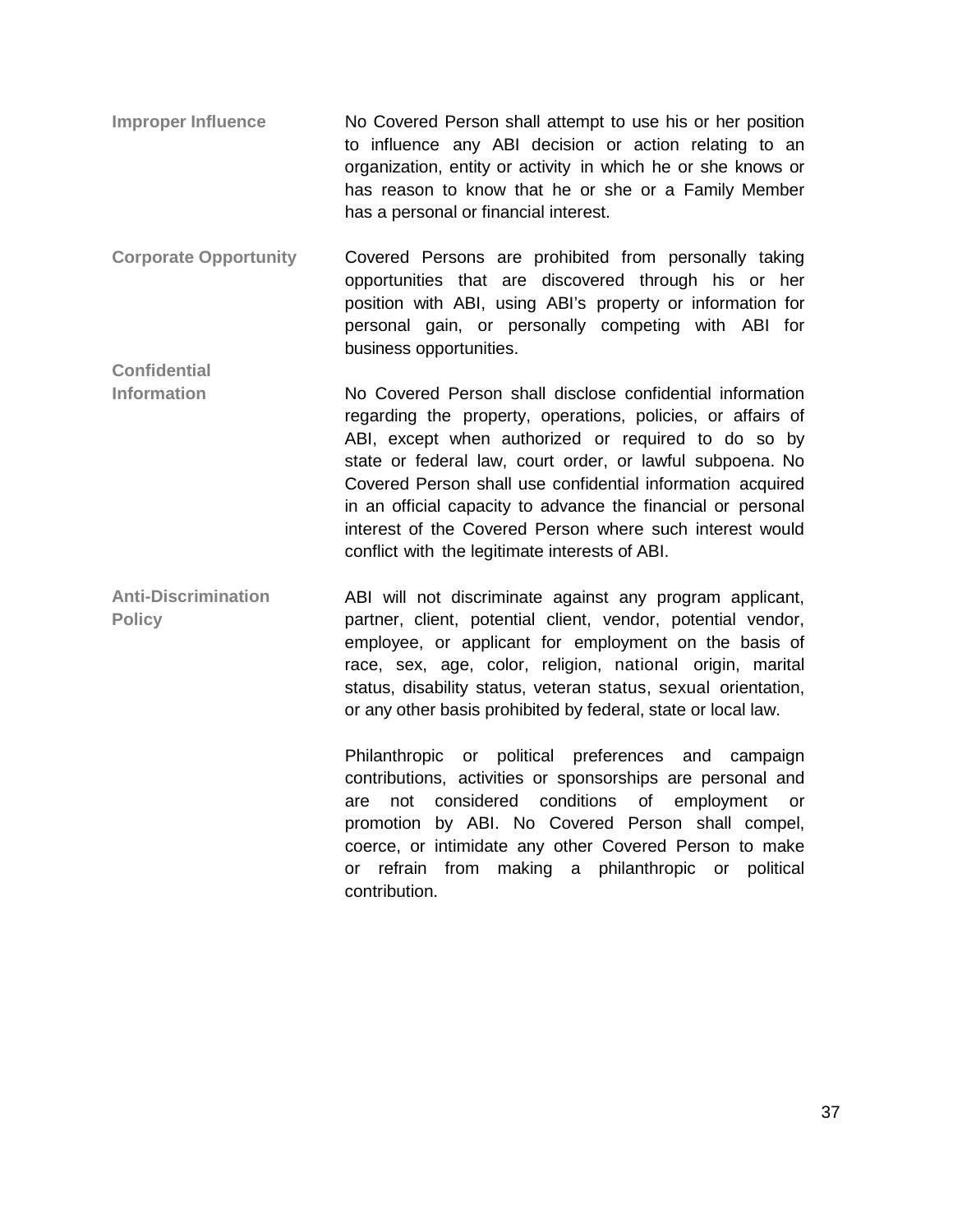**Employee-Related Matters**

### *Business Gifts*

Employees must avoid situations that compromise, or even appear to compromise, ABI's ability to make objective and fair business decisions. As a result, ABI employees are not allowed to accept any gifts or entertainment from any Contractor or potential business vendor unless it:

- Is not a cash gift;
- Is consistent with customary business practice;
- Is ordinary and reasonable; and
- Does not otherwise violate any federal, state, or local law.

Employees of ABI may not accept travel and lodging from persons or organizations without the approval of the Ethics Officer and the President and CEO.

### *Discounts*

Discounts on any tickets for admission or other right of entry to any entertainment event shall only be permitted if the discounts are made available to all employees.

### *Honoraria for Speeches & Articles*

Honoraria opportunities for employees of ABI must be conducted on the person's own time; not conflict with the person's responsibilities to ABI; and the Ethics Officer must approve of the opportunity in writing. Honoraria for speeches or articles prepared on behalf of ABI should be declined or remitted to ABI.

### Nepotism

ABI may employ Family Members as long as such employment does not create a conflict of interest. ABI will not employ a Family Member if his or her work responsibilities, hours, salary, benefits, or other terms of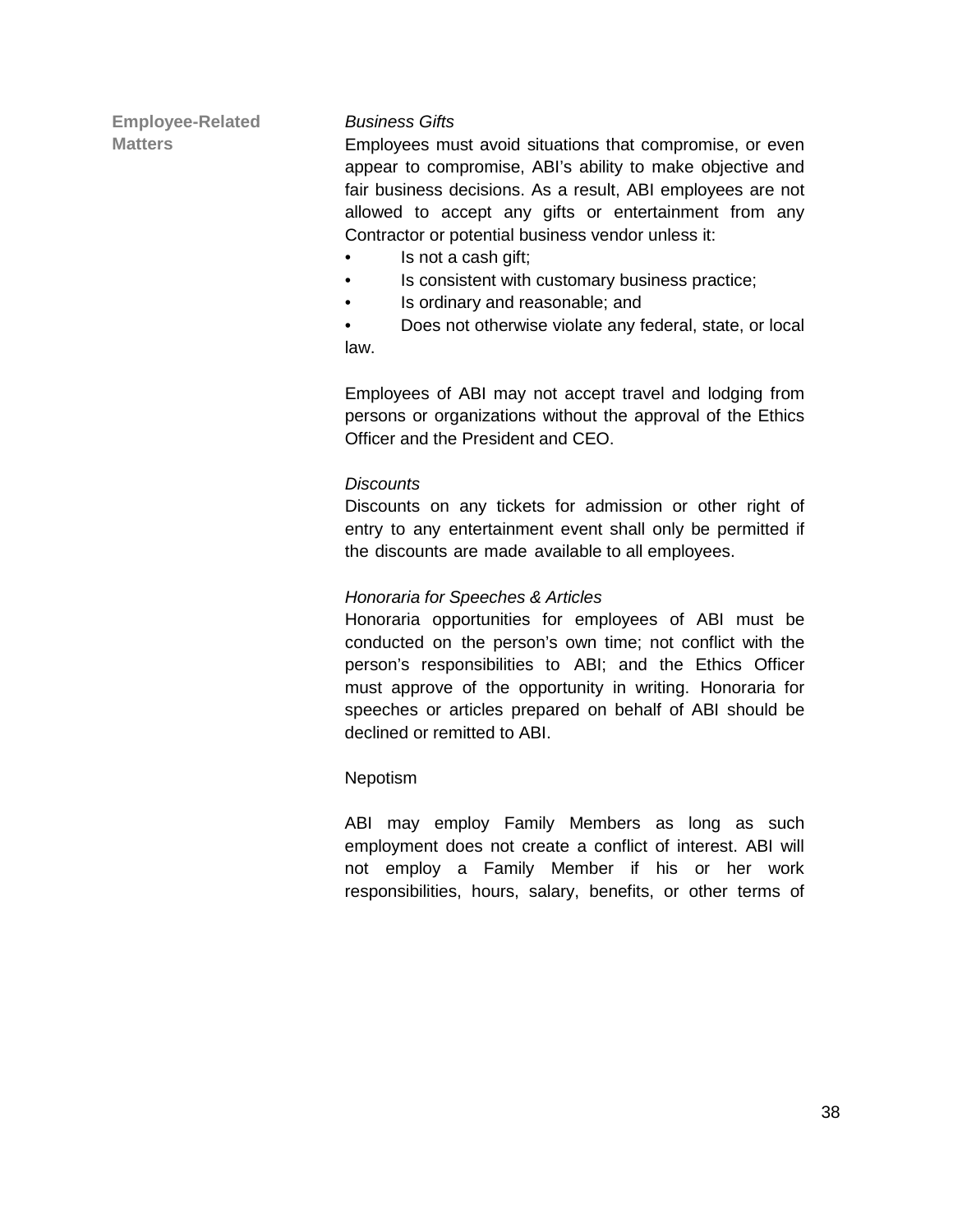employment could be influenced by the Covered Person that he or she is related to.

If two employees marry while employed or become part of the same household, then they will be treated in accordance with this section. Any conflict will be dealt with by ABI and may result in termination of employment for one or both employees based solely on the decision by ABI's President and CEO.

**Contractual Matters** ABI will not make payments to or receive payments from any party in order to induce the award of a contract or the extension of favorable rates. These types of payments are deemed to be bribes and may subject the violator to criminal sanctions.

**Code of Violations** *Ethics Officer*

The General Counsel of ABI shall serve as the Ethics Officer. Any violation of this Code must be reported immediately to the General Counsel. The duties of the Ethics Officer shall include:

- Review alleged violations of the Code, ABI policies, or any other law or regulation;
- Educate and train all Covered Persons to ensure an understanding and awareness of the Code and ethics issues periodically;
- Advise Covered Persons regarding ethics questions and concerns; and,
- Propose updates to the Code, as necessary.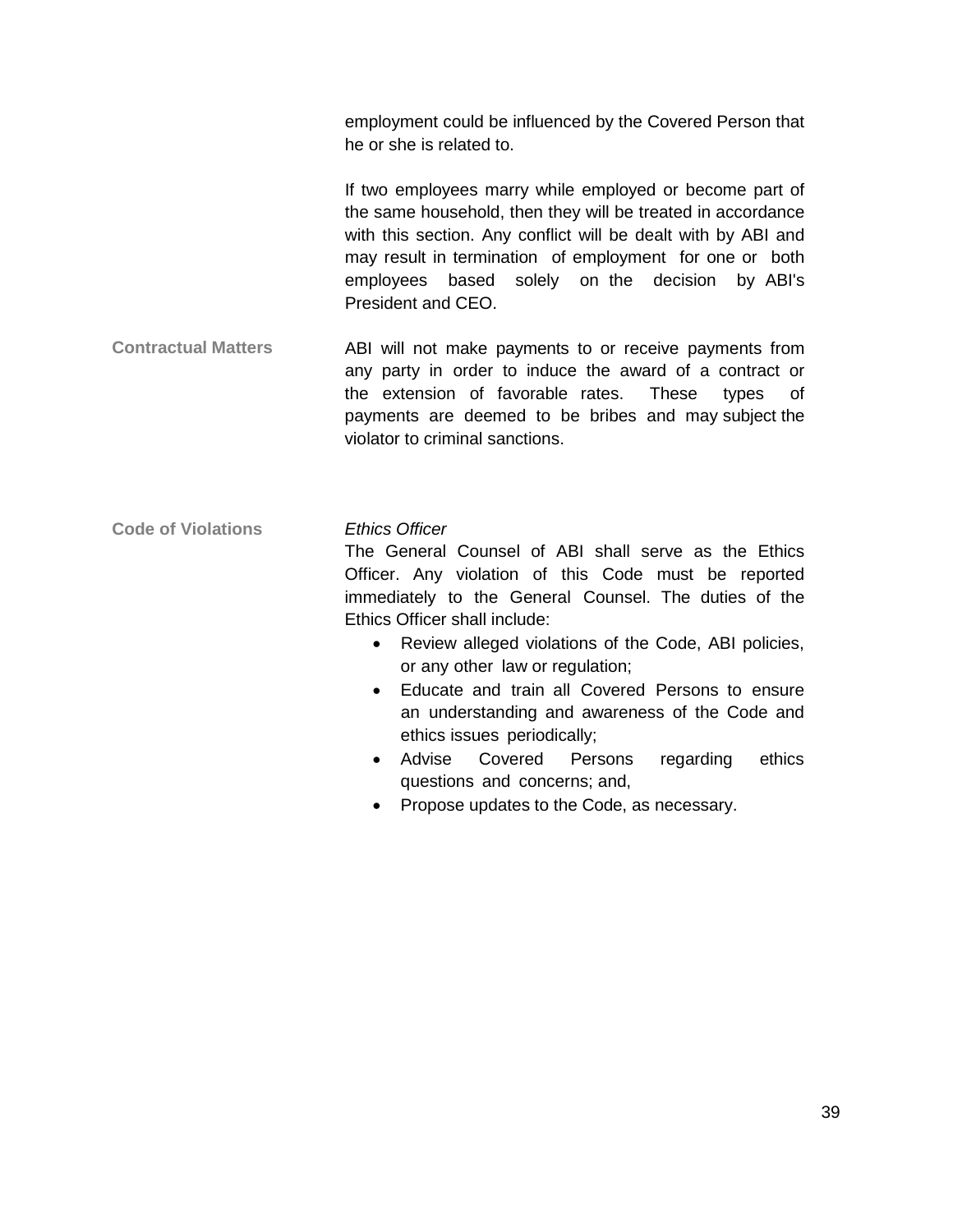**Reporting Violations** Covered Persons should promptly report any information indicating that another Covered Person is engaged in or plans to engage in prohibited conduct, a person or entity associated with ABI is engaged in or plans to engage in prohibited conduct, or that a Covered Person has been instructed, directed, or requested to engage in prohibited conduct.

> If a Covered Person has concerns regarding any ethics or compliance issue, immediately contact the Ethics Officer at (404) 477- 3690. All reports regarding an alleged violation or ethics matter will be reviewed and investigated in a timely manner. The Ethics Officer may share ethical matters with the President and CEO and the Executive Team of ABI. The Ethics Officer and President and CEO may consult with outside counsel, as necessary, to address ethics issues and concerns.

> Any concern regarding conduct of the Ethics Officer should be reported to the President and CEO of ABI.

> Neither ABI nor any Covered Persons will retaliate against employees who, in good faith, report any alleged violation or ethics matter.

**Investigations and Hearings** The Ethics Officer shall conduct a preliminary investigation of any alleged violation. If he or she determines there to be probable cause to believe that there is a violation, then the Ethics Officer will recommend action in a written report to the members of the Senior Executive Team, which shall include the Vice President and General Counsel, COO and the CFO.

> If the Senior Executive Team also finds there to be probable cause supporting the complaint, then the Ethics Officer shall notify the complainant and the subject of the complaint. The Senior Executive Team will conduct a hearing on the issues with the parties. At such hearing, the Executive Team shall determine (1) whether the subject of the complaint has violated the Ethics Policy or other ABI policies and procedures and, if so (2) what disciplinary action should be taken. The Executive Team may take into consideration the recommendation from the Ethics Officer.

The Senior Executive Team's decision shall be governed by the preponderance of the evidence standard. The decision of the Senior Team shall be presented to the President and CEO for approval. The decision of the President and CEO is final except in the event of termination of an employee for violation of this Ethics Policy and/or other ABI policies and procedures or a recommendation for removal of a member of the Board of Directors.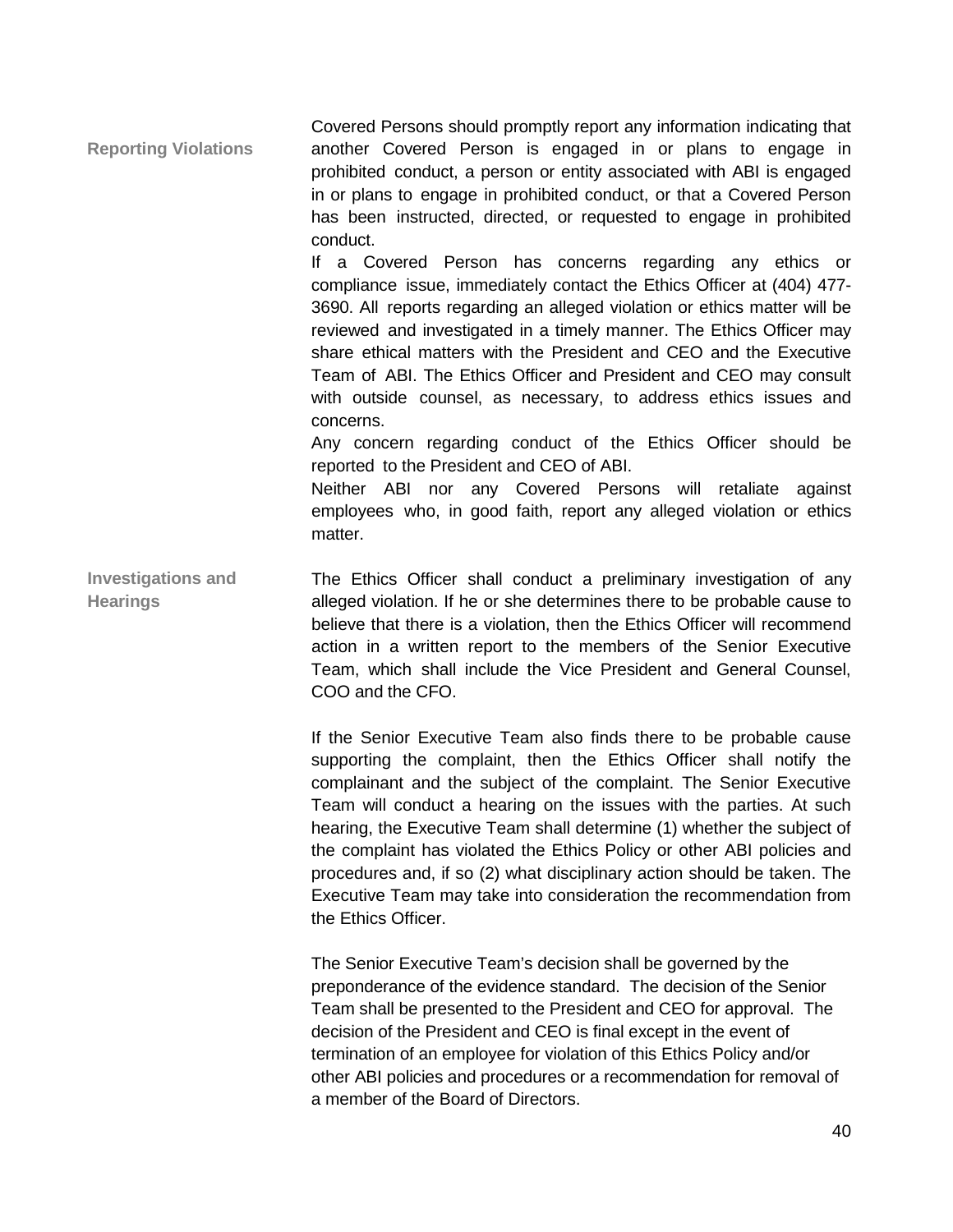In the event that the President and CEO recommends termination of an employee or removal of a member of the Board of Directors for violation of the Ethics Policy and/or other ABI policies and procedures, the employee or board member may appeal said action to the full Board of Directors. The appeal will not be a full evidentiary hearing before the Board of Directors, only a review of the process and the disciplinary action. If the matter involves a member of the Board of Directors, the board member who is subject of the complaint shall not have a vote in the decision regarding the appeal of a disciplinary sanction against him or her. The decision of the Board of Directors shall be final.

### **The Remainder of This Page Left Intentionally Blank**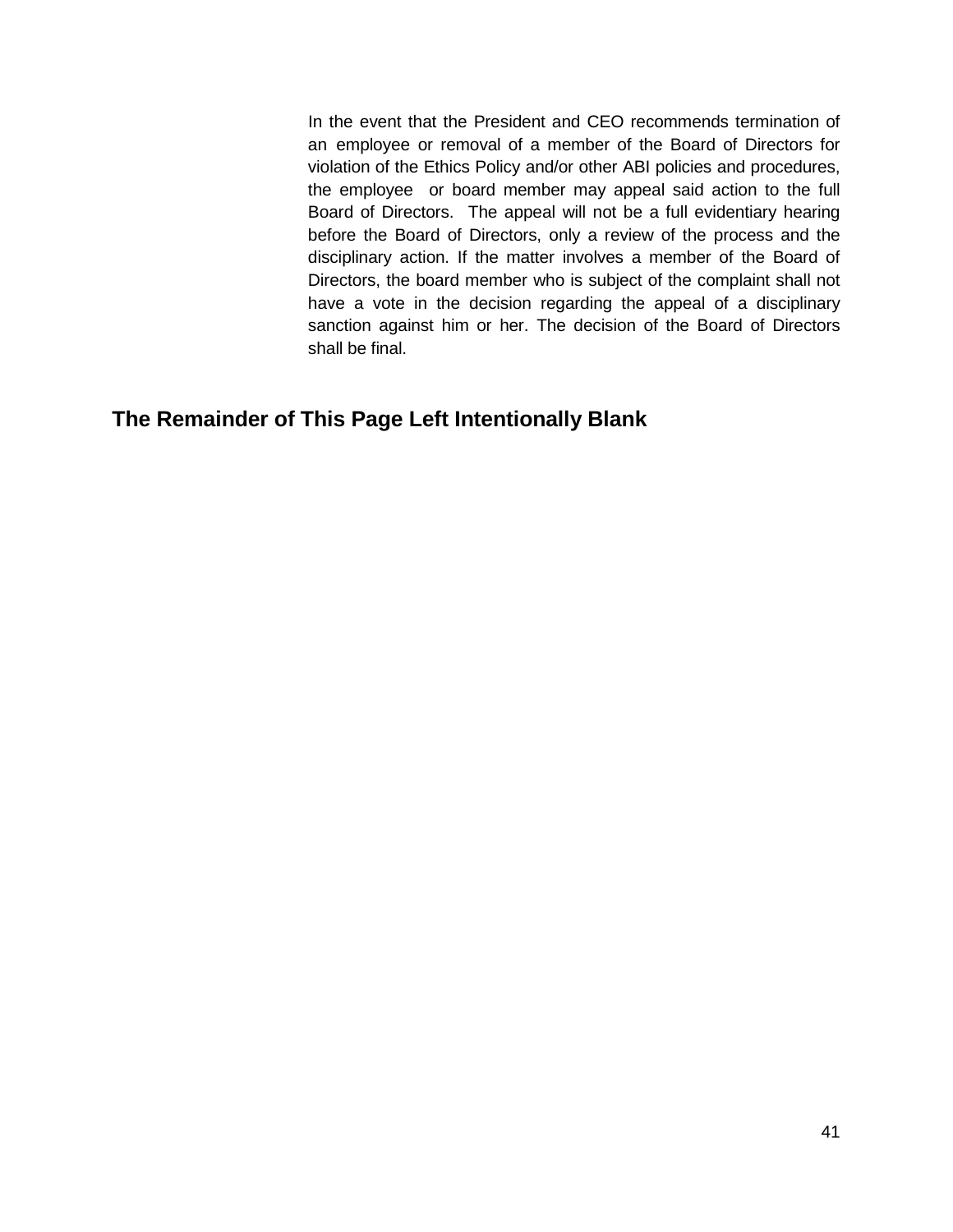<span id="page-41-0"></span>**EXHIBIT B: REFERENCE INFORMATION DOCUMENTS** General Reference: Atlanta BeltLine Strategic Implementation Plan [https://beltlineorg-wpengine.netdna-ssl.com/wp](https://beltlineorg-wpengine.netdna-ssl.com/wp-content/uploads/2013/03/Beltline_Implementation-Plan_web.pdf)[content/uploads/2013/03/Beltline\\_Implementation-Plan\\_web.pdf](https://beltlineorg-wpengine.netdna-ssl.com/wp-content/uploads/2013/03/Beltline_Implementation-Plan_web.pdf)

City of Atlanta BeltLine Overlay District Regulations

City of Atlanta Green Infrastructure Requirements

City of Atlanta 2011 Comprehensive Development Plan, as amended

Atlanta BeltLine Integrated Action Plan <https://beltline.org/about/resources/integrated-action-plan/>

Murphy Crossing Jobs-Related Feasibility Study [https://beltlineorg-wpengine.netdna-ssl.com/wp-content/uploads/2016/03/08.10.16-Murphy-](https://beltlineorg-wpengine.netdna-ssl.com/wp-content/uploads/2016/03/08.10.16-Murphy-Crossing-Board-Presentation.pdf)[Crossing-Board-Presentation.pdf](https://beltlineorg-wpengine.netdna-ssl.com/wp-content/uploads/2016/03/08.10.16-Murphy-Crossing-Board-Presentation.pdf)

Community Benefits Agreement Exhibit F; Negotiated with Successful Offeror only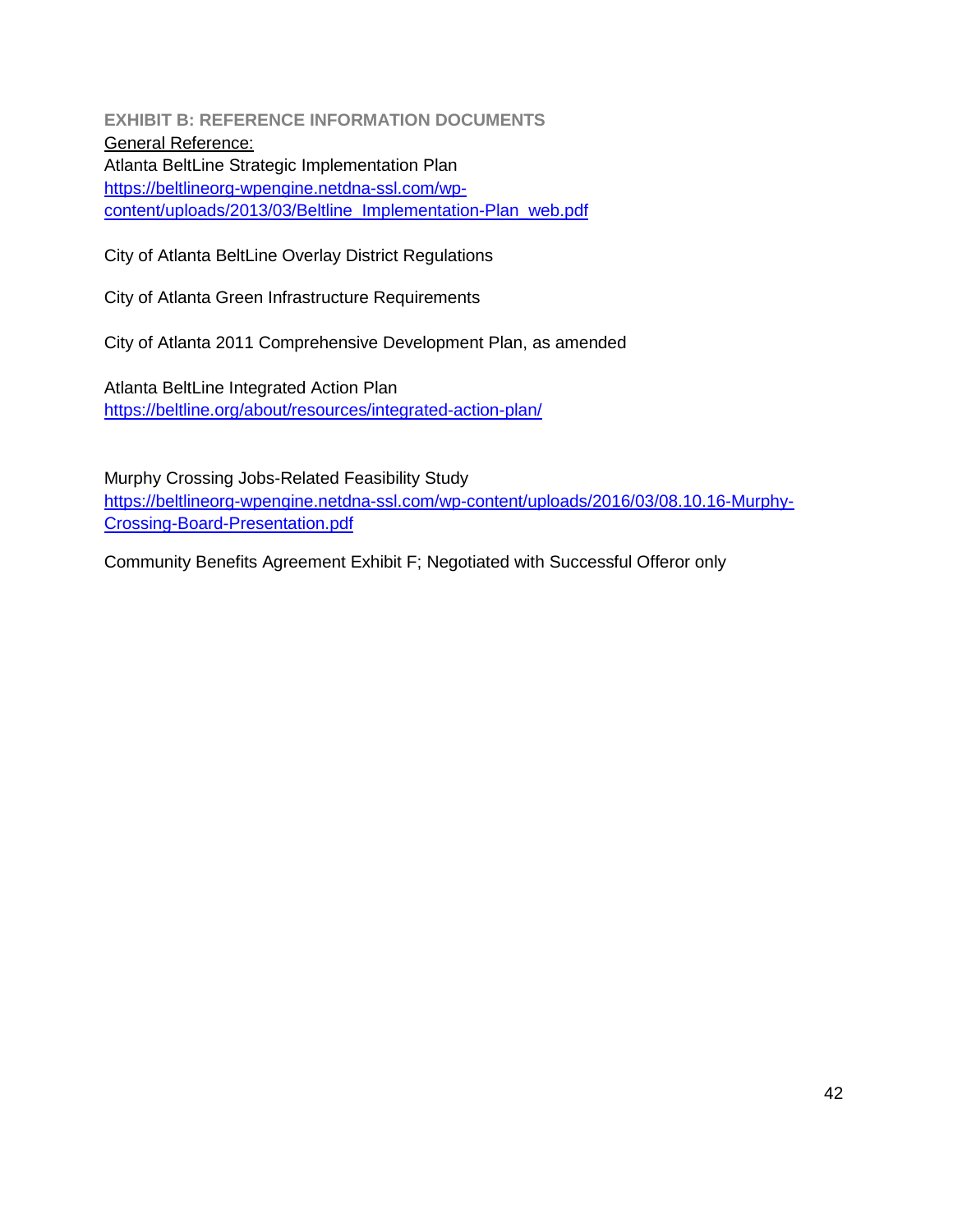<span id="page-42-0"></span>**EXHIBIT C: TERM SHEET FOR PROPERTY LOCATED AT 1050 MURPHY AVENUE SW, ATLANTA, GA 30310**

### **1. PURCHASE PRICE**

Purchase price to be mutually agreed upon by Seller and Purchaser as a result of Purchaser's Proposal in response to the RFP.

### **2. AGREEMENT**

Seller will deliver to Purchaser a draft of the Purchase and Sale Agreement or Option Agreement, as the case may be, ("Agreement") within ten (10) business days of reaching final terms and executing the Term Sheet pursuant to the RFP and Purchaser's Proposal.

### **3. EARNEST MONEY**

As a good-faith commitment to proceed, a Fifty Thousand Dollar (\$50,000) nonrefundable earnest money deposit or option price, as applicable, will be required upon the execution of the Agreement. The non-refundable deposit or option price, while non-refundable, will be applied to the purchase price upon closing on the sale of the Property.

### **4. DELIVERIES BY SELLER**

To the extent the same exists and are in Seller's possession or have been provided, Seller covenants to deliver the following at its sole cost and expense to Purchaser no later than ten (10) business days after the Effective Date (to be defined in the Agreement):

A. A copy of any applicable (as determined by ABI) environmental report and any environmental insurance information in respect of the Property in Seller's possession, if any.

B. A legible copy of the most recent survey of the Property in Seller's possession, and a copy of the most recent owner's title insurance policies with respect to the Property in Seller's possession, together with copies of all exceptions specified therein, if in Seller's possession.

C. A copy of any soils reports on the Property in Seller's possession, if any.

D. All engineering reports, title insurance commitments and policies and title exception documents, site plans, warranties, guaranties, appraisals, operating contracts, leases, utility bills, permits, plans, maps, topographic and tree surveys, geotechnical reports, building requirements, zoning information, traffic studies and wetlands reports in Seller's possession, if any, with respect to all or any part of the Property.

E. Copies of all approvals from any governmental entities in Seller's possession, if any, with respect to all or any part of the Property.

F. Copies of all contracts affecting the Property, in Seller's possession, if any, with respect to all or any part of the Property.

G. Copies of all utility capacity letters in Seller's possession, if any, with respect to all or any part of the Property.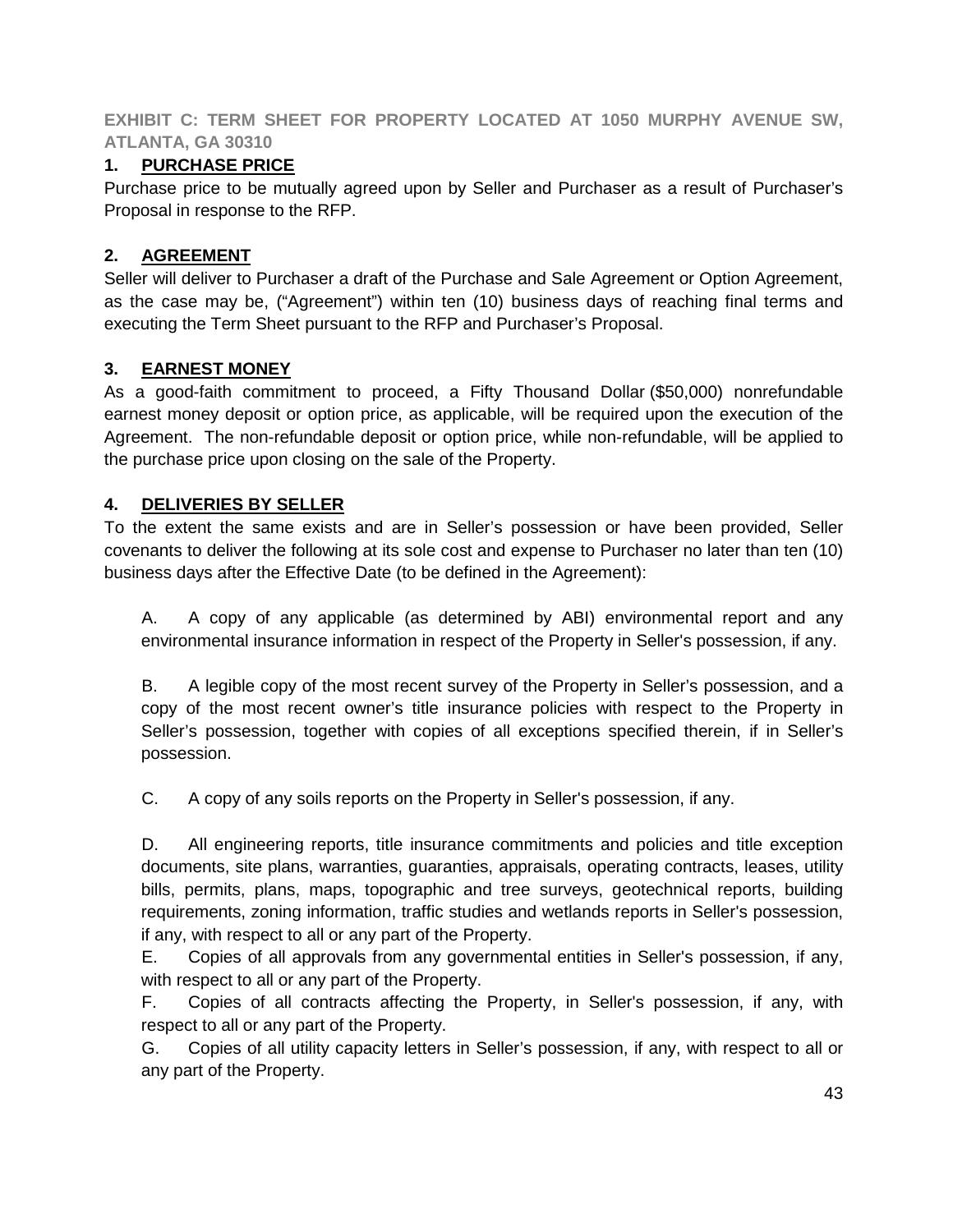H. Except for Seller's Covenants, Representations and Warranties herein contained, Seller makes no representation or warranty, express, written, oral, statutory or implied in providing the Delivery Items to Purchaser, and all such representations, and warranties are hereby expressly excluded and disclaimed. All Delivery Items are provided for informational purposes only and, together with all third party reports, shall be returned by Purchaser to Seller (or the destruction thereof shall be certified in writing by Purchaser to Seller) if this Agreement is terminated for any reason. Recognizing that the Delivery Items delivered or made available by Seller, pursuant to this Agreement may not be complete or constitute all of such documents which are in Seller's possession or control, but are those that are readily and reasonably available to Seller, Purchaser shall not in any way be entitled to rely upon the completeness or accuracy of the Delivery Items, and will instead in all other instances rely exclusively on its own inspections and consultants with respect to all matters which it deems relevant to its decision to acquire, own and operate the Property.

### **5. COVENANTS, REPRESENTATIONS AND WARRANTIES**

Seller and Purchaser shall make typical and reasonable covenants, representations and warranties with respect to the organization, authority and good standing of the parties including, the absence of liens or outstanding litigation against the Seller or the Property.

### **6. CLOSING**

Closing shall occur at the Seller's attorney's office at a date determined through the negotiation process.

Drafts of the closing documents shall be prepared by Purchaser's counsel and submitted to Seller's counsel for review and approval not later than five (5) business days prior to the Closing Date.

At Closing, Seller shall pay the transfer tax incident to the Deed and any other costs incurred by Seller, such as its attorney's fees. At Closing, Purchaser shall pay its closing expenses with respect to the closing of the transaction contemplated herein, including, without limitation, the cost of any survey obtained by Purchaser, recording fees, the cost of a title examination, the premium incident to any title insurance policy to be issued to Purchaser, and its attorney's fees. Seller and Purchaser shall each pay one half (1/2) of any escrow fees charged by Escrow Agent.

### **7. EASEMENTS**

Certain easements shall be granted by Purchaser to Seller, including, but not limited to:

A. A duly executed recordable document granting to Seller for the benefit of the Atlanta BeltLine Project construction, access, and other easements as determined to be reasonably needed to advance the Atlanta BeltLine Project.

B. A duly executed recordable document granting to Seller for the benefit of the Atlanta BeltLine Project a noise and vibration easement used by ABI for developments along the Atlanta BeltLine corridor.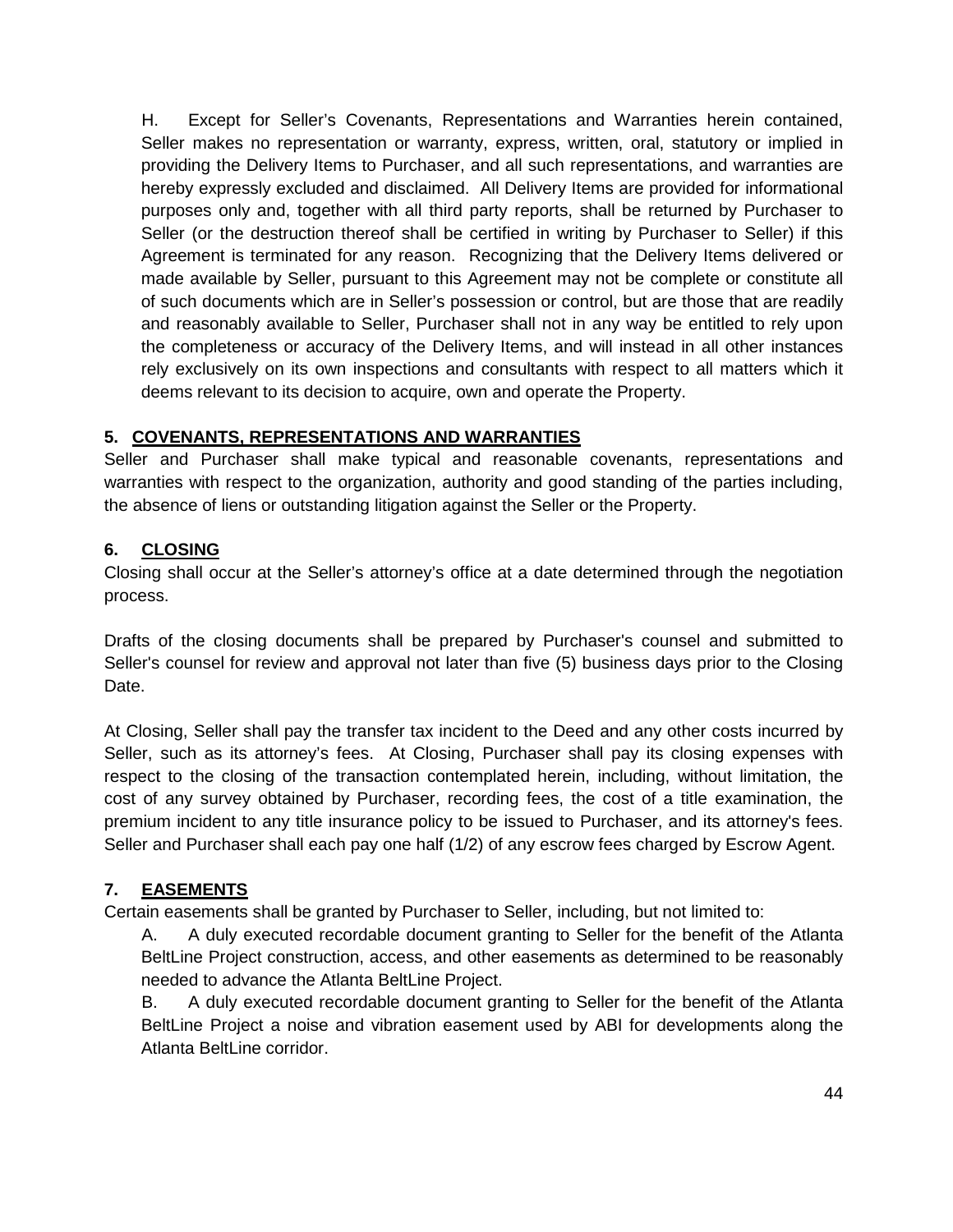### **8. SURVEY AND TITLE**

Purchaser, at purchaser's expense, shall obtain a survey (the "Survey") of the Property desired by Purchaser. The legal description contained in the Deed shall be that created from the survey and included in Appendix B attached thereto.

Title to the Property shall be conveyed by a limited warranty deed (herein called the "Deed") which will (i) contain a limited warranty of title to the effect that Seller will warrant title to the Purchaser as against any claim by any person owning, holding or claiming by, through or under Seller, but not otherwise; and (ii) be subject to the Permitted Exceptions.

### **9. APPORTIONMENTS**

Seller shall be entitled to receive any income in respect of the Property and shall be obligated to pay all expenses in respect of the Property for all time periods prior to and including the day prior to the Closing Date. Purchaser shall be entitled to receive all such income and shall be obligated to pay all such expenses for all time periods commencing with the Closing Date. In the event that any income or any expense item relating to the period prior to the Closing Date is received or appears after the Closing, such item(s) shall be adjusted between the Seller and the Purchaser within ten (10) days after such is discovered.

### **10. BROKERS**

Seller and Purchaser each hereby covenants and warrants to the other that the warranting party has not dealt with any real estate agent or broker in connection with the transaction contemplated in this Agreement. In the event any claim(s) for real estate commissions, fees or compensation arise in connection with this Agreement and the transaction contemplated herein, Purchaser and Seller further covenant and agree that the party so incurring or causing such claim(s) shall indemnify, defend and hold harmless the other party from any loss, claim or damage which the other party suffers because of said claim(s). The provisions of this Article shall survive the Closing or any earlier termination of this Agreement.

### **11. "AS IS" SALE**

Purchaser acknowledges that, neither Seller, nor anyone acting or claiming to act for or on behalf of Seller, has made any representations, warranties, promises or statements to Purchaser concerning the Property. Purchaser further acknowledges and agrees that all material matters relating to the Property will be independently verified by Purchaser to its full satisfaction within the time provided under this Agreement, that Purchaser will be acquiring the Property based solely upon and in reliance on its own inspections, analyses and conclusions, and that if Purchaser acquires the Property, it will acquire the Property in the Property's "AS-IS" condition and "AS-IS" state of repair inclusive of all faults and defects, whether latent or patent, or known or unknown.

Purchaser further acknowledges and agrees that any written disclosures given by Seller are given for disclosure purposes only and that they do not constitute representations or warranties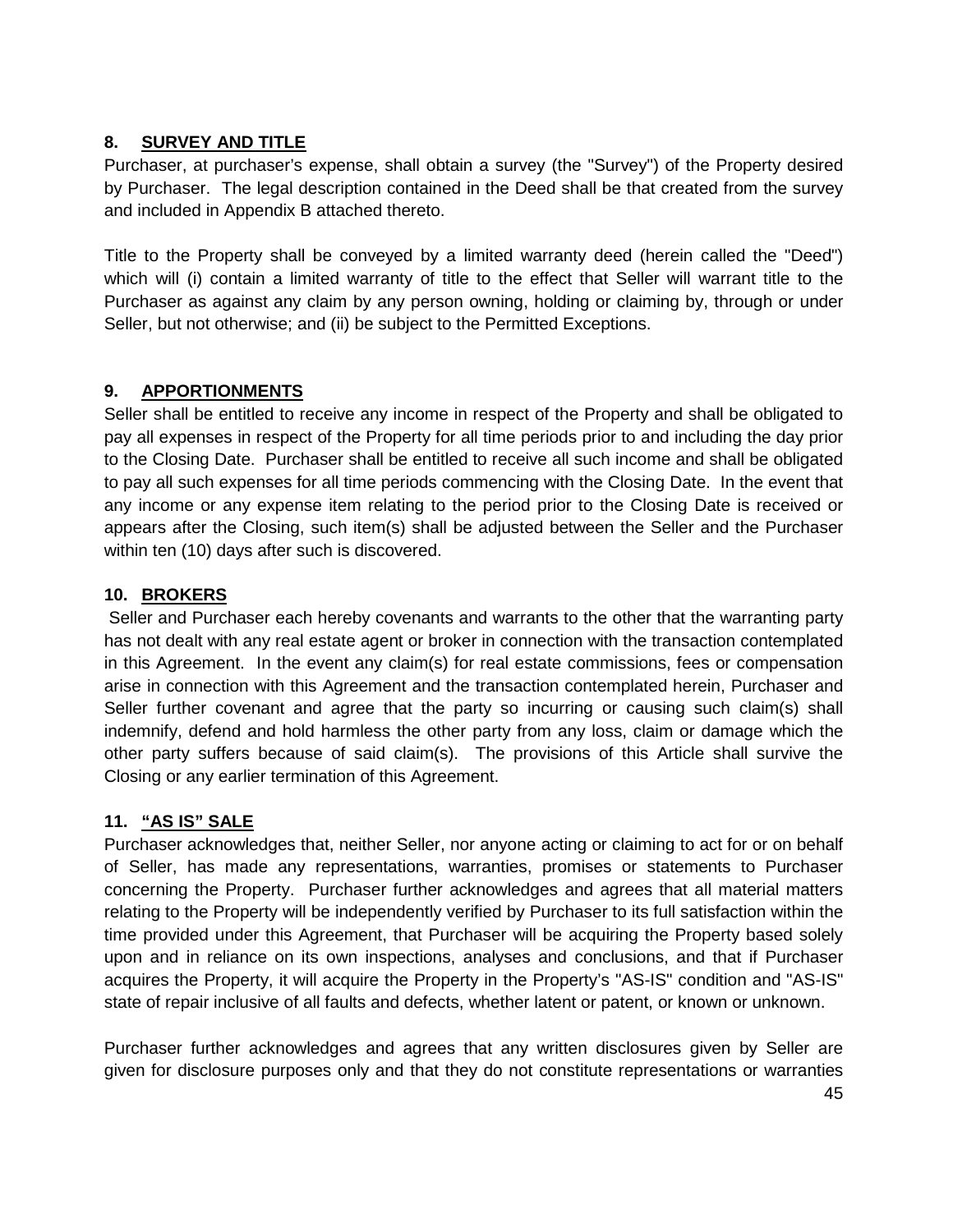that any adverse conditions so disclosed to Purchaser are the only adverse conditions that may exist at or otherwise affect the Property and, without limiting the scope or generality of this Article XVI, Purchaser expressly assumes the risk that adverse physical, environmental, financial and legal conditions may not be revealed by Purchaser's inspection and evaluation of the Property or any other material matters.

Except as specifically provided herein, Purchaser hereby fully and forever waives, and Seller hereby fully and forever disclaims, all warranties and representations not expressly set forth herein, of whatever type or kind with respect to the Property, whether express, implied or otherwise including, without limitation, those of fitness for a particular purpose, tenant ability, habitability, or use.

Purchaser further acknowledges that any third party information, including without limitation any engineering reports, architectural reports, feasibility reports, marketing reports, soils reports, environmental reports, analyses or data, or other similar reports, analyses, data or information of whatever type or kind which Purchaser has received or may hereafter receive from Seller, its agents, its consultants, or anyone acting or claiming to act on its behalf are furnished without warranty of any kind and with no representation by Seller as to their completeness or accuracy (except that Seller is providing such information to Purchaser in good faith and with no basis in Seller's actual knowledge to believe that such information is not accurate or misleading as provided herein) and on the express condition that Purchaser shall make its own independent verification of the accuracy, reliability and sufficiency of such information and that Purchaser will not rely thereon. Accordingly, Purchaser agrees that under no circumstances will it make any claim, directly or indirectly, against, bring any action, cause of action or proceeding against, or assert any liability upon, Seller, its agents, consultants, contractors, or any other persons who prepared or furnished any of the information to Purchaser hereunder as a result of the inaccuracy, unreliability or insufficiency of, or any defect or mistake in, any of the third party information provided to Purchaser hereunder.

### **12. CONFIDENTIALITY**

The parties agree that, except to the extent required by law, until closing, they will not permit any of their affiliates, directors, officers, employees, representatives or agents to disclose any information pertaining to the terms of the agreement, without written consent from the other party.

### **13. MISCELLANEOUS**

This term sheet does not constitute a legally binding Agreement, but is intended to act as the framework for creation of a legally binding Agreement between the parties.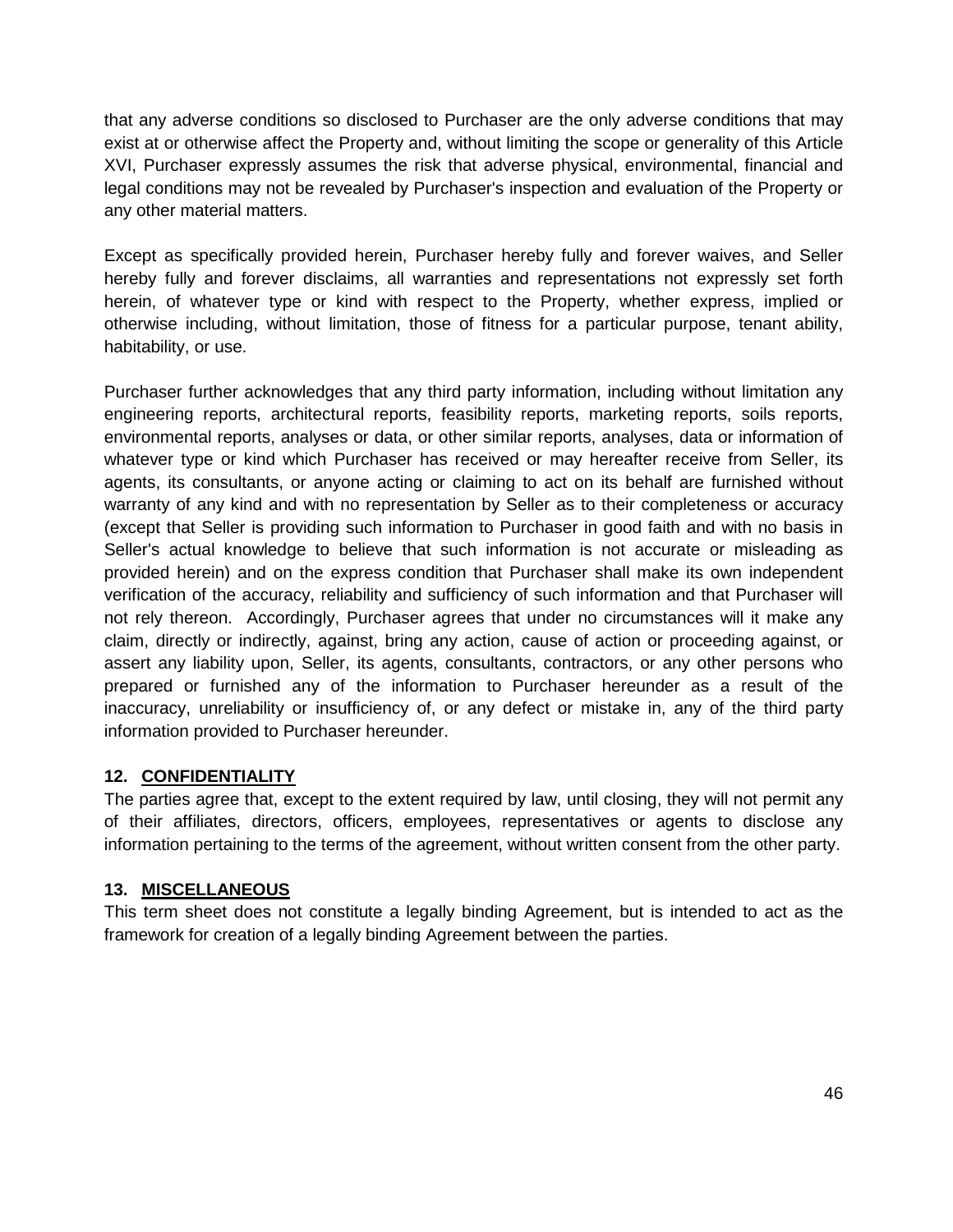### <span id="page-46-0"></span>**EXHIBIT D: FIRST SOURCE JOB POLICY INFORMATION**

The purpose of the Community Benefits Jobs Program (Exhibit F) is to connect qualified residents in Atlanta BeltLine neighborhoods to job opportunities within BeltLine TAD capital projects. The program helps to increase the returns of public investment in infrastructure by providing construction job opportunities to neighborhoods that need them. It also prepares a workforce for contractors that helps ensure completion of a quality project on-time and on-budget.

The First Source Employment Agreement is a contract that is executed by all contractors receiving funds from the BeltLine TAD as a part of their construction contract. It details the responsibilities of contractors and ABI and remedies in the event of default. The Agreement requires that the contractor take certain steps to interview qualified candidates from around the Atlanta BeltLine. The contractor must make good faith efforts to fill 50% of entry level jobs and 20% of all jobs, with people residing in Atlanta BeltLine neighborhoods. It also requires periodic reporting to ABI and the WorkSource Atlanta.

The First Source Employment Agreement applies to New Construction Positions, defined as any non‐executive, non‐professional engineering, non‐office, or non‐clerical jobs, or any jobs not filled by full-time employees on the construction contractor's payroll for at least three months prior to the notice to proceed for the Project. Contractors make all hiring decisions and are required to give consideration to qualified candidates, under applicable labor laws. Employers are under no obligation to hire individuals that do not meet the job qualifications. The primary contractor is responsible for ensuring subcontractors meet all the requirements detailed in the First Source Employment Agreement. We do expect, however, that reporting for subcontractors be channeled through the prime contractor. Non‐compliance with the Agreement can result in withholding up to 10% of project costs.

ABI's Agreement is similar to the City of Atlanta's First Source Policy, but with some different requirements, goals, and strengthened monitoring procedures.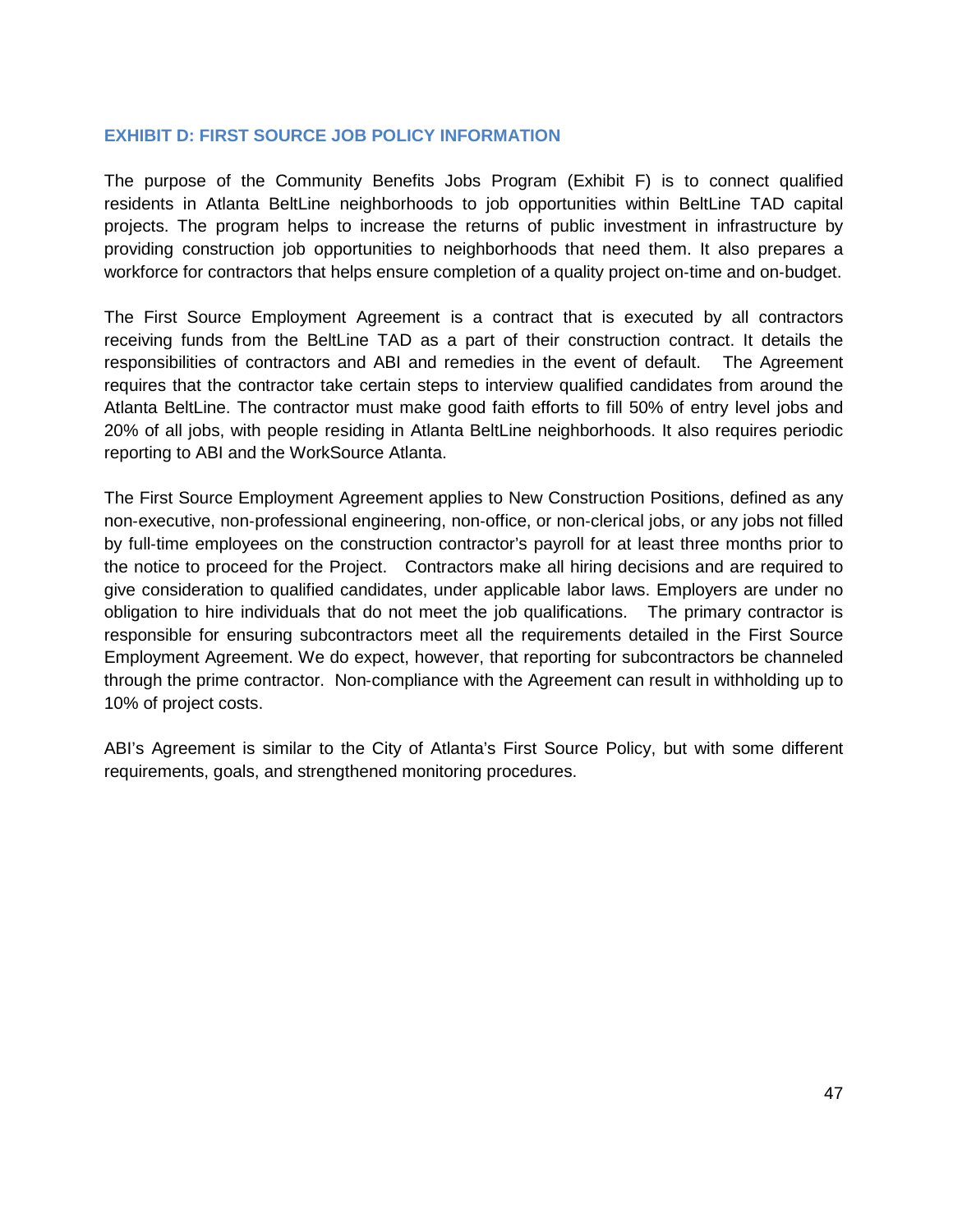### <span id="page-47-0"></span>**EXHIBIT E: AFFORDABLE WORKFORCE HOUSING INFORMATION**

### **Income Limits**

### Rental Housing

To qualify for an Affordable Workforce Rental Unit, the family must, at the time of the execution of the applicable lease, have an income (adjusted for family size) that does not exceed the following:

• 80% of the area median income ("AMI") for the Atlanta-Sandy Springs-Marietta, Georgia HUD Metro FMR Area (as published from time to time by the U.S. Department of Housing and Urban Development). An incumbent tenant who elects to remain in possession of a Targeted Rental Unit after expiration of the initial lease period shall be deemed to satisfy the Tenant Qualifications for any and all subsequent rental terms so long as such tenant's income does not exceed 140% of the income limit that would have otherwise been applicable to a new tenant at the commencement of such subsequent rental term.

### For-Sale Housing

To qualify for an Affordable Workforce For-Sale Unit, the family must, at the time of the execution of the applicable sale, have an income (adjusted for family size) that does not exceed the following:

• 120% of the area median income ("AMI") for the Atlanta-Sandy Springs-Marietta, Georgia HUD Metro FMR Area (as published from time to time by the U.S. Department of Housing and Urban Development) (the "Purchaser Qualifications").

### **Maximum Rents**

The maximum monthly rental rate, including all mandatory fees, for an Affordable Workforce Rental Unit shall not exceed 30% of the income qualification determined under the Rental Housing portion of the Income Limits section above, adjusted for family size and number of bedrooms as follows: (i) for studio units, using the one person income limit; (ii) for one bedroom units, using the average of the one and two person income limits; (iii) for two bedroom units, using the three person income limit; (iv) for three bedroom units, using the average of the four and five person income limits, and etc.

### **Maximum Sales Prices**

The maximum purchase price shall not exceed three times the income qualification for *100%* of Area Median Income, adjusted for family size and number of bedrooms as follows: (i) for studio units, using the one person income limit; (ii) for one bedroom units, using the average of the one and two person income limits; (iii) for two bedroom units, using the three person income limit; (iv) for three bedroom units, using the average of the four and five person income limits, and etc.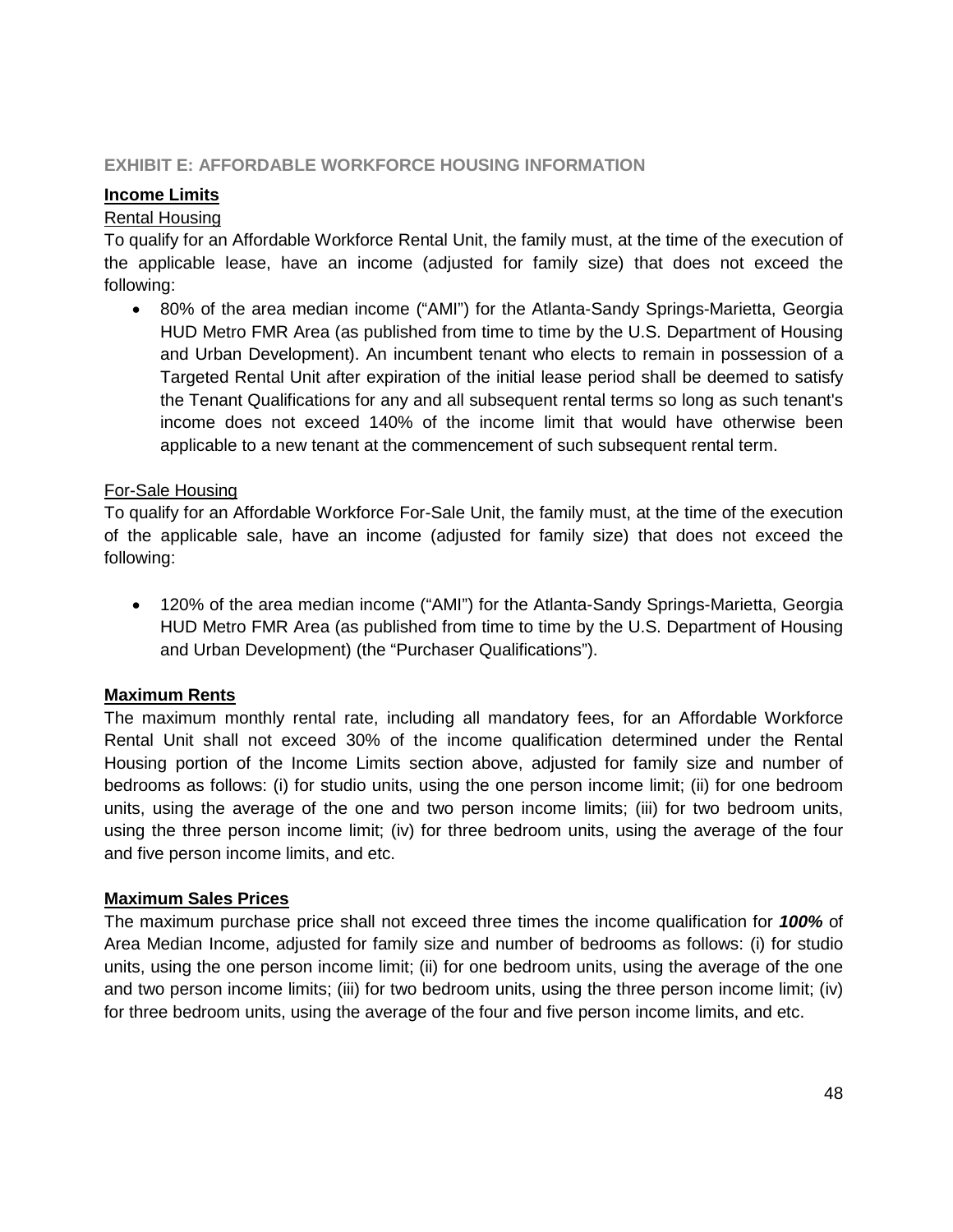If the Offeror chooses to designate some units at an income limit of 100% of AMI, the associated price shall not exceed three times the income qualification for *80%* of Area Median Income, adjusted for family size and number of bedrooms as follows: (i) for studio units, using the one person income limit; (ii) for one bedroom units, using the average of the one and two person income limits; (iii) for two bedroom units, using the three person income limit; (iv) for three bedroom units, using the average of the four and five person income limits, and etc.

### Reference Chart

For reference, the 2016 HUD income limits chart and maximum rents and sales prices chart are below. This chart is for 2016 only, and will likely be updated by HUD in early 2017.

| FY 2016 Income Limit Category              |    | <b>Persons in Family</b> |    |           |     |           |    |             |                     |                 |     |           |               |           |    |         |
|--------------------------------------------|----|--------------------------|----|-----------|-----|-----------|----|-------------|---------------------|-----------------|-----|-----------|---------------|-----------|----|---------|
|                                            |    |                          |    |           |     |           |    |             |                     | 5               |     | 6         |               |           |    | 8       |
| 30% of AMI                                 | Ś. | 14,200                   | \$ | 16,200    | S   | 20,160    | S. | 24,300      | \$                  | 28,440          | \$  | 32,580    | \$            | 36,730    | \$ | 40,890  |
| 50% of AMI                                 | Ś. | 23,650                   | Ś. | 27,000    | Ś.  | 30,400    | \$ | 33,750      | $\ddot{\mathsf{s}}$ | 36,450          | \$  | 39,150    | \$            | 41,850    | Ś. | 44,550  |
| 80% of AMI                                 | Ś. | 37,800                   | Ŝ. | 43,200    | Ŝ.  | 48,600    | Ŝ. | 54,000      | Ŝ.                  | 58,350          | \$  | 62,650    | \$            | 67,000    | Ŝ  | 71,300  |
| 100% of AMI                                | Ś. | 47,250                   | Ŝ. | 54,000    | Ś.  | 60,750    | S. | 67,500      | $\ddot{\varsigma}$  | 72,938          | \$. | 78,313    | $\frac{1}{2}$ | 83,750    | Ś. | 89,125  |
| 120% of AMI                                | Ś. | 56,700                   | \$ | 64,800    | \$  | 72,900    | \$ | $81,000$ \$ |                     | 87,525          | \$  | 93,975    |               | \$100,500 | Ŝ. | 106,950 |
| 140% of AMI                                | Ś. | 66,150                   | Ŝ. | 75,600    | \$  | 85,050    | Ś. | 94,500      |                     | \$102,113       |     | \$109,638 |               | \$117,250 | S. | 124,775 |
|                                            |    |                          |    |           |     |           |    |             |                     |                 |     |           |               |           |    |         |
| 2016 Workforce Housing Unit Price Maximums |    |                          |    |           |     |           |    |             |                     |                 |     |           |               |           |    |         |
| Income Limit Category                      |    | Efficiency               |    | 1BR       |     | 2 BR      |    | 3 BR        |                     | 4 <sub>BR</sub> |     |           |               |           |    |         |
| Max Rent at 80% of AMI S                   |    | 945                      | \$ | 1,013     | \$. | 1,215     |    | 1,404       |                     | 1,566           |     |           |               |           |    |         |
| Max Rent at 60% of AMI   \$                |    | 710                      | Ś  | 760       | Ś   | 912       |    | 1,053       | Ś                   | 1,175           |     |           |               |           |    |         |
| Max Sales Price at 120% of AMI   \$141,750 |    |                          |    | \$151,875 |     | \$182,250 |    | \$210,656   |                     | \$234,938       |     |           |               |           |    |         |
| Max Sales Price at 100% of AMI   \$113,400 |    |                          |    | \$121,500 |     | \$145,800 |    | \$168,525   |                     | \$187,950       |     |           |               |           |    |         |

### **Term of Affordability**

The affordable workforce units shall remain affordable for at least fifteen years with public controls over any decision to convert affordable workforce units into unrestricted units or some other use.

### **Design**

The Targeted Units shall be similar in construction and appearance (e.g., square footage, type and brand of appliances, materials used for countertops, flooring, etc.) to the "Market Rate Units" and shall not be in isolated areas in the Project, but shall be interspersed among Market Rate Units to the extent possible.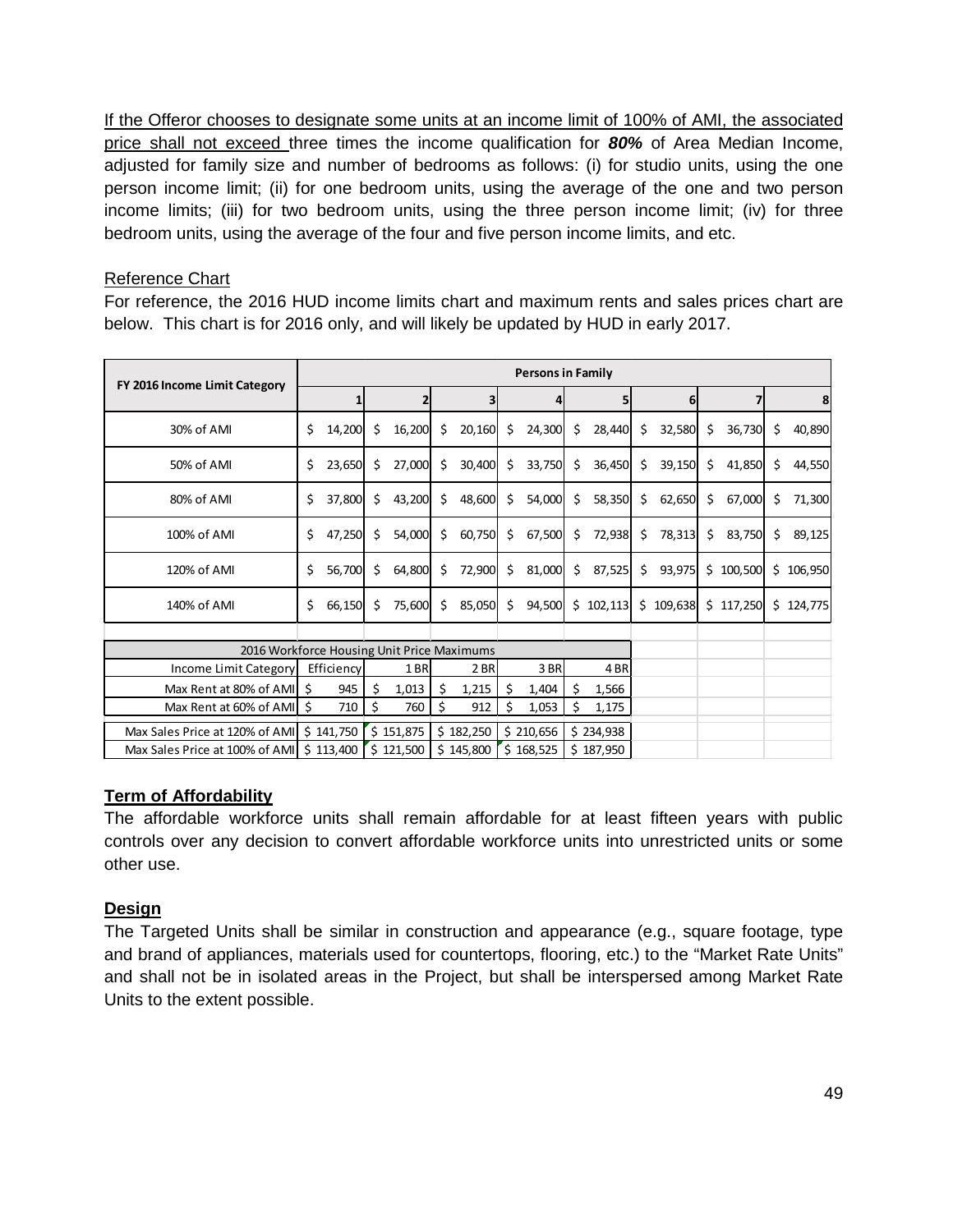### **Unit Mix**

The Targeted Units shall reflect the overall unit mix of the project in direct proportion to the unit mix offered by the property. For example, if the project comprises 10% efficiency units, 25% onebedroom units, 50% two-bedroom units, and 15% three-bedroom units; then the Targeted Units shall reflect a similar distribution. While the minimum requirement is that the mix be similar to the market rate, it is encouraged to have a higher share of two and three bedroom units.

### **Conversion from Rental to For-Sale Affordable Workforce Housing**

Affordable Workforce Rental Units may be sold as "Targeted For-Sale Units." An approved transition plan must be in place for all occupants of "Targeted Rental Units" as well as a right of first refusal to purchase the unit.

### **Monitoring**

Compliance monitoring of affordable workforce rental housing units will be discussed with the Apparent Successful Offeror.

### **The Remainder of This Page Left Intentionally Blank**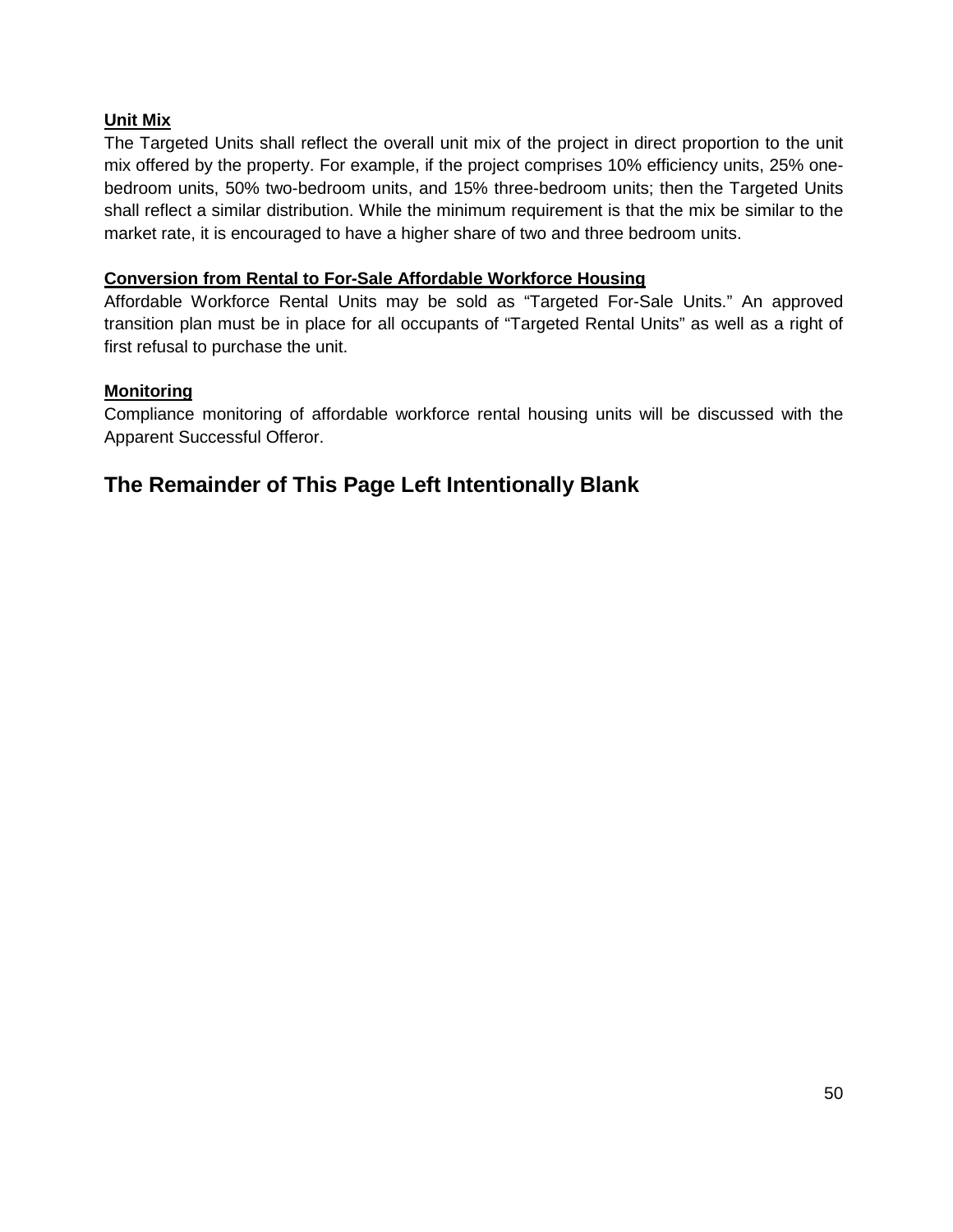#### <span id="page-50-0"></span>**EXHIBIT F: COMMUNITY BENEFITS JOBS PROGRAM**

### **A RESOLUTION OF THE BOARD OF DIRECTORS OF ATLANTA BELTLINE, INC. ADOPTING AND APPROVING THE ADOPTION OF COMMUNITY BENEFIT GUIDING PRINCIPLES; AND FOR OTHER PURPOSES**

**WHEREAS,** Atlanta BeltLine, Inc. ("ABI") has been duly formed by The Atlanta Development Authority (the "Authority") to perform certain of the Authority's development and/or redevelopment responsibilities within and for the City of Atlanta (the "City") with respect to the City of Atlanta Tax Allocation District Number Six- BeltLine (the "BeltLine TAD") and the development of the BeltLine Redevelopment Plan (the "Redevelopment Plan") approved and adopted pursuant to Ordinance 05-0-1733 (the "BeltLine Ordinance") duly adopted by the City Council of the City on November 7, 2005, as approved by the Mayor of the City on November 9, 2005; and

**WHEREAS,** Ordinance 05-0-1733, Section 19 requires that capital projects that receive funding from TAD bond proceeds shall reflect, through development agreements or funding agreements that accompany such projects, certain community benefit p1inciples, including but not limited to: prevailing wages for workers; a "first source" hiring system to target job opportunities for residents of impacted low income neighborhoods along the Atlanta BeltLine; establishment and usage of apprenticeship and pre-apprenticeship programs for workers of impacted neighborhoods; and, specifically to recognize the "importance of community involvement in the Atlanta BeltLine implementation process"; and

**WHEREAS,** ABI has determined the need to adopt Community Benefit Guiding Principles (the "Principles") to stimulate, support, encourage and promote equitable community benefits through its TAD bond funded development projects; and

**WHEREAS,** the Atlanta BeltLine project is committed to the future of the City and its communities' equitable growth; and

**WHEREAS,** the Board of Directors of ABI, after careful review and analysis of the information available to it, have determined that it is in the best interest of ABI to adopt and approve the Community Benefit Guiding Principles attached hereto as Exhibit A and incorporated herein by this reference.

**NOW, THEREFORE, BE IT RESOLVED,** by the Board of Directors of ABI, and it is hereby resolved by the authority of the same as follows:

Section 1. General Authority. It is hereby ascertained, determined and declared that the adoption of the attached Community Benefit Guiding Principles attached hereto as Exhibit A is approved, ratified and confirmed in all respects.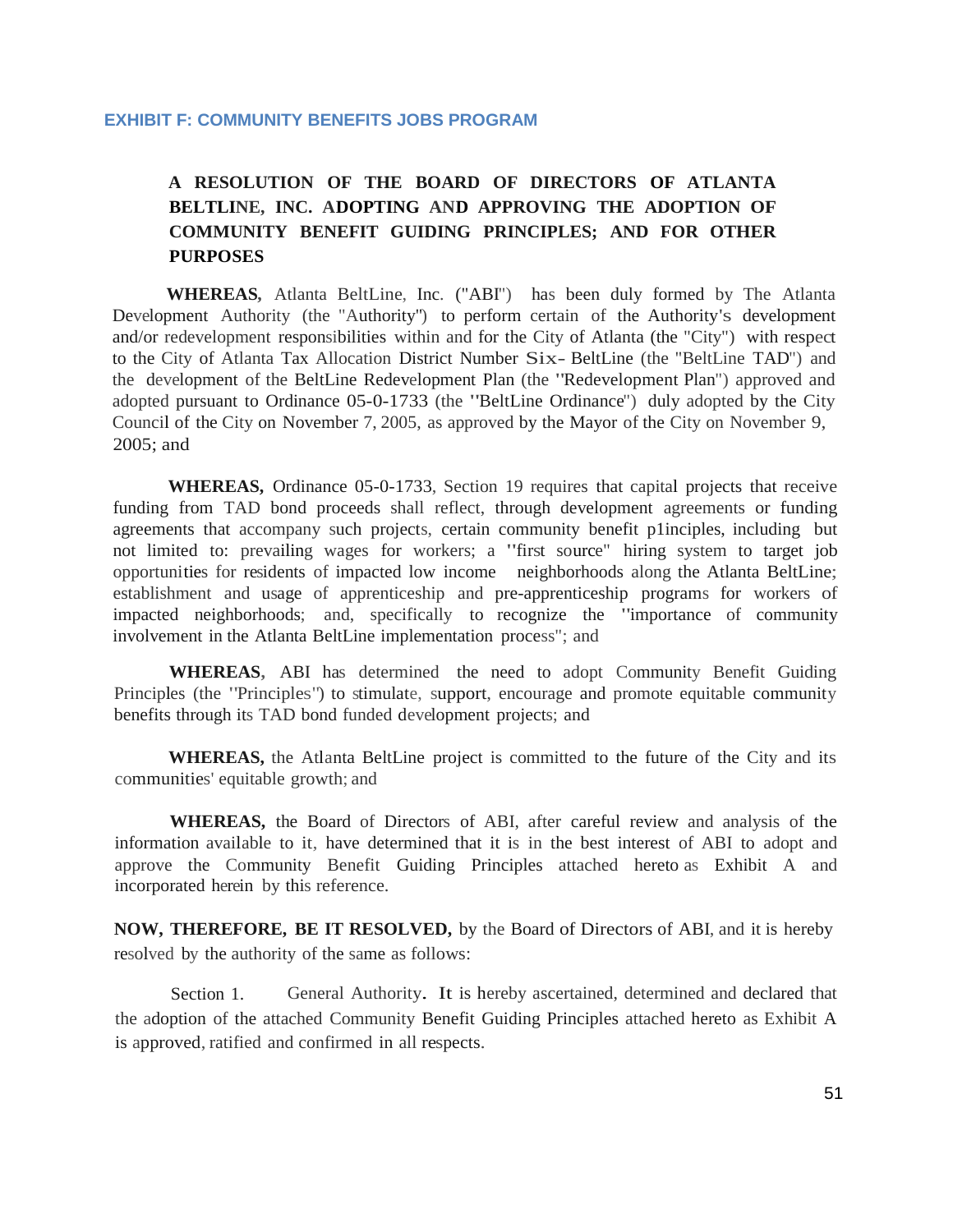Section 2. Actions Approved and Confirmed. It is hereby ratified and approved that all acts and doings of the officers, employees or agents of ABI whether done before the date of adoption of this resolution which are in conformity with the purposes and intents of this resolution shall be, and the same hereby are, in all respects approved, ratified and confirmed.

Section 3. Partial Invalidity. If any one or more of the provisions herein contained shall be held contrary to any express provision of law or contrary to the policy of express law, though not expressly prohibited, or against public policy, or shall for any reason whatsoever be held invalid, then such covenants, agreements or provisions shall be null and void and shall be deemed separate from the remaining agreements and provisions and shall in no way effect the validity of any of the other agreements and provisions hereof.

Section 4. Conflicts. All resolutions or parts thereof of ABI in conflict with the provisions herein contained are, to the extent of such conflict, hereby superseded and repealed.

Section 5. passage. Effective Date. This resolution shall take effect immediately upon its

2010. Adopted and approved by the Board of Directors of ABI, this 8th day of September,